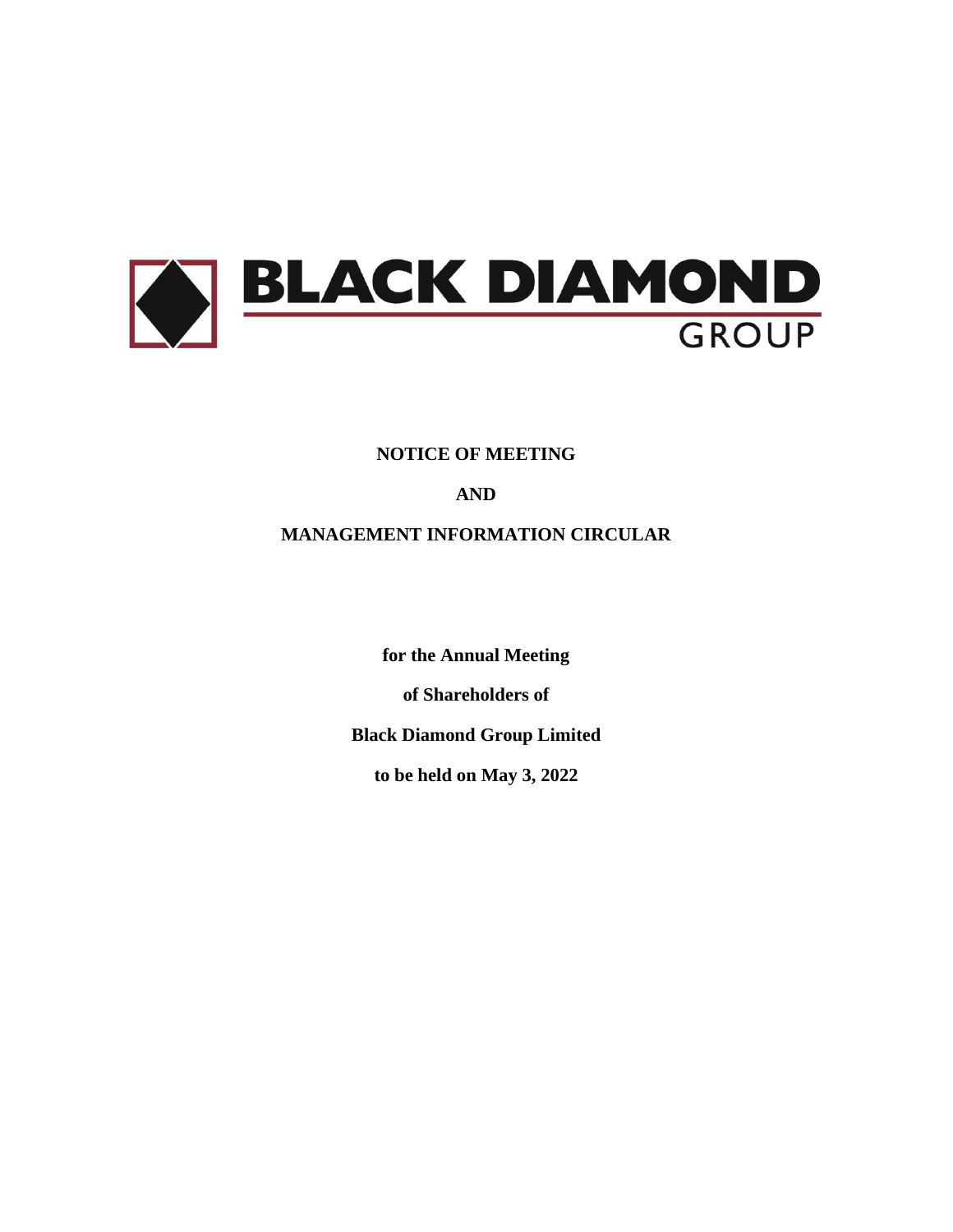

March 23, 2022

Dear Fellow Shareholder,

I am pleased to report that 2021 was a very strong year for Black Diamond Group. Our portfolio of specialty rental businesses focused on modular buildings and remote and temporary space solutions, along with our digital marketplace for business-tobusiness crew travel management continues to deliver high growth and stable recurring cashflows, and a compounding return to shareholders.

This year the Company has prepared a Stakeholder Report, which includes the key highlights for 2021 which can be found here:

<https://www.blackdiamondgroup.com/investor-centre/stakeholder-report/>



We thank you for your continued confidence and trust.

Respectfully, on behalf of the Board and Management,

*(Signed) Trevor Haynes* Chairman and Chief Executive Officer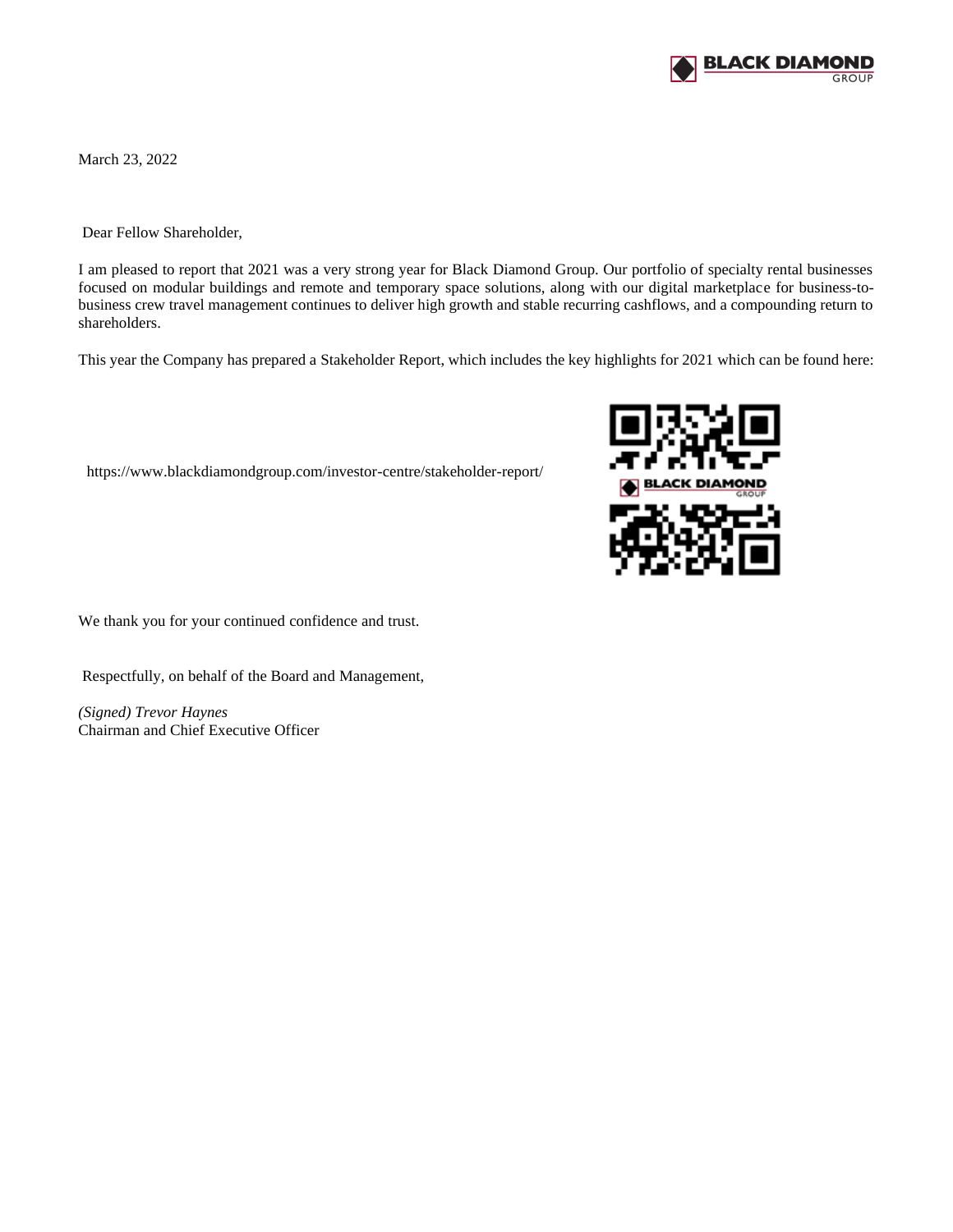

## **BLACK DIAMOND GROUP LIMITED**

### **Notice of the Annual Meeting of Shareholders to be held on May 3, 2022**

The annual meeting of the holders of our common shares will be held on Tuesday, May 3, 2022, at 1:30 p.m. Calgary time. Due to the uncertain public health impact of the coronavirus outbreak (COVID-19) and in consideration of the health and safety of our shareholders, team members and the broader community, the meeting will be held in a virtual meeting format only, by way of a live audio-only webcast at<https://meetnow.global/MXTXV9P> to:

- 1. receive and consider our consolidated financial statements for the fiscal year ended December 31, 2021, together with the report of the auditors thereon;
- 2. elect eight (8) directors for the ensuing year;
- 3. appoint auditors for the ensuing year and to authorize our directors to fix their remuneration as such; and
- 4. transact such other business as may properly come before the meeting or any adjournment thereof.

Only shareholders of record at the close of business on March 24, 2022 (the "**Record Date**") are entitled to notice of, to participate in the meeting or any adjournment thereof and to vote thereat unless after the Record Date a holder of record transfers his, her or its common shares and the transferee, upon producing properly endorsed certificates evidencing such shares or otherwise establishing that he, she or it owns such shares, requests, not later than ten (10) days before the meeting, that the transferee's name be included in the list of shareholders entitled to vote, in which case such transferee shall be entitled to vote such shares at the meeting.

Registered shareholders may participate in and vote at the meeting or any adjournment thereof, or they may appoint another person (who need not be a shareholder) as their proxy to participate in the virtual meeting and vote in their place. If you appoint a non-management proxyholder, please ensure that they participate in the meeting for your vote to count.

**Registered shareholders unable to participate in the meeting are requested to date and sign the enclosed form of proxy and return it to Computershare Trust Company of Canada, 8th Floor, 100 University Avenue, Toronto, Ontario M5J 2Y1 (Attention: Proxy Department). If a shareholder received more than one (1) proxy form because such shareholder owns our common shares registered in different names or addresses, each proxy form should be completed and returned. In order to be valid, proxies must be received by Computershare Trust Company of Canada not less than forty-eight (48) hours (excluding Saturdays, Sundays and holidays) before the time of the meeting or any adjournment thereof. Registered shareholders may also vote via the internet at www.investorvote.com. Votes by internet must also be received by the foregoing cut off time. The time limit for deposit of proxies may be waived or extended by the chair of the meeting at his or her discretion without notice. See the information circular – proxy statement accompanying this Notice for further instructions on internet voting.** 

An information circular – proxy statement relating to the business to be conducted at the meeting and instructions regarding how to participate and vote at the virtual meeting accompanies this Notice.

Dated at Calgary, Alberta this 23rd day of March, 2022.

By order of the Board of Directors

*(Signed) Trevor Haynes* Chairman and Chief Executive Officer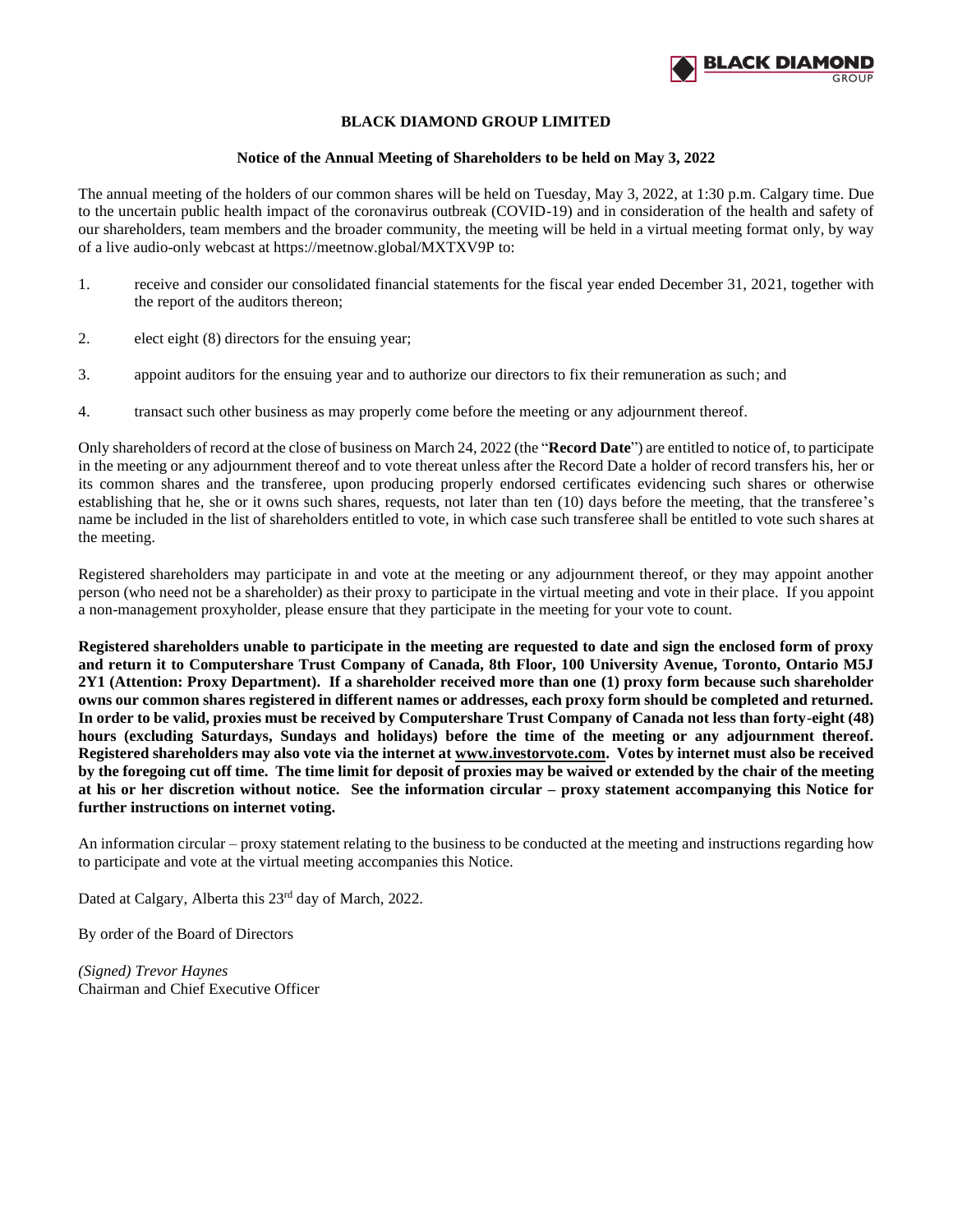

### **BLACK DIAMOND GROUP LIMITED**

**Information Circular** – **Proxy Statement dated March 23, 2022**

**For the Annual Meeting of Shareholders to be held on May 3, 2022**

### **PROXIES**

#### **Solicitation of Proxies**

**This information circular – proxy statement is furnished in connection with the solicitation of proxies by or on behalf of the management of Black Diamond Group Limited** ("**Black Diamond**", "**our Company**", the "**Corporation**", "**we**" and "**us**") for use at the annual meeting of holders of common shares ("**Common Shares**") of our Company (the "**Meeting**") to be held on Tuesday, May 3, 2022, at 1:30 p.m**.**, Calgary time in a virtual meeting format only, by way of live audio-only webcast at <https://meetnow.global/MXTXV9P> and any adjournment thereof for the purposes set forth in the accompanying Notice of Annual Meeting.

Only shareholders of record at the close of business on March 24, 2022 are entitled to notice of, and to participate in and vote at, the Meeting, unless a shareholder has transferred any Common Shares subsequent to that date and the transferee shareholder, not later than ten (10) days before the Meeting, establishes ownership of such Common Shares and demands that the transferee's name be included on the list of shareholders entitled to vote at the Meeting.

The instrument appointing a proxy must be in writing and must be executed by you or your attorney authorized in writing or, if you are a corporation, under your corporate seal or by a duly authorized officer or attorney of the corporation.

The persons named in the enclosed form of proxy are officers of our Company. **As a shareholder, you have the right to appoint a person or company (who need not be a shareholder) to represent you at the Meeting other than the person or persons designated in the form of proxy furnished by us. To exercise this right you should insert the name of the desired representative in the blank space provided on the form of proxy and strike out the other names or submit another appropriate proxy.** In order to be effective, the proxy must be deposited with Computershare Trust Company of Canada, 8th Floor, 100 University Avenue, Toronto, Ontario M5J 2Y1 (Attention: Proxy Department), not less than forty-eight (48) hours (excluding Saturdays, Sundays and holidays) before the time of the Meeting or any adjournment thereof. Registered shareholders may also use the internet at www.investorvote.com to vote their shares. Shareholders will be prompted to enter the control number which is located on the form of proxy. Votes by internet must be received by 1:30 p.m. (Calgary time) on April 29, 2022 or at least forty-eight (48) hours prior to the time of any adjournment of the Meeting. The time limit for deposit of proxies may be waived or extended by the chair of the Meeting at his or her discretion without notice. The website may also be used to appoint a proxy holder to participate in and vote at the Meeting on the shareholder's behalf and to convey a shareholder's voting instructions. If you appoint a non-management proxyholder, please ensure that they participate in the Meeting for your vote to count.

### **How to Vote:**

### **Registered Shareholders of Common Shares**

If you are a registered shareholder and are unable to personally participate in the Meeting, please exercise your right to vote by proxy. In order to be effective, the proxy must be submitted to our Company's transfer agent, Computershare Trust Company of Canada ("**Computershare**"), as follows:

- 1. through the internet at www.investorvote.com; or
- 2. by telephone at 1-866-732-VOTE (8683) (toll free within North America) or 1-312-588-4290 (outside North America); or
- 3. by facsimile to (416) 263-9524 or 1-866-249-7775; or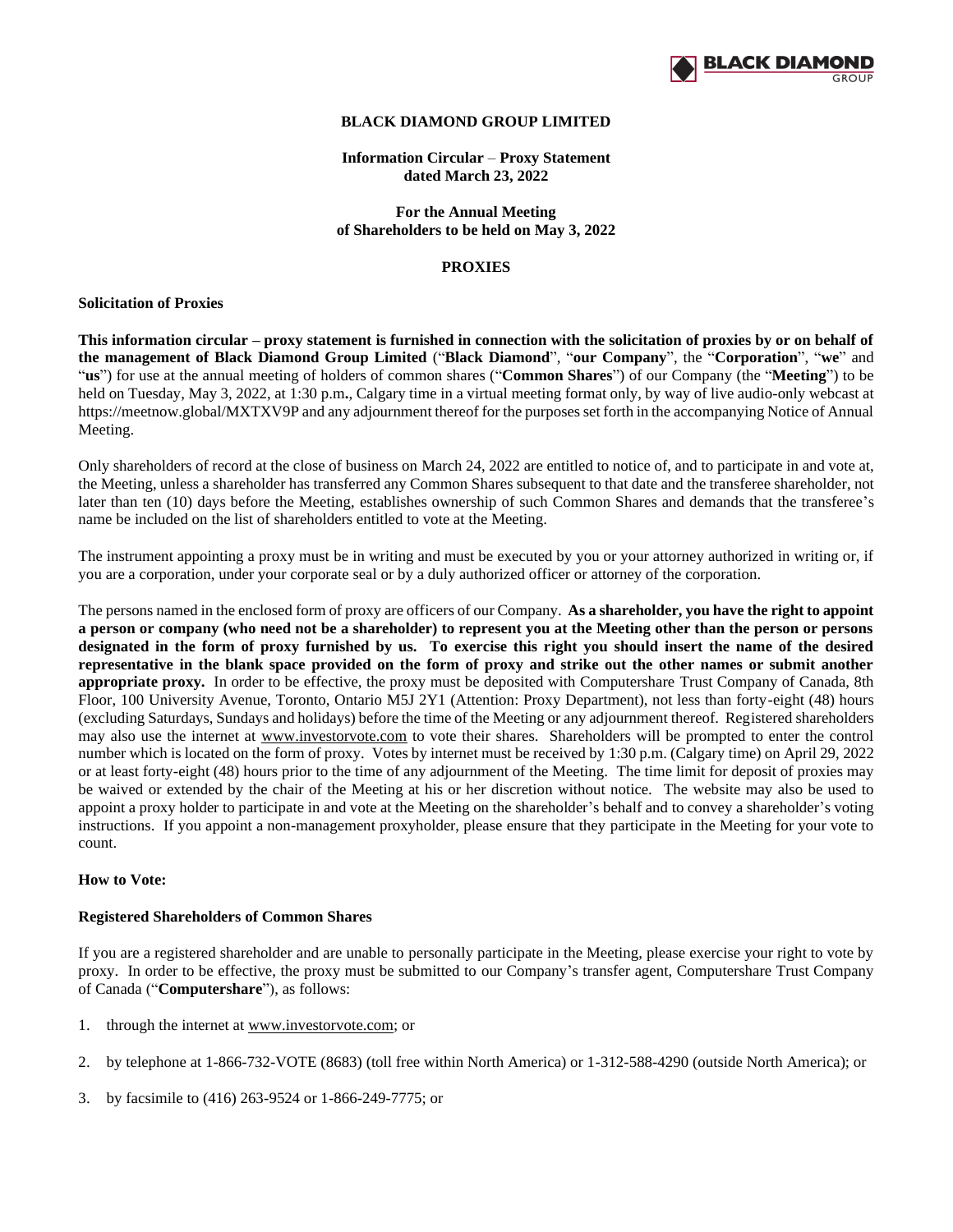4. by mail or hand delivery to Computershare Trust Company of Canada, Proxy Department, 100 University Avenue, 8th Floor, Toronto, Ontario, M5J 2Y1.

Registered shareholders will require the 15-digit control number found on the form of proxy in order to vote through the internet or by telephone.

## **Advice to Beneficial Holders of Common Shares**

The information set forth in this section is of significant importance to you if you do not hold your Common Shares in your own name. Only proxies deposited by shareholders whose names appear on our records as the registered holders of Common Shares can be recognized and acted upon at the Meeting. If Common Shares are listed in your account statement provided by your broker, then in almost all cases, those Common Shares will not be registered in your name on our records. Such Common Shares will likely be registered under the name of your broker or an agent of that broker. In Canada, the vast majority of such Common Shares are registered under the name of CDS & Co., the registration name for CDS Clearing and Depository Services Inc., which acts as nominee for many Canadian brokerage firms. Common Shares held by your broker or their nominee can only be voted upon your instructions. Without specific instructions, your broker or their nominee is prohibited from voting your Common Shares. We do not know for whose benefit the Common Shares registered in the name of CDS & Co. are held. The majority of Common Shares held in the United States are registered in the name of Cede & Co., the nominee for the Depository Trust Company, which is the United States equivalent of CDS Clearing and Depository Services Inc.

Applicable regulatory policy requires your broker to seek voting instructions from you in advance of the Meeting. Every broker has its own mailing procedures and provides its own return instructions, which you should carefully follow in order to ensure that your Common Shares are voted at the Meeting. Often, the form of proxy supplied by your broker is identical to the form of proxy provided to registered shareholders however, its purpose is limited to instructing the registered shareholder how to vote on your behalf. The majority of brokers now delegate responsibility for obtaining instructions from clients to Broadridge Financial Solutions Inc., which mails a scannable voting instruction form in lieu of the form of proxy. You are asked to complete and return the voting instruction form to them by mail or facsimile. Alternately, you can call their toll-free telephone number or access the internet to vote your Common Shares. They then tabulate the results of all instructions received and provide appropriate instructions respecting the voting of such Common Shares to be represented at the Meeting. If you receive a voting instruction form from Broadridge Financial Solutions Inc. it cannot be used as a proxy to vote Common Shares directly at the Meeting, as the proxy must be returned to Broadridge Financial Solutions Inc. well in advance of the Meeting in order to have the Common Shares voted.

Although you may not be recognized directly at the Meeting for the purposes of voting Common Shares registered in the name of your broker (or agent of the broker), you may participate in the Meeting as a proxyholder for the registered holder and vote your Common Shares in that capacity. If you wish to participate in the Meeting and indirectly vote your Common Shares as proxyholder for the registered shareholder, you should enter your own name in the blank space on the form of proxy provided to you and return the document to your broker (or the broker's agent) in accordance with the instructions provided by your broker (or agent), well in advance of the Meeting.

Duly appointed proxyholders who log in to the Meeting online will be able to listen and securely vote through a web-based platform, provided that they are connected to the internet and follow the instructions set out in this information circular – proxy statement. Beneficial owners who wish to appoint a proxyholder to represent them at the Meeting must submit their duly completed proxy or voting instruction form as described above AND register the proxyholder with the Company's transfer agent, Computershare, as described below. Registering the proxyholder is an additional step once the beneficial owner has submitted their proxy/voting instruction form. Failure to register the proxyholder (as the person you have designated to participate in the Meeting, who could be yourself or another person) with Computershare will result in that proxyholder not receiving a username to participate in the Meeting.

**To register a proxyholder, a beneficial owner MUST visit<http://www.computershare.com/BlackDiamond> by no later than 1:30 p.m. (Calgary time) on April 29, 2022 and provide Computershare with their proxyholder's contact information, so that Computershare may provide the proxyholder with a username via email after the deadline for depositing proxies has passed.**

Beneficial owners who have not duly appointed themselves as proxyholder will not be able to participate in the Meeting.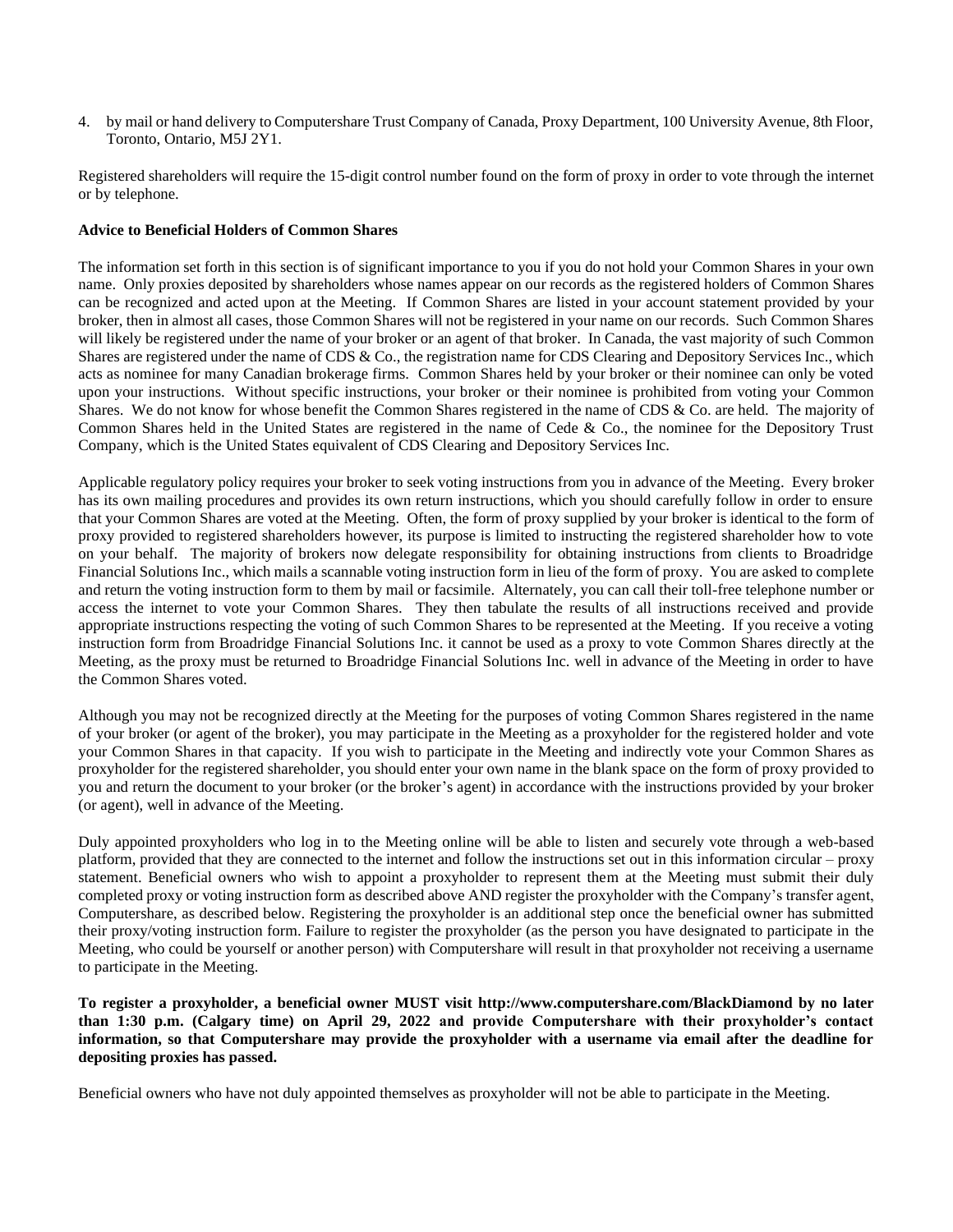### **Revocability of Proxy**

**You may revoke your proxy at any time prior to a vote.** If you or the person to whom you give your proxy participates in the Meeting, you or such person may revoke the proxy and vote at the Meeting. In addition to revocation in any other manner permitted by law, a proxy may be revoked by an instrument in writing executed by you or your attorney authorized in writing or, if you are a corporation, under your corporate seal or by a duly authorized officer or attorney of the corporation. To be effective the instrument in writing must be deposited at our head office at any time up to and including the last business day before the day of the Meeting, or any adjournment thereof, at which the proxy is to be used.

## **Persons Making the Solicitation**

**This solicitation is made on behalf of our management.** We will bear the costs incurred in the preparation and mailing of the form of proxy, Notice of Annual Meeting and this information circular – proxy statement. In addition to mailing forms of proxy, proxies may be solicited by personal interviews, or by other means of communication, by our directors, officers and employees who will not be remunerated therefor. Intermediaries, such as banks and trust companies, may also reimburse brokers and other persons holding Common Shares in their name or in the name of nominees for their costs incurred in sending proxy material to their principals in order to obtain their proxies.

## **Exercise of Discretion by Proxy**

The Common Shares represented by proxy in favour of management nominees will be voted on any matter at the Meeting. Where you specify a choice with respect to any matter to be acted upon the Common Shares will be voted or withheld from voting on any matter in accordance with the specification so made. **If you do not provide instructions, your Common Shares will be voted in favour of the matters to be acted upon as set out herein.** The persons appointed under the form of proxy which we have furnished are conferred with discretionary authority with respect to amendments or variations of those matters specified in the form of proxy and Notice of Annual Meeting and with respect to any other matters which may properly be brought before the Meeting or any adjournment thereof. At the time of printing this information circular – proxy statement, we know of no such amendment, variation or other matter.

### **Notice-and-Access**

We have elected to use the "notice-and-access" provisions under National Instrument 54-101 – *Communications with Beneficial Owners of Securities of a Reporting Issuer* (the "**Notice-and-Access Provisions**") for the Meeting to those of you who do not hold your Common Shares in your own name. The Notice-and-Access Provisions are a set of rules developed by the Canadian Securities Administrators that reduce the volume of materials that we must physically mail to you by allowing our Company to post our information circular – proxy statement in respect of the Meeting and related materials online.

We have also elected to use procedures known as "stratification" in relation to our use of the Notice-and-Access Provisions. Stratification occurs when we, while using the Notice-and-Access Provisions, provide a paper copy of our notice of meeting and information circular – proxy statement and a paper copy of our consolidated financial statements and related management's discussion and analysis to some of our shareholders. In relation to the Meeting, our registered shareholders will receive a paper copy of each of the notice of the meeting, this information circular – proxy statement dated March 23, 2022, our consolidated financial statements and related management's discussion and analysis and a form of proxy whereas our shareholders who do not hold their Common Shares in their own name will receive only a Notice-and-Access Notification and a voting instruction form. Furthermore, a paper copy of our consolidated financial statements and related management's discussion in respect of our most recent financial year will be mailed to those shareholders who do not hold Common Shares in their own name but who have previously requested to receive paper copies of our financial information.

## **Participation at the Meeting**

The Meeting will be hosted online by way of a live audio-only webcast. **Shareholders will not be able to attend the Meeting in person.** A summary of the information shareholders will need to attend the online Meeting is provided below. The Meeting will be held on Tuesday, May 3, 2022, at 1:30 p.m., Calgary time.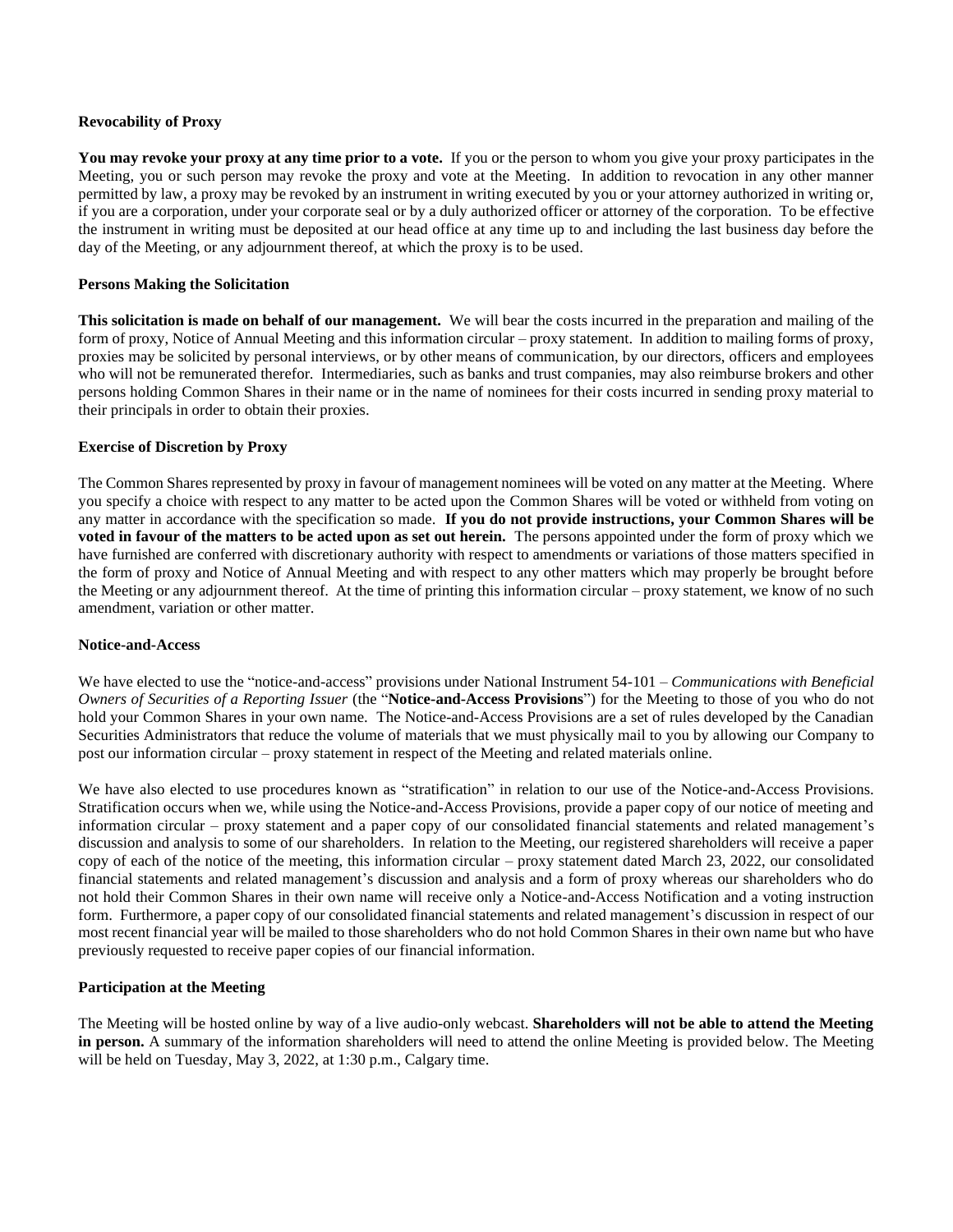In order to attend the Meeting, shareholders and duly appointed proxyholders can attend the meeting online by going to [https://meetnow.global/MXTXV9P.](https://meetnow.global/MXTXV9P) 

- **Registered Shareholders** and **duly appointed proxyholders** can participate in the meeting by clicking "**Shareholder**" and entering a Control Number or an Invite Code before the start of the meeting.
	- o Registered Shareholders: the 15-digit control number is located on the Form of Proxy or in the email notification you received.
	- o Duly appointed proxyholders: Computershare will provide the proxyholder with an Invite Code after the voting deadline has passed.
- Attending and voting at the meeting will only be available for Registered Shareholders and duly appointed proxyholders.
- **Non-Registered Shareholders** who have not appointed themselves as proxyholders to participate and vote at the meeting may login as a guest, by clicking on "Guest" and complete the online form; however, they will not be able to vote or submit questions.

Shareholders who wish to appoint a third-party proxyholder to represent them at the virtual meeting must submit their Proxy or Voting Instruction Form (as applicable) prior to registering their proxyholder. Registering the proxyholder is an additional step once a Shareholder has submitted their Proxy or Voting Instruction Form. Failure to register a duly appointed proxyholder will result in the proxyholder not receiving an Invite Code to participate in the meeting.

Registered shareholders and duly appointed proxyholders may ask questions at the Meeting and vote by completing a ballot online during the Meeting. If you plan to vote at the Meeting, it is important that you are connected to the internet at all times during the Meeting in order to vote when balloting commences. It is your responsibility to ensure internet connectivity for the duration of the Meeting. You should allow ample time to login to the Meeting online and complete the check-in procedures. For any technical difficulties experienced during the check-in process or during the Meeting, please contact our service provider at the following number(s) at local 888-724-2416 or international at +1-781-575-2748 for assistance.

## **VOTING SHARES AND PRINCIPAL HOLDERS THEREOF**

We are authorized to issue an unlimited number of Common Shares without nominal or par value for such consideration as may be determined by resolution of our board of directors (our "**Board**"). As at March 23, 2022, there were 60,086,834 Common Shares issued and outstanding. As a holder of Common Shares, you are entitled to one vote on a ballot at the Meeting for each Common Share you own. We are also authorized to issue an unlimited number of preferred shares, issuable in series. Each series is issuable upon the terms and conditions as set by our Board at the time of creation, subject to the class priorities. As at March 23, 2022, there were no preferred shares issued and outstanding.

To the knowledge of our directors and officers, as at March 23, 2022, no person or company beneficially owned, or controlled or directed, directly or indirectly, Common Shares carrying more than 10% of the votes attached to all of the issued and outstanding Common Shares, except as set forth below.

| <b>Name</b>           | <b>Number of Common Shares</b><br><b>Held or Controlled</b> | <b>Percentage of Common Shares Held or</b><br><b>Controlled</b> |
|-----------------------|-------------------------------------------------------------|-----------------------------------------------------------------|
| Edward Hume Kernaghan | 8.666.000                                                   | 14.4%                                                           |

## **MATTERS TO BE ACTED UPON AT THE MEETING**

### **Election of Directors**

At the Meeting, shareholders will be asked to elect eight (8) directors to hold office until the next annual meeting or until their successors are elected or appointed. There are currently eight (8) directors of our Company, each of whom will stand for reelection at the Meeting.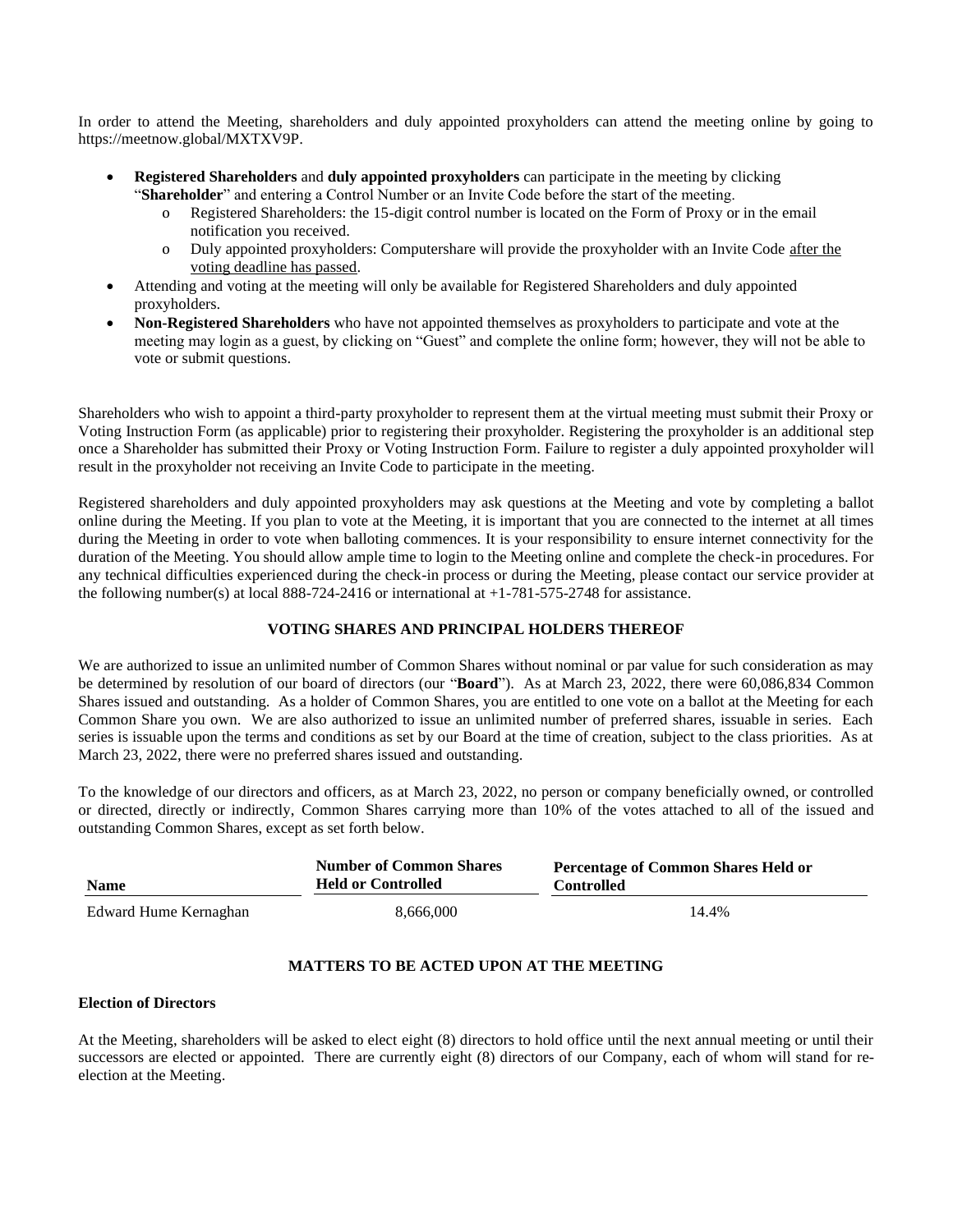Unless otherwise directed, it is the intention of management to vote proxies in the accompanying form in favour of the election as directors of the eight (8) nominees hereinafter set forth. The accompanying form of proxy provides for individual voting on directors.

| <b>Trevor Haynes</b> | Edward H. Kernaghan |
|----------------------|---------------------|
| Brian Hedges         | Leilani Latimer     |
| Robert J. Herdman    | <b>Steven Stein</b> |
| Barbara J. Kelley    | Robert Wagemakers   |

If for any reason any of the proposed nominees does not stand for election or is unable to serve as such, the management designees, if named as proxy, reserve the right to vote for any other nominee in their sole discretion unless you have specified in your proxy that your Common Shares are to be withheld from voting on the proposed nominee who does not stand for election.

The following information relating to the nominees as directors is based partly on our records and partly on information received by our Company from the nominees and sets forth the names and province/state and country of residence of all of the persons nominated for election as directors, the periods during which they have served as directors, their principal occupations or employments during the five (5) preceding years and the approximate number of Common Shares beneficially owned, or controlled or directed, directly or indirectly, by each of them as of March 23, 2022.

| <b>Name, Province/State</b><br>and Country of<br><b>Residence</b> | Director Since <sup>(1)</sup> | <b>Principal Occupation</b><br><b>During the Five Preceding Years</b>                                                                                                                                                                                                                                                                                                                                                | <b>Number of Common Shares</b><br><b>Beneficially Owned, or</b><br><b>Controlled or Directed,</b><br><b>Directly or Indirectly</b> |
|-------------------------------------------------------------------|-------------------------------|----------------------------------------------------------------------------------------------------------------------------------------------------------------------------------------------------------------------------------------------------------------------------------------------------------------------------------------------------------------------------------------------------------------------|------------------------------------------------------------------------------------------------------------------------------------|
| <b>Trevor Haynes</b><br>Alberta, Canada                           | October 7, 2009               | Chairman, President and Chief Executive Officer of<br>Black Diamond Group Limited.                                                                                                                                                                                                                                                                                                                                   | 4,149,254                                                                                                                          |
| Brian Hedges <sup>(4)</sup><br>Ontario, Canada                    | March 4, 2021                 | Mr. Hedges served as President and CEO of Russel<br>Metals Inc. from 2009 until his retirement in 2019<br>and is currently on the Board of Directors of Russel<br>Metals (since 2009). Prior to being appointed as the<br>President and CEO of Russel, Mr. Hedges was the<br>Executive Vice President and COO from 2008 to<br>2009. Prior to that, he was the Executive Vice<br>President and CFO from 1994 to 2007. | 25,000                                                                                                                             |
| Robert J. Herdman <sup>(2)</sup><br>Alberta, Canada               | March 7, 2012                 | Independent businessman since July 1, 2010 and<br>prior thereto, Partner of PricewaterhouseCoopers<br>LLP (accounting firm).                                                                                                                                                                                                                                                                                         | Nil                                                                                                                                |
| Barbara J. Kelley <sup>(3)</sup><br>Colorado, United States       | May 3, 2016                   | Independent businesswoman since May 2015 and<br>prior thereto, Executive Director of the Colorado<br>Department of Regulatory Agencies.                                                                                                                                                                                                                                                                              | Nil                                                                                                                                |
| Edward H. Kernaghan <sup>(2)(4)</sup><br>Ontario, Canada          | March 8, 2018                 | Executive Vice President at Kernaghan & Partners<br>Ltd. since January 2015.                                                                                                                                                                                                                                                                                                                                         | 8,666,000                                                                                                                          |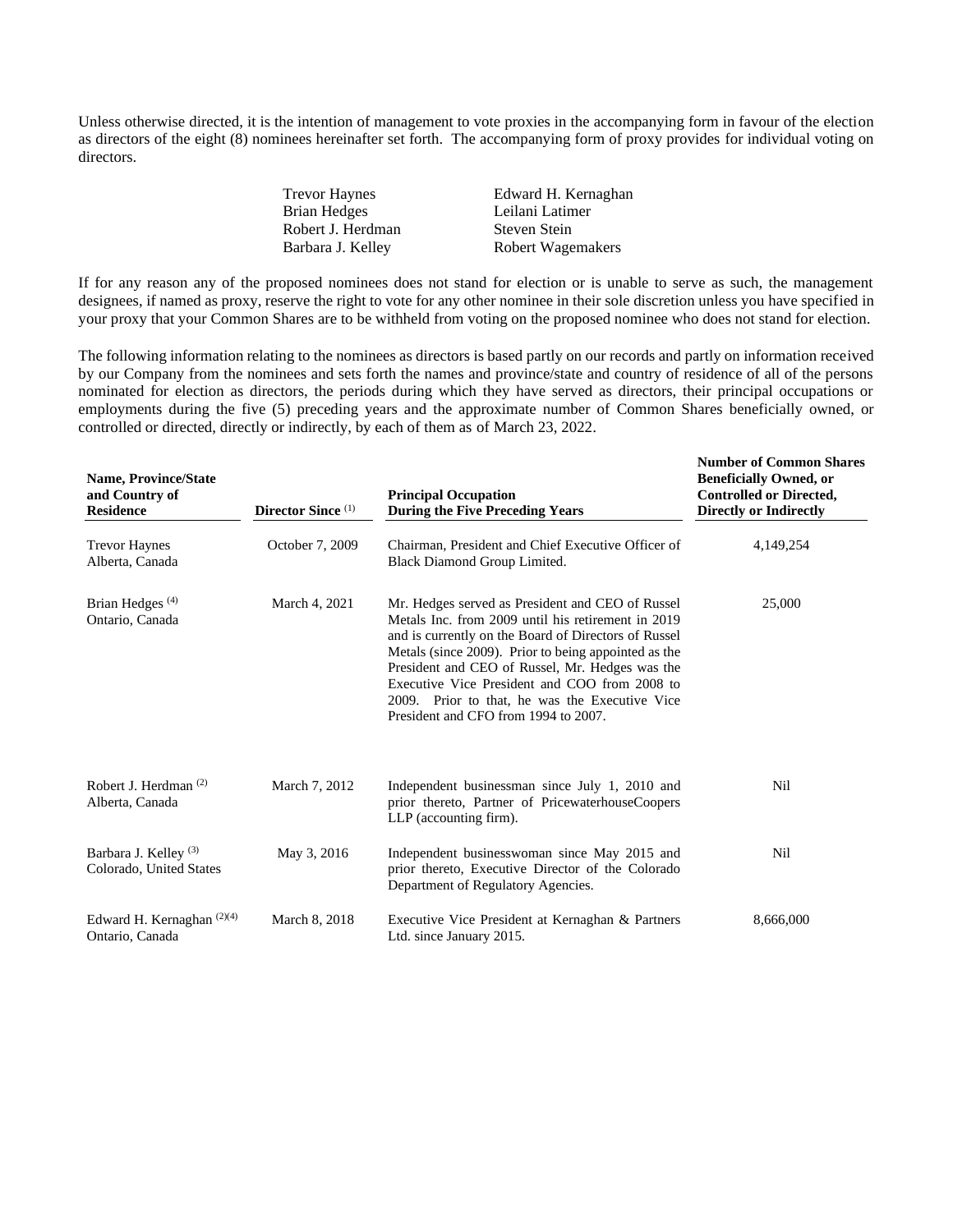| <b>Name, Province/State</b><br>and Country of<br><b>Residence</b> | Director Since <sup>(1)</sup> | <b>Principal Occupation</b><br><b>During the Five Preceding Years</b>                                                                                                                                                                                                                                                                                                         | <b>Number of Common Shares</b><br><b>Beneficially Owned, or</b><br><b>Controlled or Directed,</b><br><b>Directly or Indirectly</b> |
|-------------------------------------------------------------------|-------------------------------|-------------------------------------------------------------------------------------------------------------------------------------------------------------------------------------------------------------------------------------------------------------------------------------------------------------------------------------------------------------------------------|------------------------------------------------------------------------------------------------------------------------------------|
| Leilani Latimer $(3)$<br>California, United States                | March 4, 2021                 | Chief Commercial & Marketing Officer of Fair<br>Trade, US, (since January 2021), previously as<br>Strategic Advisor of WallKom International Chief<br>Marketing & Commercial Officer of Earlens<br>Corporation and 25 years of experience in various<br>senior management positions with Sabre Inc.,<br>including an Independent Director role at Rayont<br>Inc.              | Nil                                                                                                                                |
| Steven Stein $(2)$<br>Alberta, Canada                             | October 7, 2009               | Independent businessman since September 2019.<br>Director since March 2019 and Consultant for Terra<br>Water Systems Inc. since September 2019. Director<br>of Operations, Purdy & Partners Inc., a private<br>equity fund, from November 2018 to September<br>2019. President, Logistics of Black Diamond Group<br>Limited from October 22, 2014 until December 31,<br>2016. | 1,017,540                                                                                                                          |
| Robert Wagemakers <sup>(3)(4)(5)</sup><br>Alberta, Canada         | November 11, 2009             | Independent businessman since July 31, 2013.                                                                                                                                                                                                                                                                                                                                  | 648,511                                                                                                                            |

(1) Black Diamond Income Fund (the "**Fund**") was reorganized and restructured into our Company on December 31, 2009 (the "**Conversion**"). The Fund was managed by Black Diamond Group Inc. (the "**Manager**") until the Conversion. Prior to the Conversion, Mr. Wagemakers was a director of the Manager since June 2006. Messrs. Haynes and Stein are and have been directors of the Manager since June 2006.

(2) Member of our Audit Committee.

(3) Member of our Environmental, Social and Governance and Nominating Committee ("**ESGNC**").

(4) Member of our Compensation Committee.

(5) Mr. Wagemakers is the Lead Director of the Board.

### *Majority Voting for Directors*

Our Board has adopted a majority voting policy stipulating that if the votes in favour of the election of a director nominee at a shareholders' meeting represent less than a majority of our Common Shares voted and withheld, the nominee will submit his or her resignation immediately after the meeting, for our ESGNC's consideration. Our ESGNC will make a recommendation to our Board after reviewing the matter, and our Board's decision to accept or reject the resignation offer will be disclosed to the public, within ninety (90) days of the applicable shareholders' meeting. Resignations are expected to be accepted except in situations where exceptional circumstances would warrant the applicable director to continue to serve as a Board member. The nominee will not participate in any committee or Board deliberations on the resignation offer. The policy does not apply in circumstances involving contested director elections.

### *Advance Notice By-Law*

Our Board adopted By-law No. 2 relating to the provision of advance notice of nominations of our directors (the "**Advance Notice By-law**"), which was approved by our shareholders at the annual and special meeting held on May 7, 2015. The Advance Notice By-law sets forth procedures that must be followed by any shareholder of our Company who intends to nominate any person for election as a director of our Company, other than pursuant to a proposal made in accordance with the *Business Corporations Act* (Alberta), or a requisition of a shareholder meeting made pursuant to the *Business Corporations Act* (Alberta). The Advance Notice By-law stipulates a deadline by which our shareholders must notify our Company of their intention to nominate directors and sets out the information that our shareholders must provide regarding each director nominee and the nominating shareholder in order for the requirements of the Advance Notice By-law to be met. These requirements are intended to provide all shareholders, including those voting by proxy, with the opportunity to evaluate the nominees and vote in an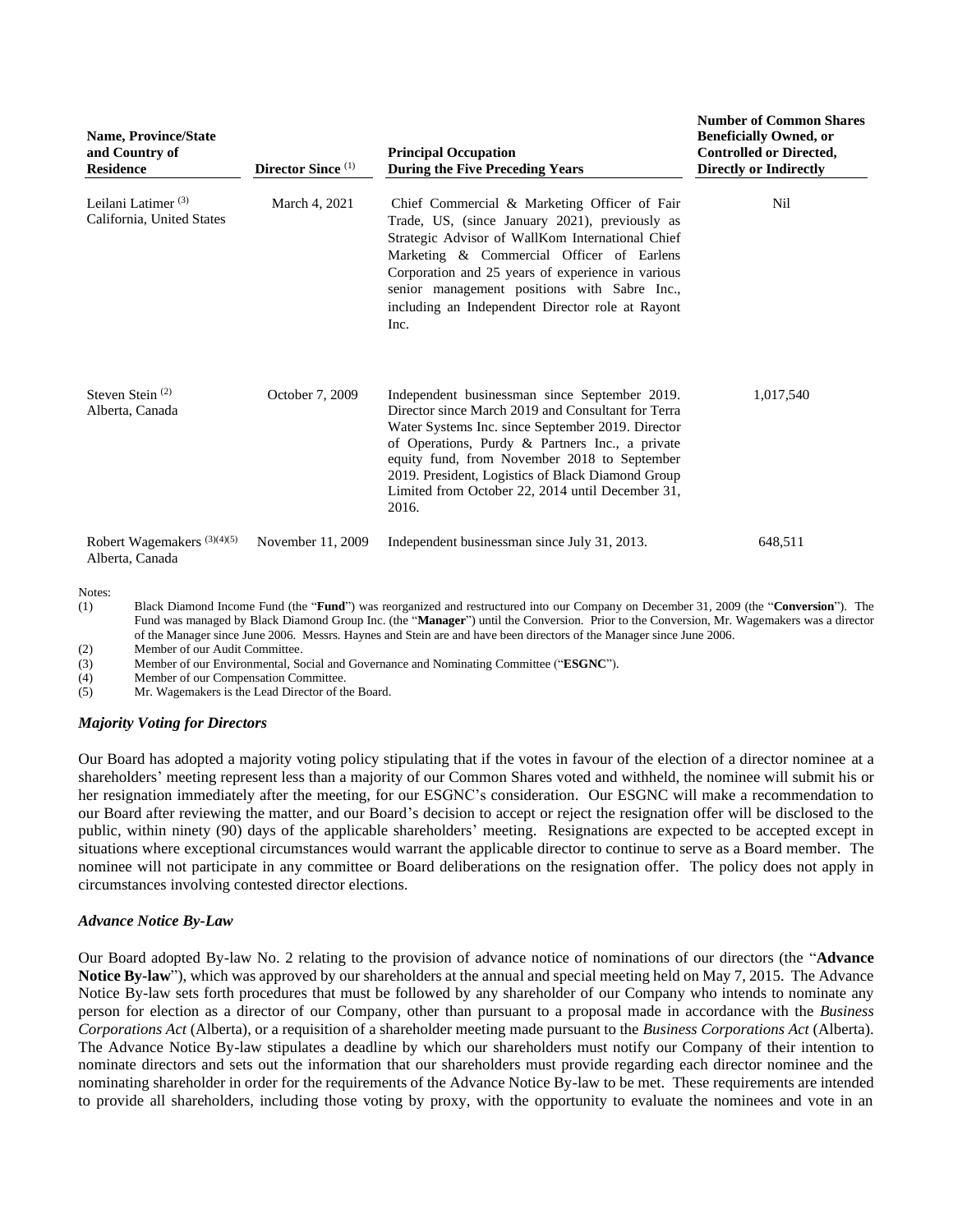informed and timely manner regarding said nominees. The Advance Notice By-law also ensures orderly and efficient shareholder meetings by providing a structured and transparent framework for nominating directors. No person nominated by a shareholder will be eligible for election as a director of our Company unless nominated in accordance with the provisions of the Advance Notice By-law. A copy of the Advance Notice By-law is available on our SEDAR profile at www.sedar.com.

## *Additional Disclosure Relating to Proposed Directors*

## *Bankruptcies*

To our knowledge, except as described below, no proposed director (nor any personal holding company of any of such persons): (a) is, as of the date of this information circular – proxy statement, or has been within the ten (10) years before the date of this information circular – proxy statement, a director or executive officer of any company (including us) that, while that person was acting in that capacity, or within a year of that person ceasing to act in that capacity, became bankrupt, made a proposal under any legislation relating to bankruptcy or insolvency or was subject to or instituted any proceedings, arrangement or compromise with creditors or had a receiver, receiver manager or trustee appointed to hold its assets; or (b) has, within the ten (10) years before the date of this information circular – proxy statement, become bankrupt, made a proposal under any legislation relating to bankruptcy or insolvency, or become subject to or instituted any proceedings, arrangement or compromise with creditors, or had a receiver, receiver manager or trustee appointed to hold the assets of the proposed director.

Mr. Herdman, a director of Black Diamond, served as a director of SemBioSys Genetics Inc. ("**SemBioSys**"), a development stage biotechnology company, until May 1, 2012. On June 22, 2012, a secured creditor of SemBioSys was granted an order under the *Bankruptcy and Insolvency Act* (Canada) appointing a receiver to take possession of and deal with specific assets of SemBioSys which had been pledged to that creditor.

Mr. Haynes, the Chairman, President and Chief Executive Officer of Black Diamond, served as a director of Northern Frontier Services Corp. ("**Northern Frontier**"), an industrial and environmental services company, until July 12, 2016. On July 14, 2016, a secured creditor of Northern Frontier was granted an order under the *Bankruptcy and Insolvency Act* (Canada) appointing a receiver to take possession of all of Northern Frontier's current and future assets.

### *Cease Trade Orders*

To our knowledge, except as described below, no proposed director (nor any personal holding company of any of such persons) is, as of the date of this information circular – proxy statement, or was within ten (10) years before the date of this information circular – proxy statement, a director, chief executive officer or chief financial officer of any company (including us), that: (a) was subject to a cease trade order (including a management cease trade order), an order similar to a cease trade order or an order that denied the relevant company access to any exemption under securities legislation, in each case that was in effect for a period of more than thirty (30) consecutive days (collectively, an "**Order**"), that was issued while the proposed director was acting in the capacity as director, chief executive officer or chief financial officer; or (b) was subject to an Order that was issued after the proposed director ceased to be a director, chief executive officer or chief financial officer and which resulted from an event that occurred while that person was acting in the capacity as director, chief executive officer or chief financial officer.

Mr. Herdman, a director of Black Diamond, served as a director of SemBioSys until May 1, 2012. On May 25, 2012, the Alberta Securities Commission issued a cease trade order against SemBioSys for failure to file the required certification of interim filings for the interim period ended March 31, 2012. The securities commission of each of British Columbia, Manitoba, Ontario and Québec issued similar orders in respect of the failure to file the certification of interim filings.

Mr. Haynes, the Chairman, President and Chief Executive Officer of Black Diamond, served as a director of Northern Frontier until July 12, 2016. On September 6, 2016, the Alberta Securities Commission issued a cease trade order against Northern Frontier for failure to file the required periodic disclosure and certification of interim filings for the interim period ended June 30, 2016.

### *Penalties or Sanctions*

To our knowledge, no proposed director (nor any personal holding company of any of such persons), has been subject to: (a) any penalties or sanctions imposed by a court relating to securities legislation or by a securities regulatory authority or has entered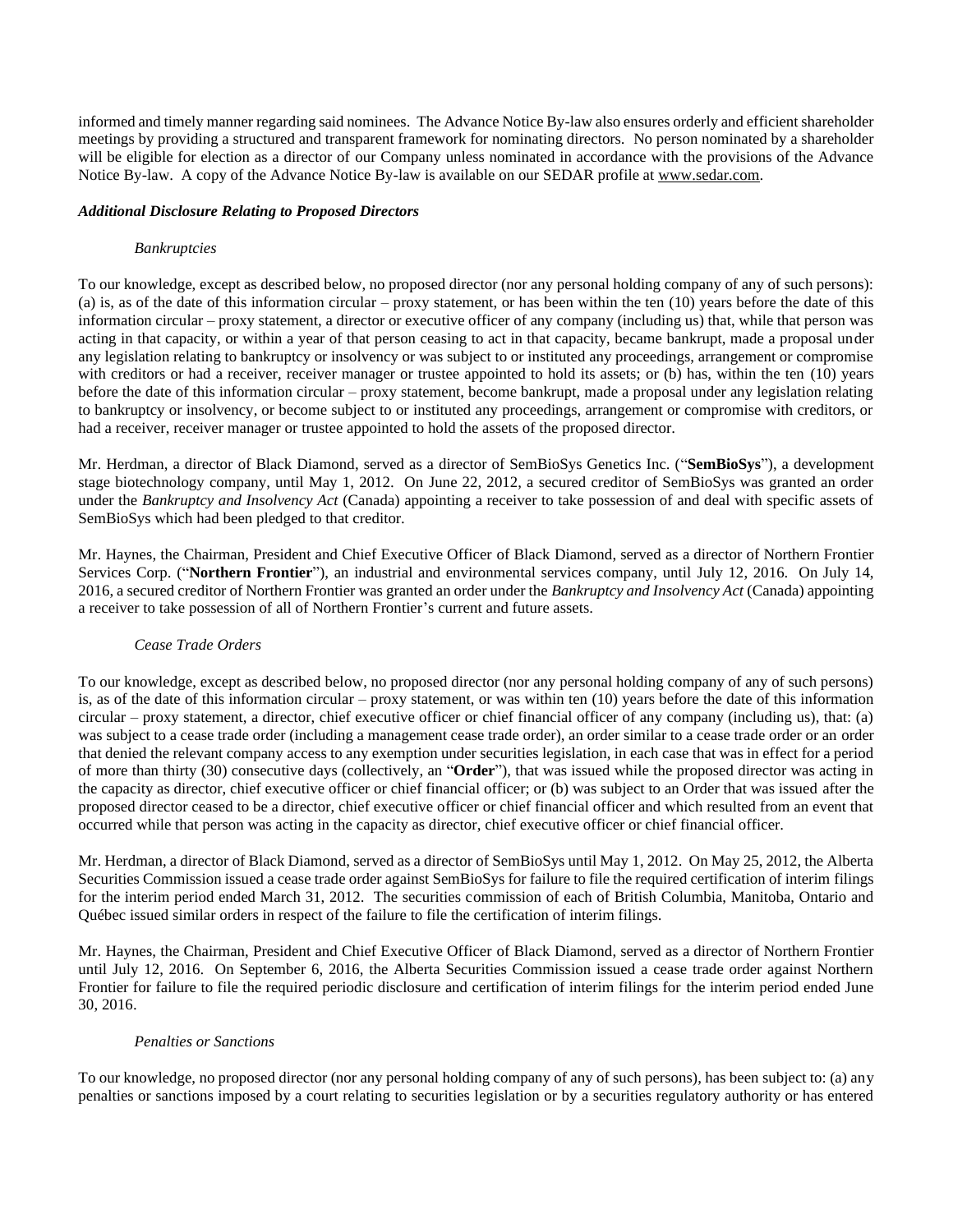into a settlement agreement with a securities regulatory authority; or (b) any other penalties or sanctions imposed by a court or regulatory body that would likely be considered important to a reasonable securityholder in deciding whether to vote for a proposed director.

## **Appointment of Auditors**

At the Meeting, shareholders will be called upon to appoint the firm of Ernst & Young LLP, Chartered Professional Accountants, to serve as our auditors until the next annual general meeting of our shareholders and to authorize our directors to fix their remuneration as such. Ernst & Young LLP, Chartered Professional Accountants, have been our auditors since incorporation on October 7, 2009 and were the auditors of the Fund since its formation on June 27, 2006.

Our directors recommend that shareholders vote for the appointment of Ernst & Young LLP, Chartered Professional Accountants, as our auditors, at a remuneration to be fixed by our directors.

Unless otherwise directed, it is the intention of the management designees to vote the proxies in favour of an ordinary resolution to appoint the firm of Ernst & Young LLP, Chartered Professional Accountants, to serve as our auditors until the next annual meeting of the shareholders and to authorize our directors to fix their remuneration as such.

The information required by Form 52-110F1 of National Instrument 52-110 – *Audit Committees* of the Canadian Securities Administrators, including information regarding the fees billed to our Company by Ernst & Young LLP, Chartered Professional Accountants, Calgary, Alberta, is contained in our annual information form for the year ended December 31, 2021, under the heading "Audit Committee Information", an electronic copy of which is available on our SEDAR profile at www.sedar.com.

## **STATEMENT OF EXECUTIVE COMPENSATION**

## **Named Executive Officers of the Corporation**

The following section of this information circular – proxy statement discusses the Corporation's approach to the compensation paid to our President and Chief Executive Officer, Executive Vice President and Chief Financial Officer; and the next three most highly compensated executive officers, during the year ended December 31, 2021 whose total compensation was more than \$150,000 (each a "**Named Executive Officer**" or "**NEO**" and collectively, the "**Named Executive Officers**" or "**NEOs**").

## **Compensation Program Highlights**

- **Alignment with Shareholders –** Given the challenging operating environment faced by the Corporation and the industries in which it operates, the base salary of the NEOs has not increased over the last two years , with the exception of a salary increase to our Executive Vice President and Chief Information Officer to reflect the increased scope and responsibility in the role. The Compensation Committee has focused on providing our NEOs with equity-based compensation that will deliver value to NEOs as value is received by the Corporation's shareholders.
- **Low dilution to shareholders –** While this emphasis on equity-based compensation has increased the *theoretical dilution* to shareholders over the past five (5) years, *actual dilution to shareholders has been low during this time period* as restricted awards (the "**Restricted Awards**"), performance awards (the "**Performance Awards**") (collectively, referred to as "**Incentive Awards**") and option grants in 2021 have been partially offset by out of the money or expired options.
- **Pay for Performance –** With the focus on equity-based incentives, the majority of our NEOs' compensation is at-risk. Approximately 73% of the CEO's and an average of 64% of the NEO's total target direct compensation is at-risk, meaning that the majority of executive compensation is performance-dependent and fluctuates with shareholder value.

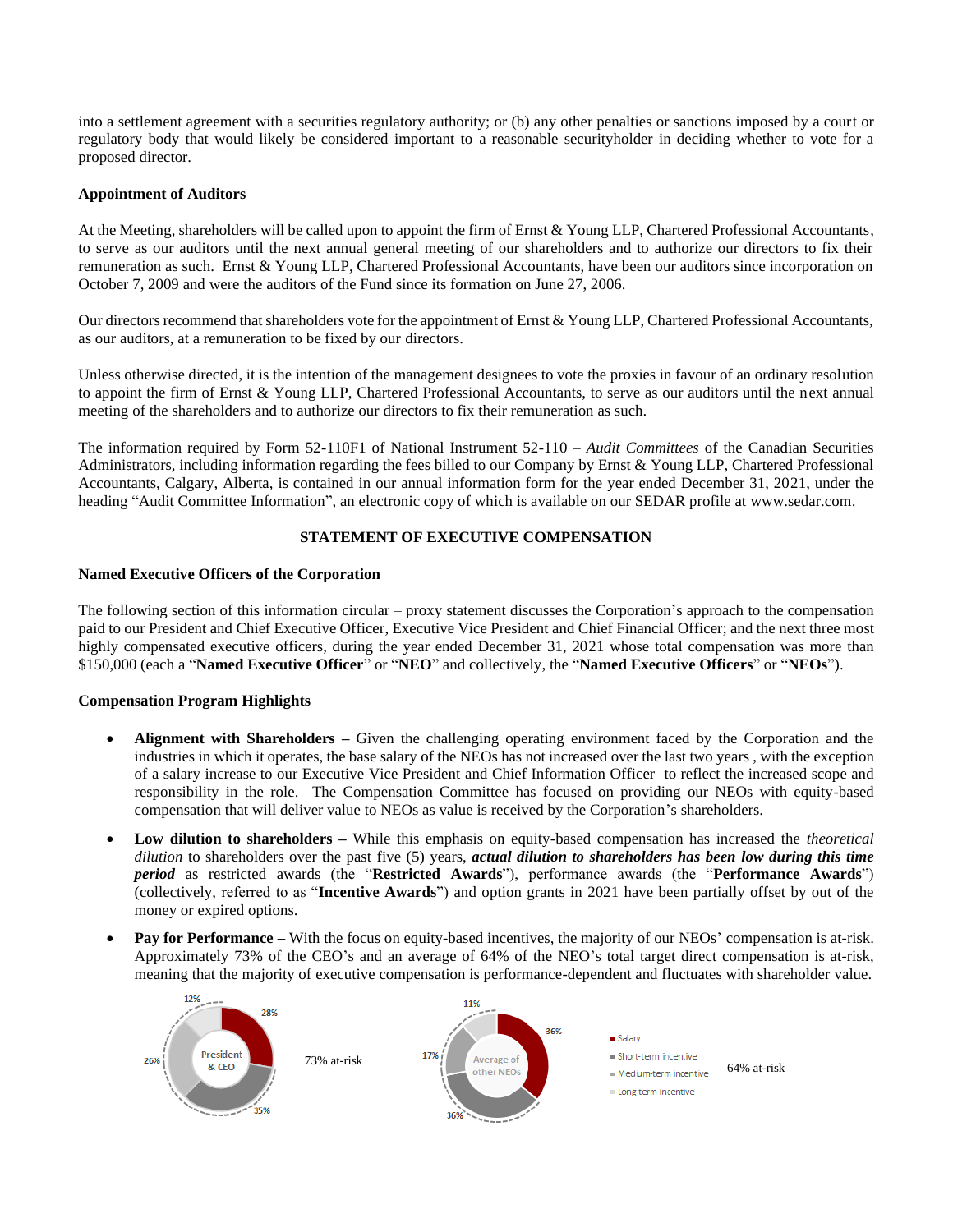- **Caps on incentive payouts –** Payouts under the 2021 annual cash bonus plan (the "**Cash Bonus Plan**") are between 0- 150% of the target award. The target award is 125% of salary for our President and CEO and 100% of salary for the remaining NEOs.
- **Share Ownership Requirements –** The Corporation has implemented share ownership requirements for our NEOs (three times annual base salary for our President and CEO and two times annual base salary for the remaining NEOs). Ownership guidelines have also been implemented for the Board of Directors (three times annual retainer).

## **Compensation Governance**

### **Composition of our Compensation Committee**

Our Compensation Committee is comprised of Brian Hedges (Chair), Robert Wagemakers and Edward Kernaghan, all of whom are "independent" directors for the purposes of National Instrument 58-101 – *Disclosure of Corporate Governance Practices*. The following table sets forth the relevant skills and experience of each current member of our committee that enables such member to make decisions on the suitability of our compensation policies and practices.

| <b>Name</b>          | <b>Relevant Skills and Experience</b>                                                                                                                                                                                                                                                                                                                                                                                                                                                                                                                                                                                                                                                                                                                                                                                                                                            |
|----------------------|----------------------------------------------------------------------------------------------------------------------------------------------------------------------------------------------------------------------------------------------------------------------------------------------------------------------------------------------------------------------------------------------------------------------------------------------------------------------------------------------------------------------------------------------------------------------------------------------------------------------------------------------------------------------------------------------------------------------------------------------------------------------------------------------------------------------------------------------------------------------------------|
| Brian Hedges (Chair) | Mr. Hedges' skills and experience that enable him to make decisions on the suitability of our compensation<br>policies and practices are derived from extensive experience designing and implementing pay for performance<br>compensation plans for all levels in large decentralized organizations. He has extensive experience with the<br>disclosure and communication of senior compensation plans to all stakeholders.                                                                                                                                                                                                                                                                                                                                                                                                                                                      |
| Robert Wagemakers    | Mr. Wagemakers' skills and experience that enable him to make decisions on the suitability of our<br>compensation policies and practices are derived from more than 40 years' experience in the oil and natural gas<br>sector, most recently from July 31, 2011 to July 30, 2012 as a Special Consultant to Nabors Drilling, a division<br>of Nabors Canada and from 2001 to July 2011, Vice President, Marketing of Nabors Drilling. Mr.<br>Wagemakers was Vice President, Operations with Command Drilling Corporation from 2000 to 2001; prior<br>thereto, he was President of Partner Rentals Ltd. from 1997 to 2000. Prior thereto, Mr. Wagemakers held<br>various management positions with a number of drilling companies. In 2013, Mr. Wagemakers completed the<br>program offered by the Institute of Corporate Directors and is entitled to use the designation ICD.D. |
| Edward Kernaghan     | Mr. Kernaghan's skills and experience that enable him to make decisions on the suitability of our compensation<br>policies and practices are derived from his experience as Chair of the Compensation Committee for Waterloo<br>Brewing Company. Mr. Kernaghan has also been a member of the compensation committees for Exco<br>Technologies Limited, Obsidian Energy Ltd., since 2019, and Velan Inc., since 2021.                                                                                                                                                                                                                                                                                                                                                                                                                                                             |

#### **Compensation Committee Mandate**

Our Board has adopted a mandate for our Compensation Committee which has the responsibility for reviewing matters relating to the human resource policies and compensation of our directors, officers and employees in the context of our budget and business plan. Without limiting the generality of the foregoing, the Compensation Committee has the following duties:

- (i) to review the compensation philosophy and remuneration policy for our officers and to recommend to our Board changes to improve our ability to recruit, retain and motivate employees;
- (ii) to review and recommend to our Board the retainer and fees to be paid to members of our Board;
- (iii) to review and approve corporate goals and objectives relevant to the compensation of our President and Chief Executive Officer, evaluate our President and Chief Executive Officer's performance in light of those corporate goals and objectives, and determine (or make recommendations to our Board with respect to) our President and Chief Executive Officer's compensation level based on such evaluation;
- (iv) to recommend to our Board with respect to non-Chief Executive Officer and director compensation, including to review management's recommendation for proposed option, share purchase plans and other incentive-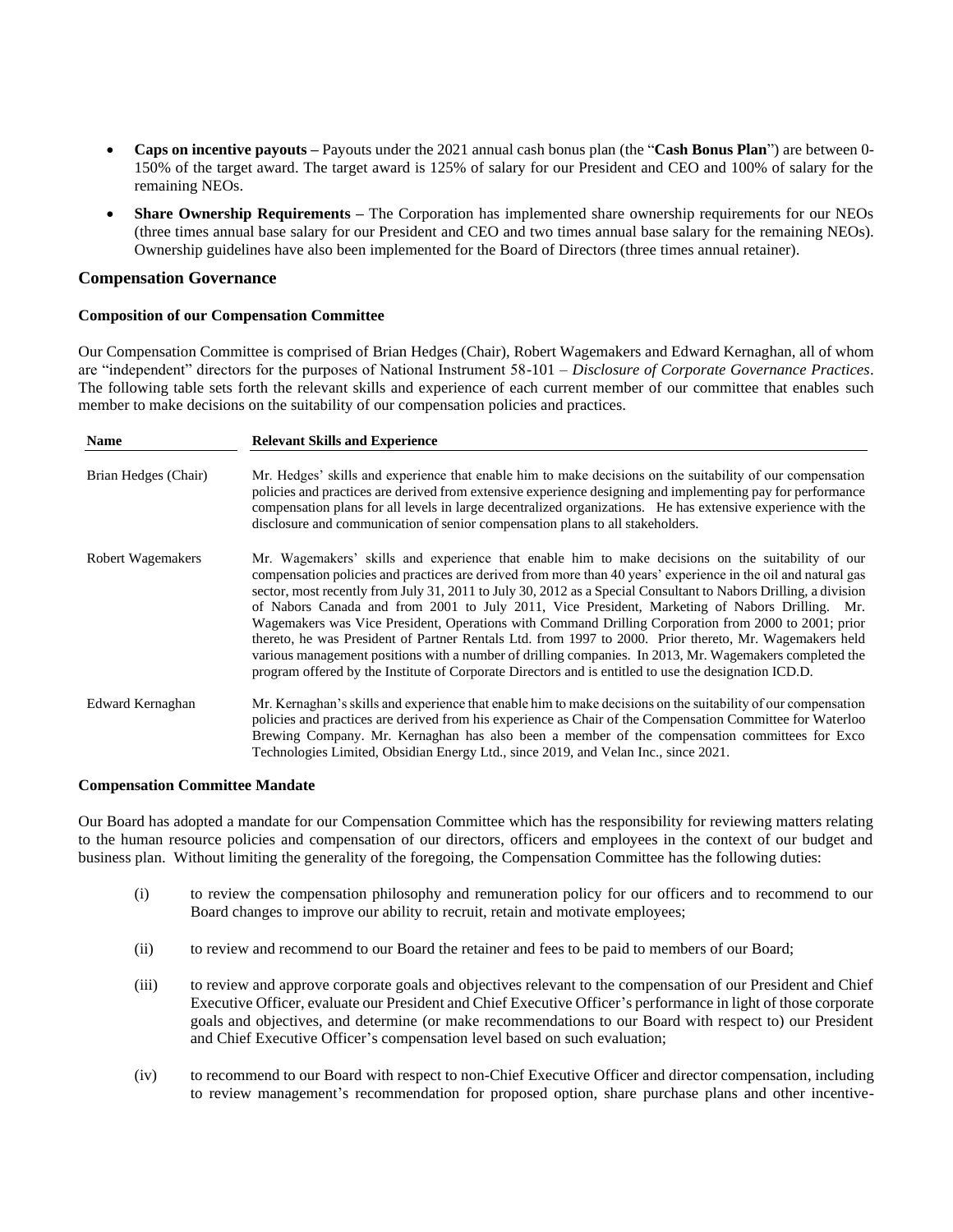compensation plans and equity-based plans for non-Chief Executive Officer and director compensation and make recommendations in respect thereof to our Board;

- (v) to administer our Company's option plan (the "**Option Plan**"), our Company's restricted and performance award incentive plan (the "**Award Plan**") and other incentive plans approved by our Board in accordance with their terms including recommending (and, if delegated authority thereunder, approving) the grant of options or other incentive securities in accordance with the terms thereof;
- (vi) to determine and recommend for approval by our Board bonuses to be paid to our officers and employees and to establish targets or criteria for the payment of such bonuses, if appropriate;
- (vii) to review the annual disclosure required by applicable securities laws to be made by our Company with respect to compensation including the Compensation Discussion and Analysis required to be included in our information circular – proxy statement and review other executive compensation disclosure before we disclose such information; and
- (viii) to conduct an assessment, at least once a year, of the risks associated with our compensation policies and practices and prepare and submit to our Board annually a report summarizing: (i) the risks identified in such assessment that are reasonably likely to have a material adverse effect on our Company; and (ii) the recommendations of our Compensation Committee to mitigate against any potential items identified in such assessment that may be reasonably expected to lead an executive officer to take inappropriate or excessive risks.

The Compensation Committee is required to be comprised of at least three (3) of our directors or such greater number as our Board may determine from time to time. All members of our Compensation Committee are required to be independent as such term is defined for purposes of National Instrument 58-101 – *Disclosure of Corporate Governance Practices*.

## **Review of Risks Associated with Compensation Policies and Practices**

As described herein, our Company's executive compensation program is administered by our Compensation Committee. In carrying out its mandate, the Compensation Committee reviewed our Company's elements of compensation to identify any risks arising from our Company's compensation policies and practices that could reasonably be expected to have a material adverse effect on our Company as well as the practices used to mitigate any such issues. The Compensation Committee concluded that the compensation program and policies of our Company does not encourage our executive officers to take inappropriate or excessive risks. This assessment was based on a number of considerations including, without limitation, the following:

- (i) the compensation program of our Company attempts to achieve a balance between cash and equity compensation which are based both on individual and corporate performance, both financial and non-financial and the overall compensation program is market-based and aligned with our Company's business plan and long-term strategies;
- (ii) the Company's compensation policies and practices are generally uniform throughout the organization and there are no significant differences in compensation structure among our executive officers;
- (iii) the compensation package for executive officers consists of fixed (base salary and perquisites) and variable elements (cash bonus, options and Incentive Awards) which are designed to balance our short term goals and our long-term interests and are aimed at creating sustainable value for our shareholders;
- (iv) the performance elements of the Cash Bonus Plan for our executive officers are linked to the achievement of our business goals and are reviewed and approved annually by the Compensation Committee;
- (v) in exercising its discretion granting options and Incentive Awards, our Compensation Committee or our Board reviews individual and corporate performance taking into account the long-term interests of our Company;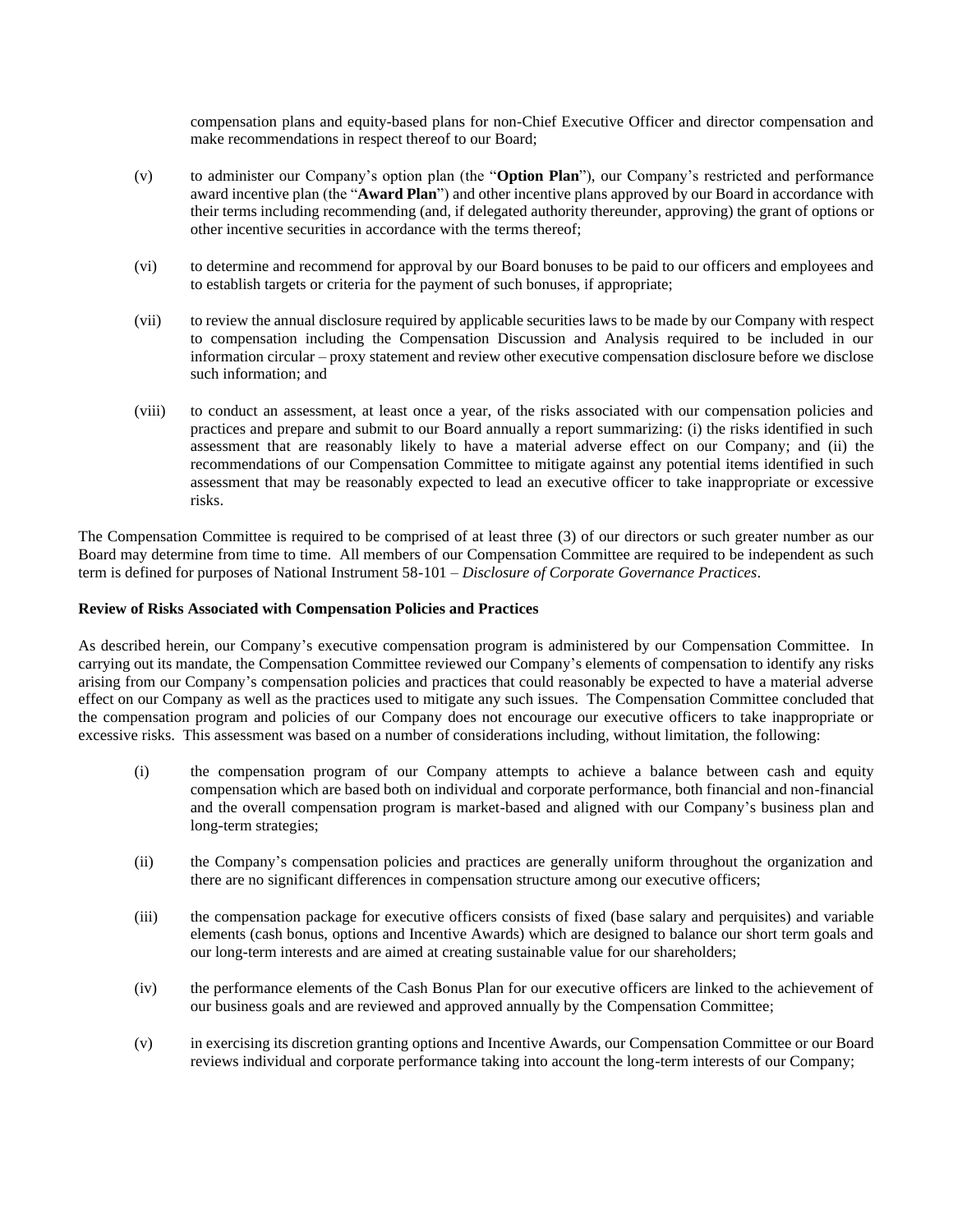- (vi) options are generally granted annually and vest over a three (3) year period, with 1/3 of the options vesting on the first anniversary date and 1/3 each year thereafter, which further mitigates any short-term risk-taking potential;
- (vii) we anticipate that Incentive Awards will be granted annually and will vest over a period of time, which further mitigates any short-term risk-taking potential; and
- (viii) the results of annual performance assessments of individual contributions of executive officers are reviewed and considered in awarding bonuses under the Cash Bonus Plan and future compensation.

### **Short Sales, Puts, Calls and Options**

Our Anti-Hedging Policy provides that our directors, officers and all of our employees, shall not knowingly sell, directly or indirectly, a security of our Company if such person selling such security does not own or has not fully paid for the security to be sold. In addition, the Anti-Hedging Policy provides that our directors, officers and employees shall not, directly or indirectly, engage in short selling in Common Shares or purchase financial instruments (including, for greater certainty, puts, options, calls, prepaid variable forward contracts, equity swaps, collars or units of exchange funds) that are designed to hedge or offset a change in the market value of Common Shares or other securities of our Company held by the person. For the purposes of our Anti-Hedging Policy, short selling does not include a sale of Common Shares not currently owned so long as the seller owns an immediately exercisable option to acquire the number of Common Shares sold, and the sale and exercise is conducted in accordance with our Company's approved procedures for the exercise of options under our official equity compensation plans such as the Option Plan.

## **Mandatory Equity Ownership Requirements**

In April 2018, our Company adopted a policy (the "**Mandatory Equity Ownership Policy**") pursuant to which directors and certain senior officers of the Corporation are required to own a significant number of Common Shares or Common Share equivalents in order to further align their interests with those of our Company's shareholders. For our NEOs, mandatory ownership of Common Shares or Restricted Awards must achieve and maintain a value of two to three times each NEO's respective base annual salary. Our NEOs have five (5) years from the date of inception of the policy, or upon becoming a NEO, to achieve this minimum level of equity ownership. The value held shall be determined each year, based on the greater of the initial acquisition cost of the Common Shares and/or Incentive Awards and the then market price of the Common Shares on the Toronto Stock Exchange (the "**TSX**"). Options do not count toward the equity ownership requirement of the NEOs. The Common Shares, Incentive Awards or similar Common Share equivalents of the Corporation held to comply with the equity ownership requirement shall not be the object of specific monetization procedures or other hedging procedures to reduce or offset a decrease in the market value of his or her holding, either directly or indirectly.

Additional details of the policy and of our NEOs' progress around ownership guidelines as of March 23, 2022 are presented below.

| <b>Position</b>                                                                                  | <b>Name</b>      | $#$ of Common<br><b>Shares</b> | # of Incentive<br>Awards | Ownership<br><b>Requirement</b><br>(Multiple of<br>Salary) | <b>Current Market</b><br>Value $(1)$ | <b>Meets Share</b><br>Ownership<br>Requirement $(2)$ |
|--------------------------------------------------------------------------------------------------|------------------|--------------------------------|--------------------------|------------------------------------------------------------|--------------------------------------|------------------------------------------------------|
| Chairman, President and<br>Chief Executive Officer                                               | Trevor<br>Haynes | 4,149,254                      | 134.310                  | 3x                                                         | \$21,417,820                         | Yes                                                  |
| <b>Executive Vice President</b><br>and Chief Financial<br>Officer                                | Toby<br>LaBrie   | 246,374                        | 63,611                   | 2x                                                         | \$1,549,925                          | Yes                                                  |
| <b>Executive Vice President</b><br>and Chief Operating<br>Officer, Workforce<br><b>Solutions</b> | Mike<br>Ridley   | 116.593                        | 64.986                   | 2x                                                         | \$907.895                            | Yes                                                  |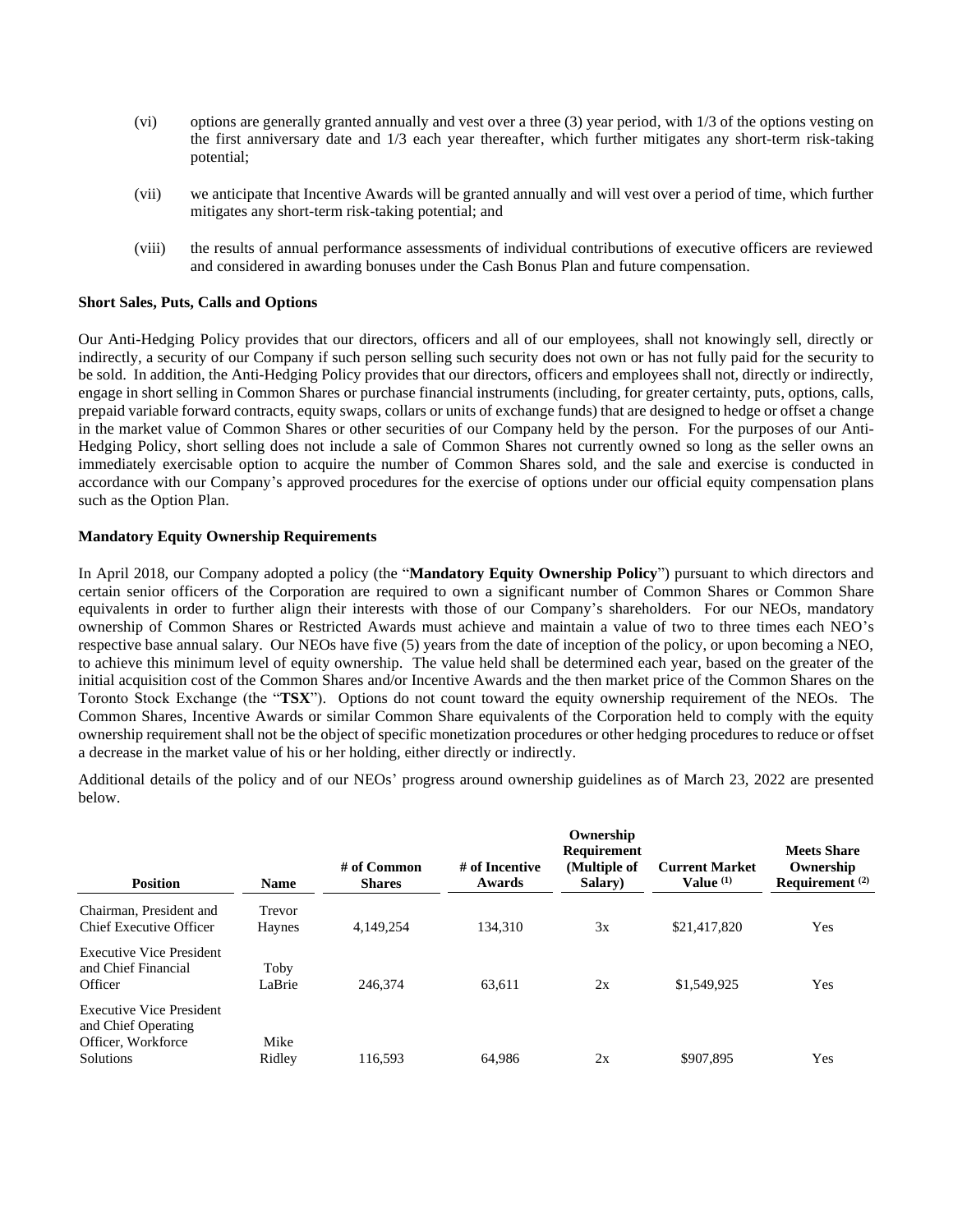| <b>Position</b>                                                                                      | <b>Name</b>                | $#$ of Common<br><b>Shares</b> | # of Incentive<br>Awards | Ownership<br>Requirement<br>(Multiple of<br><b>Salary</b> ) | <b>Current Market</b><br>Value $(1)$ | <b>Meets Share</b><br>Ownership<br>Requirement $(2)$ |
|------------------------------------------------------------------------------------------------------|----------------------------|--------------------------------|--------------------------|-------------------------------------------------------------|--------------------------------------|------------------------------------------------------|
| <b>Executive Vice President</b><br>and Chief Operating<br>Officer, Modular Space<br><b>Solutions</b> | Edward<br>(Ted)<br>Redmond | 257,483                        | 81.145                   | 2x                                                          | \$1,693,140                          | Yes                                                  |
| <b>Executive Vice President</b><br>and Chief Information<br>Officer                                  | Patrick<br>Melanson        | 116,073                        | 62.235                   | 2x                                                          | \$891.540                            | Yes                                                  |

(1) Calculated based on the closing price of the Common Shares on the TSX on March 23, 2022, which was \$5.00 per Common Share.

(2) Any current NEO that does not meet the requirements of the Mandatory Equity Ownership Policy has until the later of April 2023 or 5 years from the date of appointment as an NEO to comply.

## **COMPENSATION DISCUSSION AND ANALYSIS**

### **Objectives and Principles of Executive Compensation Program**

The objectives of our executive compensation program are threefold, namely: (i) pay for performance in terms of aligning compensation in the short and long-term to the successful implementation of our strategic plans and annual objectives; (ii) align the interests of management with shareholders over the long-term via the use of equity-based incentives; and (iii) enable our Company to attract and retain highly qualified and experienced individuals to serve as executive officers.

Flowing from the Compensation Committee's pay-for-performance philosophy, salaries are generally positioned near the median levels of the competitive market while variable compensation opportunity (short-, medium- and long-term incentives) is structured to allow executives to receive above-market total compensation for superior operational and financial performance and sustained shareholder value creation. Our Compensation Committee also recognizes that the Company's executive compensation program must be sufficiently flexible in order to adapt to unexpected developments in the industries in which we operate and the impact of internal and market related occurrences from time to time.

Performance highlights for 2021

| <b>Priorities</b>             | <b>Actions</b>                                                                                                                                                                                                                                                                                                                                                                                                                                                      |
|-------------------------------|---------------------------------------------------------------------------------------------------------------------------------------------------------------------------------------------------------------------------------------------------------------------------------------------------------------------------------------------------------------------------------------------------------------------------------------------------------------------|
| Grow MSS                      | • A significant part of the 2021 plan was the successful integration of Vanguard into<br>Black Diamond to realize the significant long-term benefits of combination. And,<br>continue to organically grow fleets in other existing MSS regions at a moderated<br>pace.                                                                                                                                                                                              |
| Scale LodgeLink               | • Continued rapid growth in booking volumes by gaining market share in the U.S. as<br>well as hotel bookings across growing North American footprint. Focused on the<br>customer, value proposition and core offering. Realized the benefits of the<br>foundations built in years prior with further automation and use of technology to<br>remove duplication between customer's activities, property owner's activities and<br>internal administrative functions. |
| Unlock WFS Operating Leverage | • Pursued diversification efforts to improve the utilization on existing WFS fleet in<br>North America. In Australia, continued to leverage the success of our market<br>strategies in recent years by maintaining relatively high utilization and modestly<br>growing in the education market.                                                                                                                                                                     |
| <b>Operational Excellence</b> | • Continued to progress operational excellence initiatives to institutionalize best<br>practices for procuring, maintaining, protecting and deploying our fleet of assets.                                                                                                                                                                                                                                                                                          |
| <b>Customer Centricity</b>    | • Maintained focus on our customers and providing best-in-class service. Continued<br>to refine and upgrade Salesforce tools to better track and optimize customer<br>engagements.                                                                                                                                                                                                                                                                                  |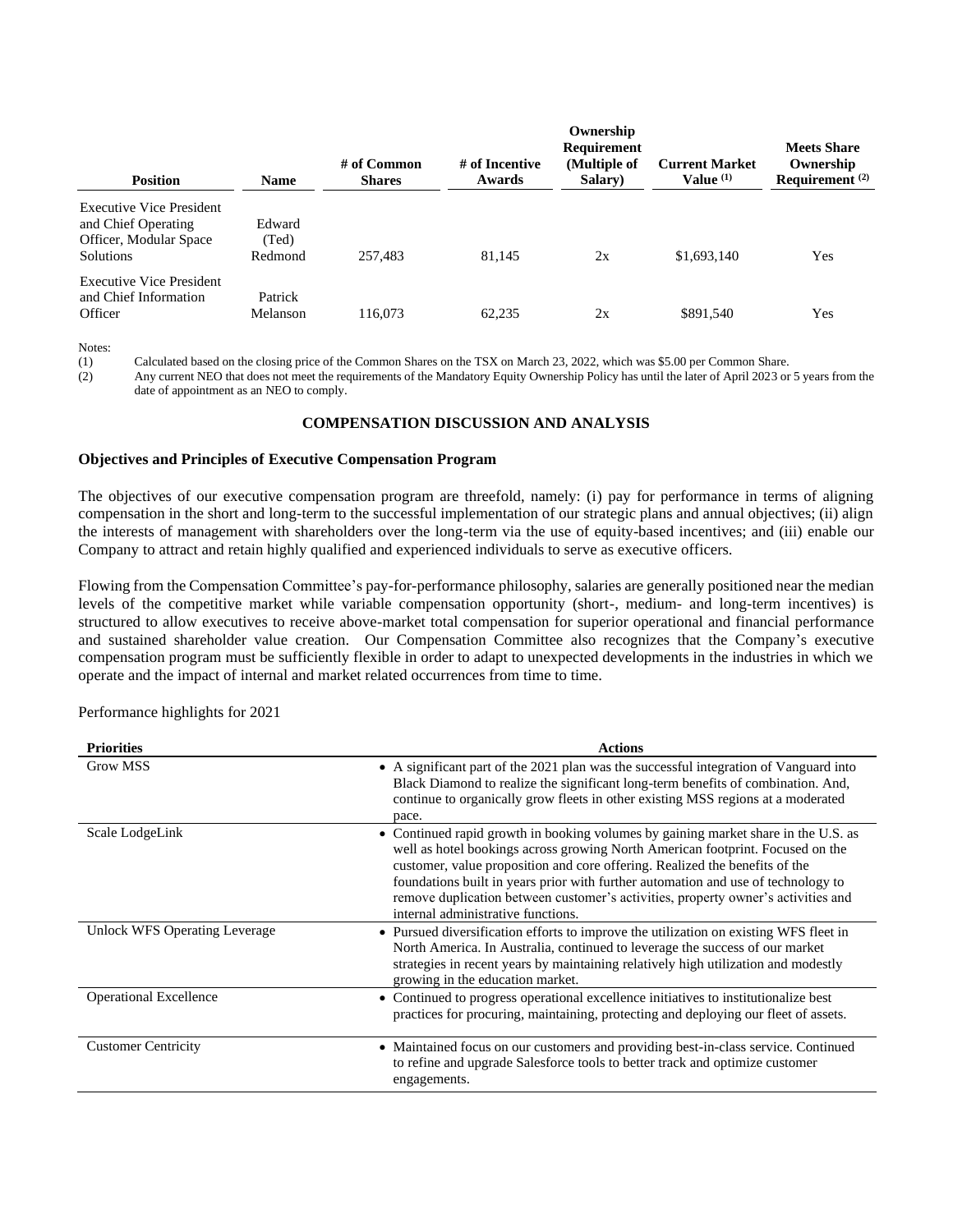Employee Engagement • Continued to focus on improved culture of leadership and transparent communication leading to further enhance employee engagement through continued leadership training, company-wide communications efforts and further emphasis on career path development and career management.

## **Compensation Benchmarking**

In order to attract and retain the highly qualified and experienced individuals required to achieve our Company's goals, Black Diamond needs to ensure that its executive compensation programs are market competitive. Our Compensation Committee uses a benchmarking group that includes comparable companies Black Diamond competes with for talent and business.

Black Diamond's benchmarking group is determined using the following criteria:

- **Industry:** companies providing modular facilities, workforce accommodation and lodging, rentals and related services;
- **Ownership:** public companies listed on a North American stock exchange;
- **Operating Geography:** companies that operate in multiple jurisdictions, including international operations; and
- **Size:** companies of comparable size, but the group also includes a balanced mix of companies that are both larger and smaller than Black Diamond that meet the other criteria.

By reviewing the comparable executive compensation programs and compensation levels at these companies, our Compensation Committee is well positioned to make informed decisions about compensation practices, programs and levels for our executive officers, and to attract and retain highly qualified and experienced individuals to serve as the executive officers required to achieve our Company's goals.

| Benchmarking Group |  |
|--------------------|--|
|                    |  |

| <b>Canadian Comparators</b>          | <b>U.S. Comparators</b>             |
|--------------------------------------|-------------------------------------|
| Badger Infrastructure Solutions Ltd. | <b>VSE</b> Corporation              |
| Wajax Corporation                    | Atlas Technical Consultants Inc.    |
| Tecsys Inc.                          | Target Hospitality Corp.            |
| Dexterra Group Inc.                  | Civeo Corporation                   |
| Pason Systems Inc.                   | Transcat Inc.                       |
| K-Bro Linen Inc.                     | Charah Solutions, Inc.              |
| Bird Construction Inc.               | CECO Environmental Corp.            |
| IBI Group Inc.                       | Orion Group Holdings, Inc.          |
| Exco Technologies Limited            | United Rentals Inc.                 |
|                                      | WillScot Mobile Mini Holdings Corp. |
|                                      | McGrath RentCorp                    |

In 2021 the Compensation Committee engaged Southlea Group Limited Partnership ("**Southlea**"), an independent advisor, to provide guidance on compensation matters to review whether Black Diamond's programs are appropriate, market competitive and continue to meet intended goals. Advisory services include:

- recommending a compensation benchmarking group;
- assessing the competitiveness of annual target/actual total direct compensation for the President & CEO and the other NEOs to the benchmarking group and providing recommendations for consideration; and
- conducting a review of Black Diamond's board of director compensation structure, including design and pay levels and providing a summary of findings and recommendations for consideration.

While the Compensation Committee considered the information and recommendations from Southlea, it had full responsibility for its own decisions, which captured all relevant factors and considerations. The Compensation Committee adopted Southlea's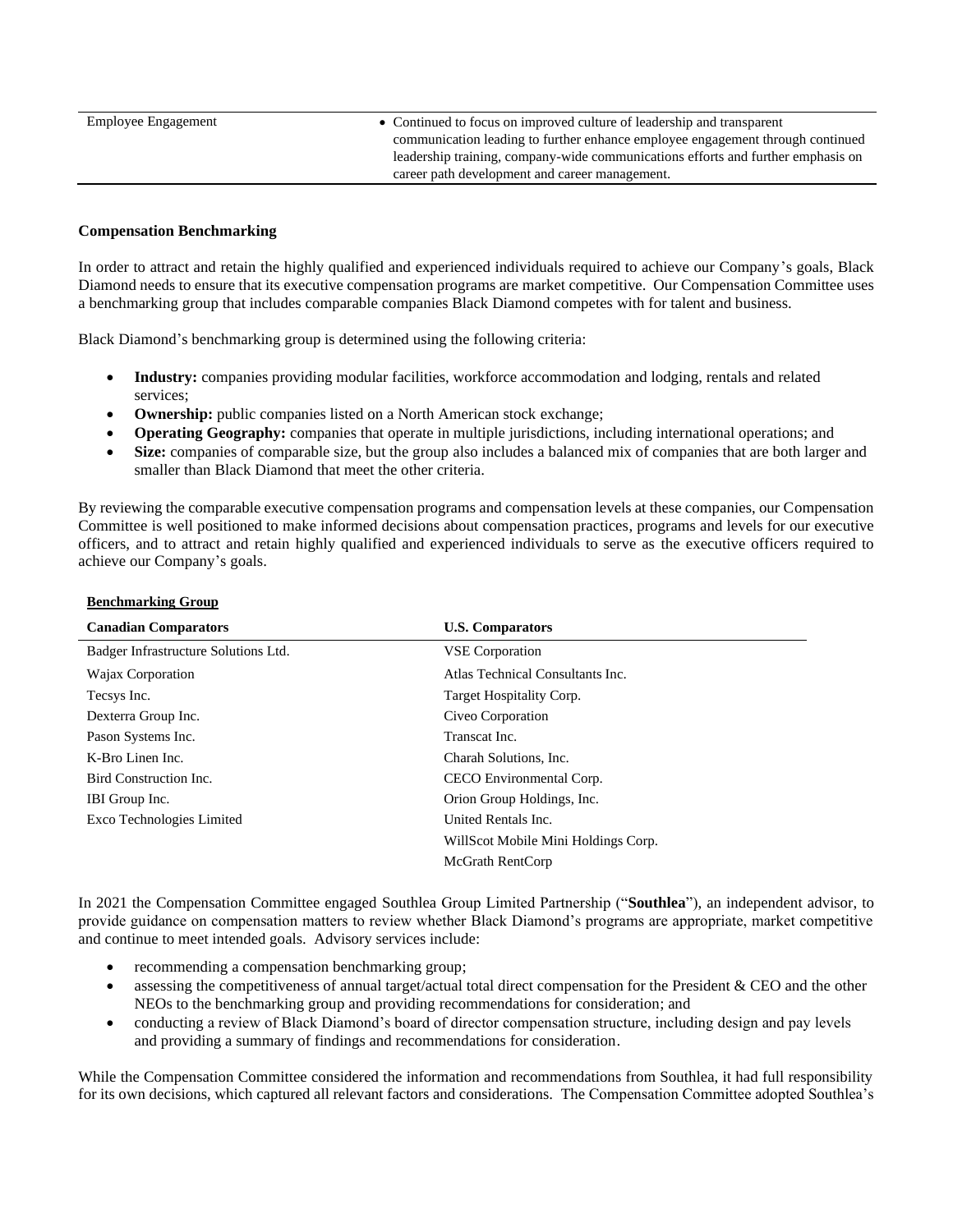recommendation regarding a new benchmarking group and took into consideration the market competitive data provided for NEOs and Directors in determining compensation for 2022. No other compensation consultants or advisors were retained in 2021.

The Compensation Committee reviewed and approved the terms of engagement with Southlea. The terms specified the work to be completed in 2021, Southlea's responsibilities and its fees. Management can also retain Southlea on compensation matters from time to time or for prescribed compensation services. The Compensation Committee chair must, however, approve all services that are not standard in nature, considering whether or not the work would compromise Southlea's independence.

The following table provides a breakdown of services provided by and fees paid to Southlea in 2021.

| <b>Nature of Work</b>                     | Approximate fees in 2020 (\$) | Approximate fees in $2021$ (\$) |
|-------------------------------------------|-------------------------------|---------------------------------|
| Executive compensation related fees $(1)$ |                               | 37.500                          |
| All other fees                            |                               |                                 |
| Total                                     |                               |                                 |

(1) Includes all fees related to executive and director compensation associated with the President & CEO, NEOs and Board of Directors.

### **Elements of Our Executive Compensation Program**

Our Company offers a total compensation package to our NEOs that is both aligned with our compensation philosophy and with competitive market practise. In 2021, the Compensation Committee and Board of Directors approved a revision to the short-term incentive plan to be more aligned with industry compensation practises. Target awards remained unchanged and actual awards continued to be based on the achievement of corporate, business units, and individual objectives, however based on corporate financial results, actual bonus payments can range from 0%-150% of bonus target awards rather than being capped at 100%.

| Compensation<br><b>Element</b>                           | Form                    | <b>Purpose of Element</b>                                                                                                                                                                                                                                  | <b>Determination</b>                                                                                                                                                                                                                                                                                                                                                                                                                                                                                                                                                                                                                                                   |
|----------------------------------------------------------|-------------------------|------------------------------------------------------------------------------------------------------------------------------------------------------------------------------------------------------------------------------------------------------------|------------------------------------------------------------------------------------------------------------------------------------------------------------------------------------------------------------------------------------------------------------------------------------------------------------------------------------------------------------------------------------------------------------------------------------------------------------------------------------------------------------------------------------------------------------------------------------------------------------------------------------------------------------------------|
| <b>Base Salary</b>                                       | Cash                    | Forms<br>baseline<br>level<br>of<br>a<br>compensation for role fulfillment<br>commensurate with the experience,<br>skills and market demand for the<br>executive role and/or incumbent.                                                                    | Salaries have historically been determined from analysis of similar<br>positions within Black Diamond's benchmarking group, the<br>advice of our independent consultant, and each individual's level<br>of experience in the role, individual performance and level of<br>responsibility. Actual salary levels are set in reference to our<br>Company's compensation philosophy and relative to the emphasis<br>on other compensation program elements. Our Company's<br>philosophy has been to pay salaries near the median levels of the<br>peer group.                                                                                                              |
| Cash Bonus<br>Plan                                       | Cash                    | To recognize short-term (typically<br>efforts<br>milestone<br>annual)<br>and<br>achievement that are designed to link<br>the achievement of personal and<br>annual performance objectives to<br>enhanced shareholder value.                                | Annual bonus opportunity for each NEO is set based both with<br>reference to competitive benchmarking group incentive<br>opportunities, the seniority of the NEO's position and his or her<br>industry experience. Actual bonus payments can range from 0%-<br>150% of bonus target awards. Each NEO's annual performance<br>is measured against corporate, business unit and individual<br>performance objectives, the weighting of each being dependent<br>upon his or her role in the organization and relative influence over<br>corporate performance objectives. For additional information, see<br>Short-Term Incentive Compensation - Annual Cash Bonus below. |
| Restricted and<br>Performance<br>Award Incentive<br>Plan | Common<br><b>Shares</b> | Provides for the grant of Restricted<br>Awards and Performance Awards<br>designed to motivate executives to<br>create<br>and<br>sustainable<br>grow<br>shareholder<br>total<br>return<br>over<br>(3)<br>successive<br>three<br>year<br>performance cycles. | Restricted Award and Performance Award grants are determined<br>in reference to competitive practise and are granted at such levels<br>that total compensation can achieve above-market levels provided<br>that our Company's share price achieves superior returns.<br>Incentive Awards are typically awarded annually or as otherwise<br>determined by the Compensation Committee. Performance<br>Awards vest upon the achievement and maintenance of certain                                                                                                                                                                                                        |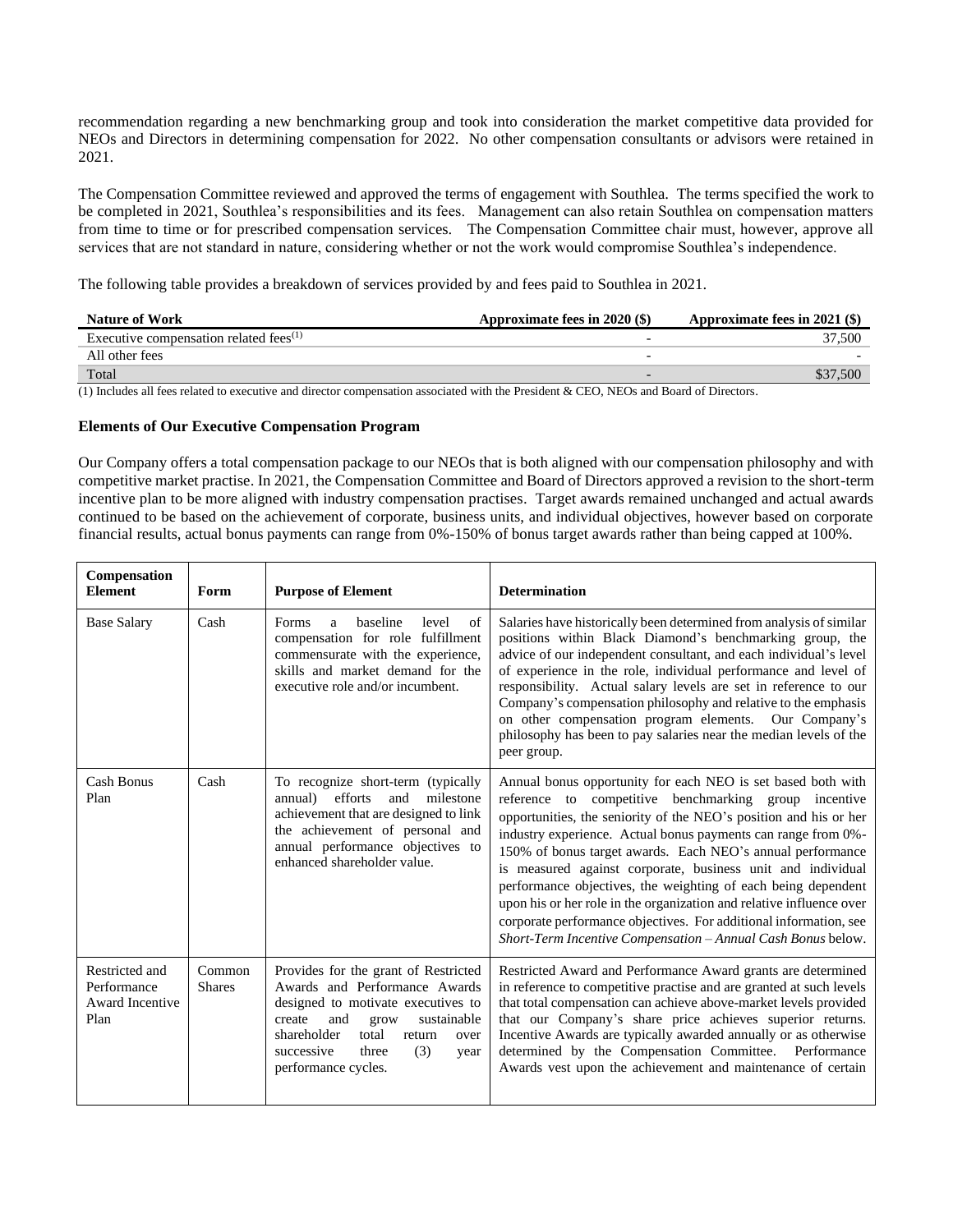| Compensation<br><b>Element</b> | Form                    | <b>Purpose of Element</b>                                                                                                                                                           | <b>Determination</b>                                                                                                                                                                                                                                                                                                                                                                                                                                                                                                                                                                                   |
|--------------------------------|-------------------------|-------------------------------------------------------------------------------------------------------------------------------------------------------------------------------------|--------------------------------------------------------------------------------------------------------------------------------------------------------------------------------------------------------------------------------------------------------------------------------------------------------------------------------------------------------------------------------------------------------------------------------------------------------------------------------------------------------------------------------------------------------------------------------------------------------|
|                                |                         |                                                                                                                                                                                     | performance criteria over a three (3) year period, whereas<br>Restricted Awards vest automatically over a three (3) year period.                                                                                                                                                                                                                                                                                                                                                                                                                                                                       |
|                                |                         |                                                                                                                                                                                     | The Compensation Committee has established performance<br>criteria with respect to Performance Awards that were granted in<br>2019 and 2020. These criteria are based on the achievement of<br>Adjusted EBITDA <sup>1</sup> targets versus plan and, based on the terms of<br>the Award Plan, results against these criteria for $1st$ , $2nd$ , $3rd$ and $4th$<br>quartile performance result in vesting multipliers of 200%, 150%,<br>100% and 0%. Vesting multipliers are applied to each of the<br>vesting years in the straight-line annual 3-year vesting of the<br>Performance Awards granted. |
| <b>Option Plan</b>             | Common<br><b>Shares</b> | Designed to motivate executives to<br>sustainable<br>and<br>create<br>grow<br>shareholder return over long-term<br>performance periods and to facilitate<br>key employee retention. | Option award levels are determined in reference to competitive<br>practise and are granted at such levels that total compensation can<br>achieve above-market levels provided that our Company's share<br>price achieves superior returns. The Compensation Committee<br>sets the term of options, which cannot exceed five (5) years and<br>generally fixes the vesting terms of options such that 1/3 of<br>options granted will vest on each of the first, second and third<br>anniversaries of the grant date or other such vesting schedule that<br>the Compensation Committee chooses.           |

## *Base Salary*

Annual base salaries remained the same for our NEOs in 2021, with the exception of Mr. Melanson who received a base salary increase to better align his positioning relative to the competitive market and with his roles and responsibilities.

|                      | <b>Base salary at</b><br>January 1, | April 1,<br>2021 | <b>Base salary at</b> |
|----------------------|-------------------------------------|------------------|-----------------------|
| <b>Executive</b>     | 2021                                | Increase %       | <b>April 1, 2021</b>  |
| <b>Trevor Haynes</b> | \$550,000                           | $0\%$            | \$550,000             |
| Toby LaBrie          | \$300,000                           | $0\%$            | \$300,000             |
| Mike Ridley          | \$325,000                           | $0\%$            | \$325,000             |
| Edward (Ted) Redmond | \$360,000                           | $0\%$            | \$360,000             |
| Patrick Melanson     | \$280,000                           | 3%               | \$287,000             |

### *Short-Term Incentive Compensation – Annual Cash Bonuses*

Our short-term incentive compensation awards under the Cash Bonus Plan ("**STIP**") are designed to be a comprehensive analysis of corporate, business unit and individual performance, as determined by our Compensation Committee.

- **Corporate performance.** Corporate performance is based on a three objective company-wide performance metrics that are designed to drive achievement of near-term business priorities and financial results for the organization. The maximum corporate payout percentage is 100%.
- **Business unit performance.** Business unit performance is assessed relative to a scorecard of metrics and targets established for each business and its senior management team, as applicable to those objectives relating to the business unit. Maximum business unit payout percentage is 100%.
- **Individual performance.** Individual performance metrics for each of our NEOs are established to align with the financial, strategic and operational priorities related to each executive's portfolio and their contributions to the overall

<sup>1</sup> Adjusted EBITDA is a non-GAAP financial measure. Refer to the "Non-GAAP Financial Measures" section of the Company's Management's Discussion and Analysis for the year ended December 31, 2021 (the "MD&A"), which is available on the Company's profile at www.sedar.com and incorporated by reference herein, for more information on each specified financial measure.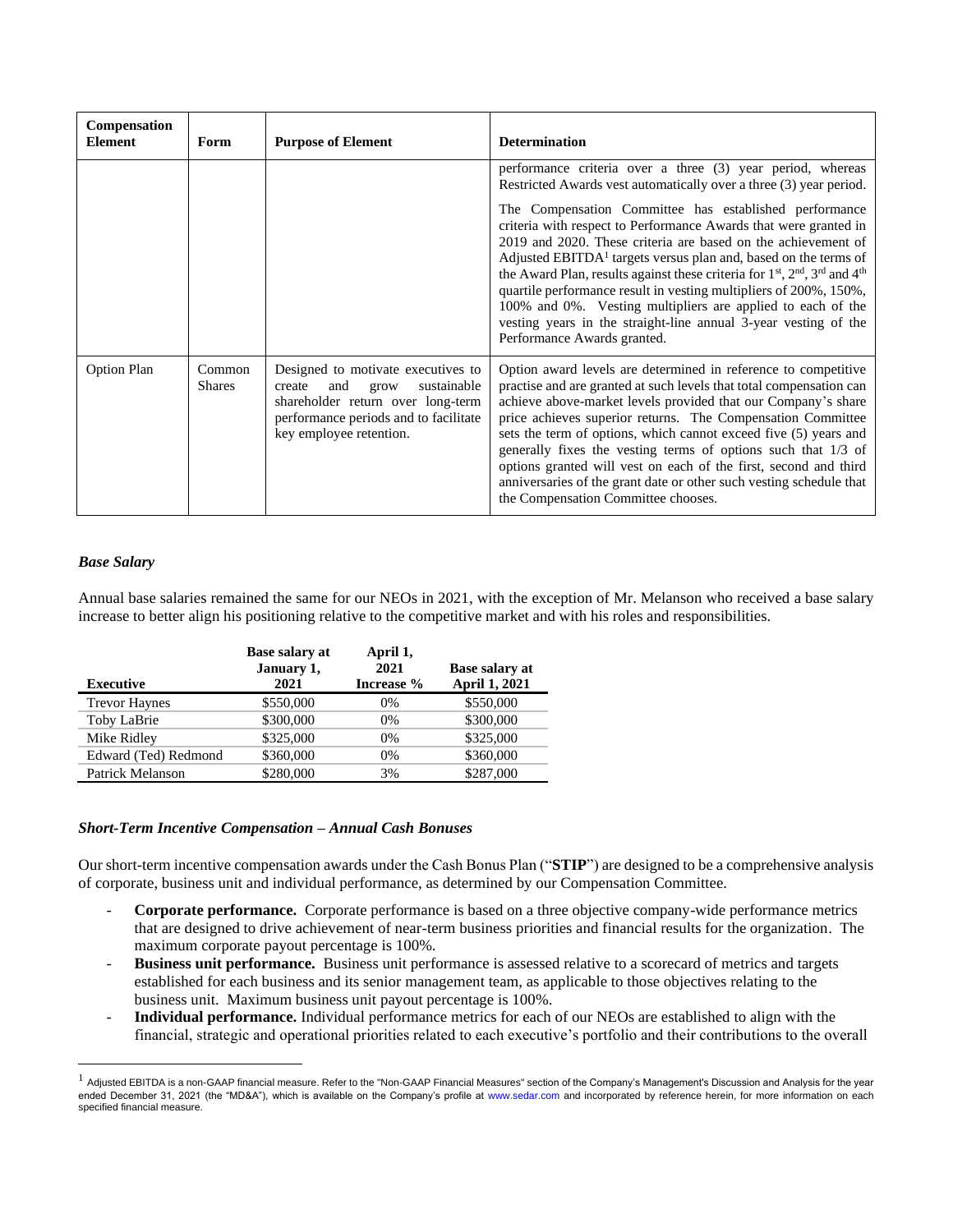organization in order to recognize and differentiate individual actions and contributions in final pay decisions. Maximum individual payout percentage is 100%.

**Corporate Payout Ratio**. Regardless of the level of achievement of the performance metrics outlined above, cash bonuses are only payable if a threshold level of the Corporation's earnings before interest and tax or Adjusted EBIT (before profit incentives)<sup>2</sup> (Adjusted EBIT for this payout ratio is calculated as Adjusted EBIT before expenses related to profit incentives) is achieved with respect to the applicable bonus year. The overall bonus payable is adjusted by the payout ratio ("Corporate Payout Ratio") calculated on actual Adjusted EBIT (before profit incentives) financial results as outlined in the table below. The maximum short-term incentive award paid cannot exceed 150% of the NEO's applicable target short-term incentive award.



For 2021, each NEO's target short-term incentive award and corresponding weighting of corporate, business unit and individual performance metrics were as follows:

**Performance Measure Weighting**

|                         |                                            |                                                      |                                              |                                             |           | Periormance measure weighting |                   |
|-------------------------|--------------------------------------------|------------------------------------------------------|----------------------------------------------|---------------------------------------------|-----------|-------------------------------|-------------------|
| <b>Executive</b>        | 2020 target<br>$STIP$ (% of<br>base salary | 2021 target STIP<br>$\frac{6}{6}$ of base<br>salary) | 2021<br><b>Target</b><br>STIP <sup>(1)</sup> | Corporate<br>Payout<br>Ratio<br>(Weighting) | Corporate | <b>Business</b><br>Unit       | <b>Individual</b> |
| <b>Trevor Haynes</b>    | 125%                                       | 125%                                                 | \$687,500                                    | 100%                                        | 25%       | Nil                           | 75%               |
| Toby LaBrie             | 100%                                       | 100%                                                 | \$300,000                                    | 100%                                        | 25%       | 10%                           | 65%               |
| Mike Ridley             | 100%                                       | 100%                                                 | \$325,000                                    | 100%                                        | 20%       | 40%                           | 40%               |
| Edward (Ted)<br>Redmond | 100%                                       | 100%                                                 | \$360,000                                    | 100%                                        | 20%       | 40%                           | 40%               |
| Patrick Melanson        | 100%                                       | 100%                                                 | \$287,000                                    | 100%                                        | 20%       | 10%                           | 70%               |

(1) 2021 target STIP awards are based on base salary earned in 2021.

## **Corporate payout ratio and corporate performance metrics**

The corporate payout ratio and corporate performance metrics are reviewed annually to select measures that align with our strategy and are appropriate for measuring annual performance. The same corporate component metrics and goals apply to each NEO. In 2021, an Adjusted EBIT (before profit incentives)<sup>2</sup> was used to determine the Corporate Payout Ratio while Return on Gross Assets<sup>2</sup>, Diluted Earnings per Share ("EPS"), and Selling, General, and Administrative Expenses before profit incentives as a percentage of Gross Profit<sup>2</sup> ("**SGA% of GP**") equally weighted for the corporate performance metrics. The **threshold** for each corporate performance metric must be achieved in order to meet that portion of the corporate performance metric and maximum performance multiplier for the corporate performance measure is 1x.

The Compensation Committee believes the use of Adjusted EBIT (before profit incentives), Return on Gross Assets, EPS, and SGA% of GP are appropriate measures of financial performance for the Corporation. Focusing management on these metrics will enhance transparency and achievement of the Corporation's goals with respect to profitability, efficiency of capital, and cost efficiency, which combine to provide a strong value proposition for shareholders.

For the purposes of the Corporation's 2021 STIP awards, the Adjusted EBIT (before profit incentives) was determined to be \$35,355 and resulted in a performance multiplier of 1.47x for the Corporate Payout Ratio.

 $^2$  Adjusted EBIT (before profit incentives) is a non-GAAP financial measures and Return on Gross Assets and SG&A% of GP are a non-GAAP ratios. Refer to the "Financial Non-GAAP Measures" section herein, for more information on each specified financial measure.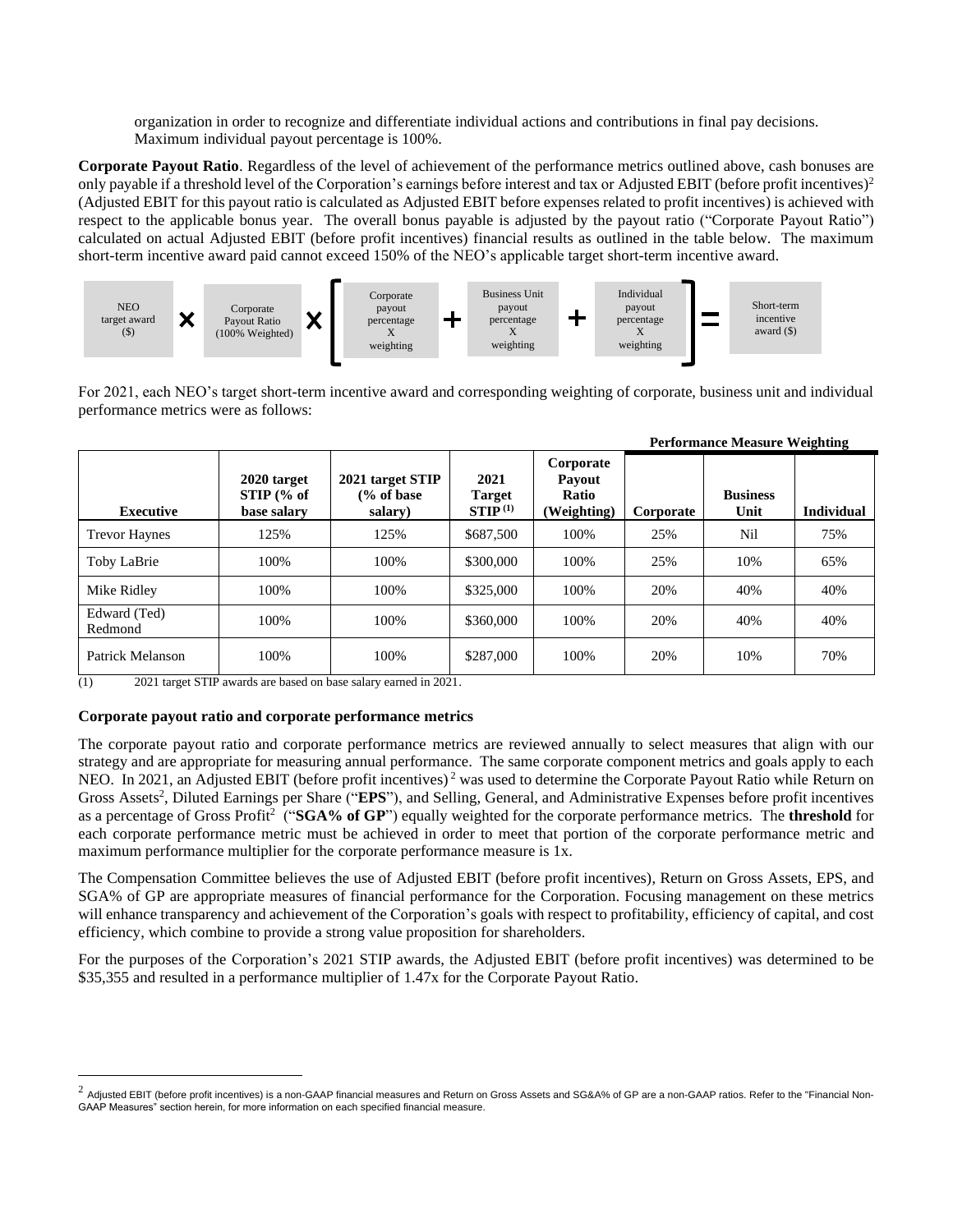|                                                      |                                   |                          |                       |                        | 2021 RESULT |                                                          |  |
|------------------------------------------------------|-----------------------------------|--------------------------|-----------------------|------------------------|-------------|----------------------------------------------------------|--|
| 2021 Corporate Payout Ratio metric                   | <threshold<br>0.0x</threshold<br> | <b>Threshold</b><br>0.5x | <b>Target</b><br>1.0x | <b>Maximum</b><br>1.5x | Actual      | Corporate<br><b>Payout</b><br>Ratio<br><b>Multiplier</b> |  |
| Adjusted EBIT (before profit incentives) $(\$000)^3$ | $<$ \$19,231                      | \$19.231                 | \$24,038              | \$36,058               | \$35,355    | 1.47x                                                    |  |

All targets for the corporate performance metrics in 2021 were achieved. Therefore, the corporate payout percentage of 100% was applied to the overall 2021 STIP award calculation. The maximum performance multiplier for each metric is 1.0x.

|                                                |           |                       | 2021 RESULTS            |                                |  |
|------------------------------------------------|-----------|-----------------------|-------------------------|--------------------------------|--|
| 2021 Corporate Financial metrics               | Weighting | <b>Target</b><br>1.0x | Actual<br><b>Result</b> | Corporate<br><b>Multiplier</b> |  |
| Diluted Earnings per Share                     | 1/3       | \$0.11                | \$0.34                  | 1.0x                           |  |
| Return on Gross Assets <sup>3</sup>            | 1/3       | $6.7\%$               | 8.3%                    | 1.0x                           |  |
| $SG&A\%$ of $GP3$                              | 1/3       | 44.4%                 | 36.8%                   | 1.0x                           |  |
| <b>Consolidated Corporate Financial Result</b> |           |                       |                         | 1.0x                           |  |

### **Business unit and individual performance**

In the first quarter of 2021, the Compensation Committee established individual performance objectives for Mr. Haynes, taking into consideration the Corporation's financial and strategic annual and long-term strategic priorities. For our other NEOs, Mr. Haynes established their business unit and individual performance objectives for 2021 at the start of the year, based on strategic and operational priorities related to each executive's portfolio and other factors.

| <b>Executive</b>     | <b>Business Unit</b>                  | <b>Business Unit and Individual Metric Description</b>                                                                                                                                                             |
|----------------------|---------------------------------------|--------------------------------------------------------------------------------------------------------------------------------------------------------------------------------------------------------------------|
| <b>Trevor Haynes</b> | NA.                                   | Financial, operating, safety and commercial measures to attain short- and long-<br>$\bullet$<br>term strategy                                                                                                      |
| Toby LaBrie          | Corporate<br>(reporting departments)  | Non-financial project initiatives for the combined enterprise<br>$\bullet$<br>Financial (Corporate cost efficiency)<br>$\bullet$                                                                                   |
| Ted Redmond          | <b>Modular Space Solutions</b>        | Financial, operating, safety and commercial measures for the Modular Space<br>$\bullet$<br>Solutions business unit<br>Financial (Return on Gross Assets and Adjusted EBIT (before profit incentives))<br>$\bullet$ |
| Mike Ridley          | <b>Workforce Solutions</b>            | Financial, operating, safety and commercial measures for the Workforce Solutions<br>$\bullet$<br>business unit<br>Financial (Return on Gross Asset and Adjusted EBIT (before profit incentives))<br>$\bullet$      |
| Patrick<br>Melanson  | LodgeLink $(50\%)$                    | Financial, operating, and commercial measures for the LodgeLink business unit<br>٠<br>Financial (Gross Booking Revenue and Capacity Growth)<br>$\bullet$                                                           |
|                      | Technology<br>Information<br>$(50\%)$ | Non-financial Information technology project initiatives<br>$\bullet$<br>Financial (Corporate cost efficiency)<br>٠                                                                                                |

### **Short-term incentive award calculations**

Black Diamond delivered strong results in 2021 driven by solid operating performance across the business despite the negative impacts of COVID-19. This exceptional execution against Black Diamond's business strategies resulted in performance

 $^3$  Adjusted EBIT (before profit incentives) is a non-GAAP financial measures and Return on Gross Assets and SG&A% of GP are a non-GAAP ratios. Refer to the "Financial Non-GAAP Measures" section herein, for more information on each specified financial measure.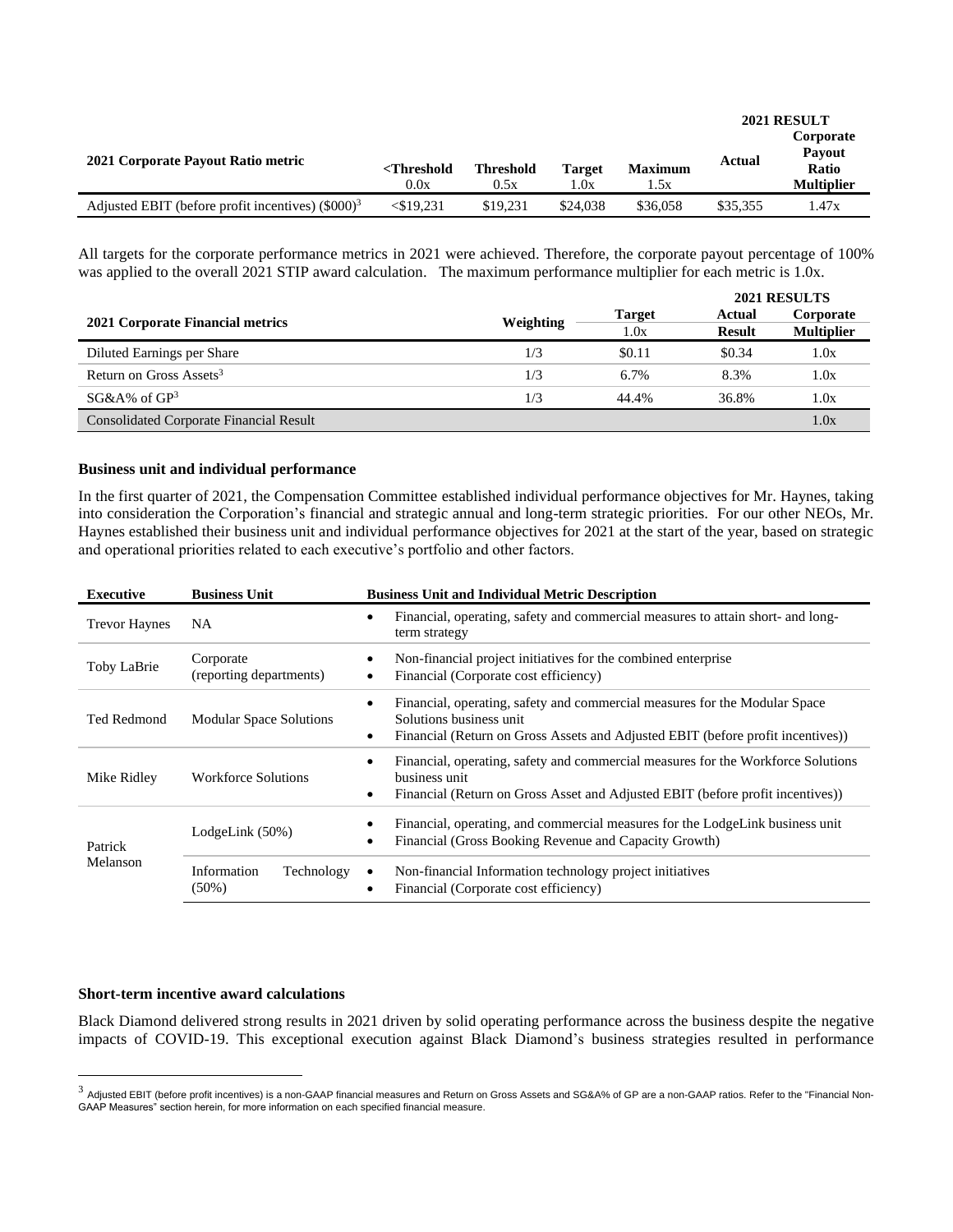outcomes exceeding the 2021 financial targets. Awards were calculated based on the formula defined by the plan and no discretion was used by the Compensation Committee to adjust the awards once they were calculated.

Each NEO's calculated STIP award is as follows:

| <b>Executive</b>     | Consolidated<br>Corporate<br><b>Multiplier</b> |              | Weight |        | <b>Business</b><br>Unit<br><b>Multiplier</b> | $\mathbf{v}$ | Weight |   | <b>Individual</b><br><b>Multiplier</b> |                           | Weight | $=$ | <b>Performance</b><br><b>Measure Overall</b><br><b>Multiplier</b> |
|----------------------|------------------------------------------------|--------------|--------|--------|----------------------------------------------|--------------|--------|---|----------------------------------------|---------------------------|--------|-----|-------------------------------------------------------------------|
| <b>Trevor Haynes</b> | 1.0                                            | $\mathbf{v}$ | 25%    | $\div$ | NA                                           |              | NA     |   | 0.868                                  | $\mathbf{v}$<br>$\lambda$ | 75%    | $=$ | 0.90100x                                                          |
| Toby LaBrie          | $1.0\,$                                        | $\mathbf{v}$ | 25%    |        | 1.0                                          | X            | 10%    | + | 0.873                                  | $\lambda$                 | 65%    | $=$ | 0.91745x                                                          |
| <b>Ted Redmond</b>   | $1.0\,$                                        | $\mathbf{v}$ | 20%    |        | 1.0                                          | $\mathbf{v}$ | 40%    | + | 0.930                                  | $\lambda$                 | 40%    | $=$ | 0.97200x                                                          |
| Mike Ridley          | $1.0\,$                                        | $\mathbf{v}$ | 20%    | $\div$ | 1.0                                          | $\mathbf{v}$ | 40%    | ┶ | 0.884                                  | $\mathbf{v}$<br>$\lambda$ | 40%    | $=$ | 0.95360x                                                          |
| Patrick Melanson     | $\cdot$ 0                                      |              | 20%    |        | 0.75                                         | xz.          | 10%    |   | 0.759                                  |                           | 70%    | $=$ | 0.80630x                                                          |

| <b>Executive</b>     | 2021 Target STIP | X            | Corporate<br><b>Payout Ratio</b><br>multiplier | X | <b>Performance</b><br><b>Measure Overall</b><br>multiplier | $=$ | 2021 Calculated STIP<br>award $($ ) |
|----------------------|------------------|--------------|------------------------------------------------|---|------------------------------------------------------------|-----|-------------------------------------|
| <b>Trevor Haynes</b> | \$687,500        | $\mathbf{v}$ | 1.47                                           | X | 0.90100x                                                   | $=$ | \$910,573                           |
| Toby LaBrie          | \$300,000        | X            | 1.47                                           | X | 0.91745x                                                   | $=$ | \$404,595                           |
| Ted Redmond          | \$360,000        | X            | 1.47                                           | X | 0.97200x                                                   | $=$ | \$514,382                           |
| Mike Ridley          | \$325,000        | $\mathbf{v}$ | 1.47                                           | X | 0.95360x                                                   | $=$ | \$455,582                           |
| Patrick Melanson     | \$287,000        | X            | 1.47                                           | A | 0.80630x                                                   | $=$ | \$340,170                           |

### *Medium- and Long-Term Incentive Compensation*

#### *Stock Options*

Executive officers, along with our officers, employees, consultants and other service providers are eligible to participate in the Option Plan. Currently, options are only granted to executives of the Corporation. Options granted under the Option Plan are intended to align such individual's and shareholder interests by attempting to create a direct link between compensation and shareholder return. Participation in the Option Plan rewards overall corporate performance, as measured through the price of our Common Shares. In addition, the Option Plan encourages the retention of key executives and enables executives to develop and maintain a significant ownership position in our Company. As with many similar-sized companies, options form an integral component of the total compensation package provided to our executive officers. This results in a significant portion of executive compensation being "at risk" and directly linked to the achievement of business results and long-term value creation.

Options are normally recommended by management and approved by the Compensation Committee or our Board upon the commencement of an individual's employment with our Company based on the level of responsibility within our Company. Our Company's current policy is that additional option grants are made on an annual basis to ensure that the number of options granted to any particular individual is commensurate with the individual's level of ongoing responsibility within our Company and to ensure that one of the primary purposes of the options, namely retention of the executives, is being maintained. In considering annual grants, the Compensation Committee and our Board has flexibility in the determination of the size of the award and takes into account all relevant circumstances, including the number of options and/or Incentive Awards held by such individual, the exercise price and implied value of the options and Incentive Awards, the term remaining on such incentives and the total number of Common Shares reserved for issuance under the Option Plan and the Award Plan on a combined basis. The size of the annual option award to individual executives is determined by considering individual performance, level of responsibility, authority and overall importance to our Company and the degree to which each executive's potential and contribution are considered critical to the long-term success of our Company. Options are priced at the five (5) day volume weighted average trading price of the Common Shares immediately preceding the date of grant. The current standard policy of our Board is that options have a five (5) year term and vest at a rate of one-third on each of the first, second and third anniversaries of the date of grant subject to accelerated vesting at the discretion of our Board or a committee of our Board appointed from time to time to administer the Option Plan. See "Incentive Plans – Share Option Plan" for a description of the detailed terms of the Option Plan.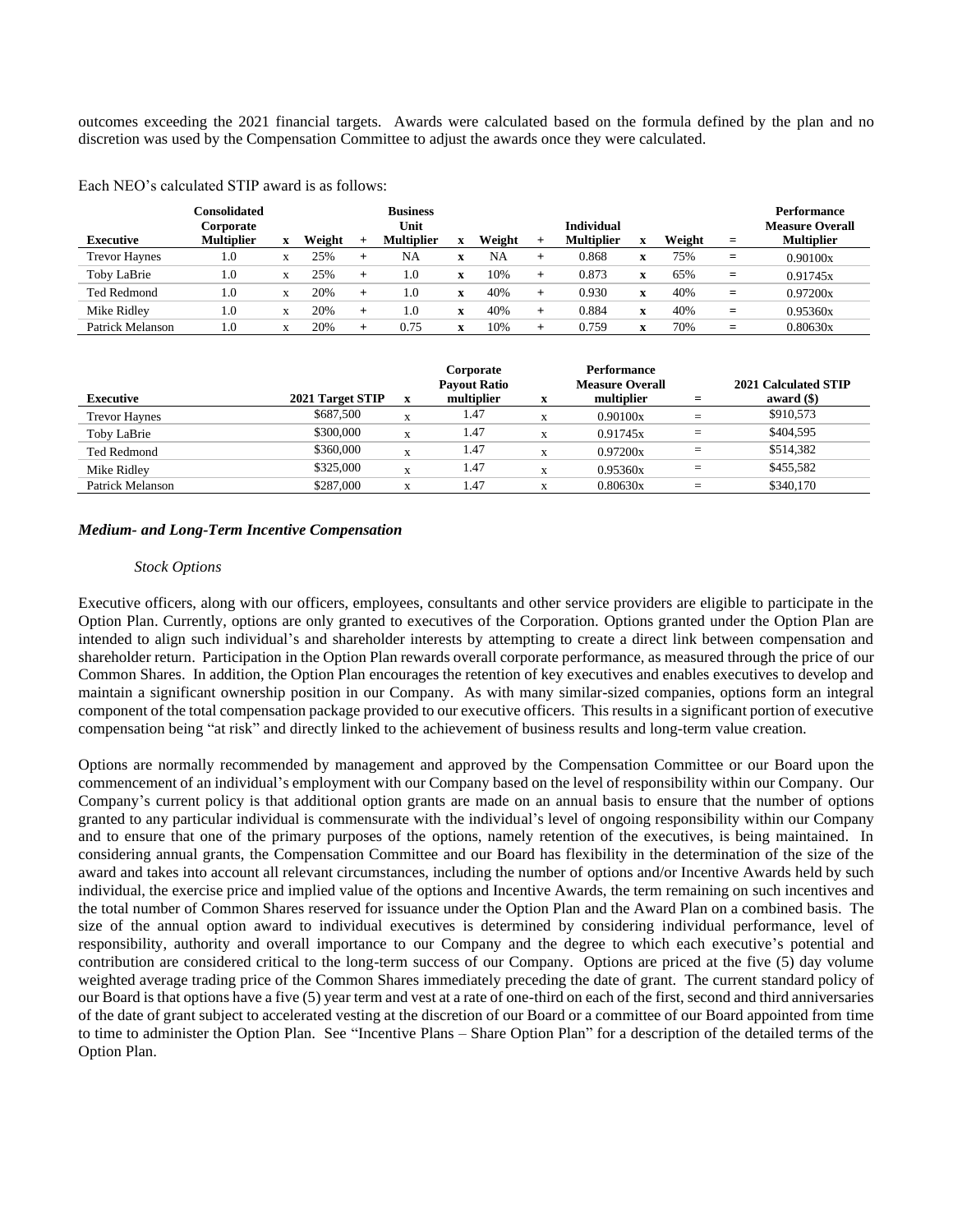#### *Incentive Awards*

Executive officers, along with our officers, employees and other service providers are eligible to participate in the Award Plan which provides for the grant of Restricted Awards and Performance Awards. Currently, Incentive Awards are only granted to executives of the Corporation. Our Board, upon the recommendation of the Compensation, Nominating and Corporate Governance Committee at the time, adopted the Award Plan in March 2015 to supplement the Option Plan. The Compensation, Nominating and Corporate Governance Committee recommendation was based on the belief that there was a need for our Company to establish an incentive arrangement with a stronger retention component than the Option Plan. The Award Plan serves to provide retention incentive for officers, employees and other service providers of our Company and, like the Option Plan, aligns the compensation of management and employees of our Company with the success of our Company and the creation of shareholder value over the term of the incentive awards. In recommending the Award Plan, the Compensation, Nominating and Corporate Governance Committee considered the structure of the Award Plan and concluded that it would not encourage senior executives to take inappropriate or excessive risks that may have a material adverse effect on our Company. In particular, the Incentive Awards vest over time which should help mitigate short-term risk-taking potential.

We commenced the grant of Incentive Awards under the Award Plan in March 2016, thereby providing significant retention value to our Company. We anticipate that Incentive Awards will normally be recommended by management and approved by our Compensation Committee or our Board upon the commencement of an individual's employment with our Company based on the level of responsibility within our Company. Our current policy is that additional grants will be made on an annual basis to ensure that the number of Incentive Awards granted to any particular individual is commensurate with the individual's level of ongoing responsibility within our Company. In considering additional grants, our Compensation Committee and our Board have flexibility in the determination of the size and mix of the Incentive Awards and will assess all relevant circumstances, including the number of options and/or Incentive Awards held by such individual, the implied value of the options and Incentive Awards, the term remaining on such incentives and the total number of Common Shares reserved for issuance under the Option Plan and the Award Plan on a combined basis. The size of the annual Incentive Award grant to individual executives will be determined by applying a percentage that is measured across market sectors and similar sized companies in relation to the individual level of responsibility, authority and overall importance to our Company and the degree to which each executive's potential and contribution are considered critical to the long-term success of our Company. See "Incentive Plans – Restricted and Performance Award Incentive Plan" for a description of the detailed terms of the Award Plan.

### **Other Executive Benefits**

In addition to salary, cash bonus and participating in the Option Plan and Award Plan, the NEOs participate in certain health and wellness benefits that are also available to the other employees of our Company. Certain NEOs, as a function of their roles, are also eligible to receive vehicle and parking allowances. We do not have a pension plan or similar benefit program.

## **Performance Graph**

The following graph compares the cumulative total shareholder return for \$100 invested in the Common Shares for the period from December 31, 2016 to December 31, 2021, as measured by the closing price of the Common Shares at the end of each year with the cumulative total return on each of the S&P/TSX Composite Index and the S&P/TSX Composite Oil & Gas Equipment and Services Index, assuming the reinvestment of dividends, where applicable, for the same period. Also superimposed on the performance chart below is our NEOs' aggregate total compensation over the same five-year period, for the purposes of comparing compensation to performance.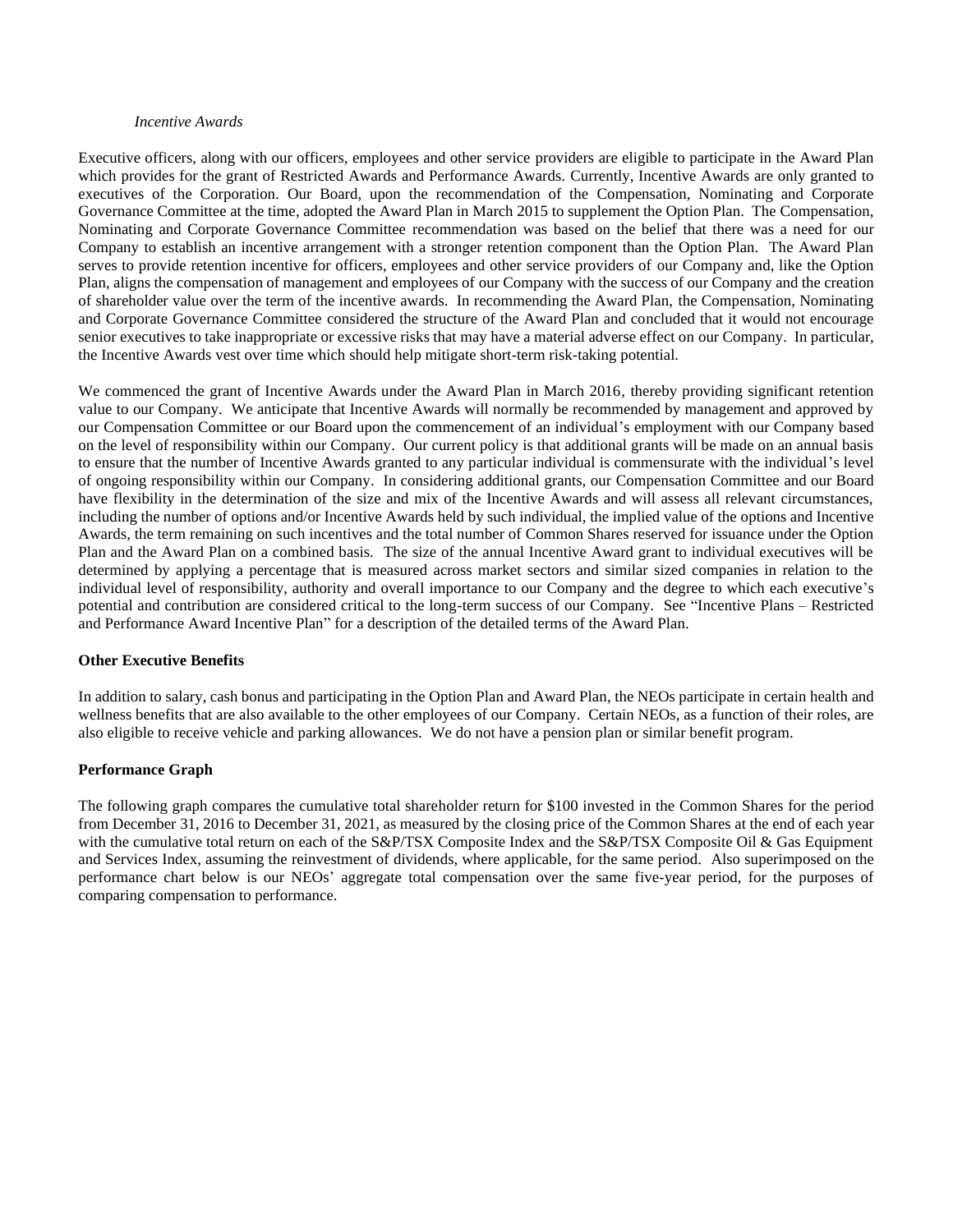

## **Comparison of Cumulative Total Return (1)**

|                                    | 2017   | 2018   | 2019   | 2020   | 2021   |
|------------------------------------|--------|--------|--------|--------|--------|
| S&P/TSX Composite Index            | \$100  | \$88   | \$105  | \$108  | \$131  |
| <b>BDI-TSX Share Price</b>         | \$2.39 | \$2.09 | \$2.15 | \$2.72 | \$4.43 |
| <b>Black Diamond Group Limited</b> | \$100  | \$87   | \$90   | \$114  | \$185  |

Note:

(1) Assuming an investment of \$100 on December 31, 2017.

Note when viewing the chart above that:

- Reported Compensation for each year represents the aggregate of the total compensation for the NEOs as presented in the Summary Compensation Table for each year, inclusive of the grant date fair value of options and Incentive Awards.
- By comparison, Realizable Compensation (the sum of salary, cash bonus actually paid in each year and the value of options and Incentive Awards as of December 31, 2021 represents the compensation actually paid or realized by the NEOs in respect of each year.
- The discrepancy between Reported Compensation and Realized Compensation in each year reflects the underwater status of options in each year and includes the greatly reduced value of Incentive Awards from 2015 onwards. The high percentage of at-risk compensation for our NEOs, of which options and Incentive Awards are a major component, allow our Company to compensate its NEOs such that value actually received is ultimately in alignment with shareholder fortunes.

### **Summary Compensation Table**

The following table sets forth information concerning the compensation during each of our three (3) most recently completed fiscal years paid to our NEOs.

|                                             |              | <b>Salary</b> |                                    |                                   | Non-equity incentive<br>plan compensation |                                           |                         | All other<br>compensation<br>(5)<br>$($ \$) |                              |
|---------------------------------------------|--------------|---------------|------------------------------------|-----------------------------------|-------------------------------------------|-------------------------------------------|-------------------------|---------------------------------------------|------------------------------|
| Name and<br>principal position              | Year         |               | <b>Share-based</b><br>awards $(1)$ | Option-<br>based<br>awards<br>(2) | Annual<br>incentive<br>plans $(3)(7)$     | Long-<br>term<br>incentive<br>plans $(4)$ | <b>Pension</b><br>value |                                             | <b>Total</b><br>compensation |
|                                             |              | $(\$)$        | $(\$)$                             | $(\$\)$                           | $(\$)$                                    | $(\$)$                                    | $(\$)$                  |                                             | $(\$)$                       |
| <b>Trevor Haynes</b><br>President and Chief | 2021         | 550,000       | 178,621                            | 319,740                           | 910,573                                   | Nil                                       | Nil                     | $\overline{\phantom{0}}$                    | 1,958,934                    |
| Executive Officer $(6)$                     | $2020^{(7)}$ | 550,000       | 138,802                            | 100,440                           | 152,539                                   | Nil                                       | Nil                     | $\overline{\phantom{0}}$                    | 941.781                      |
|                                             | $2019^{(7)}$ | 578,247       | 314.195                            | 265,325                           | 165.688                                   | Nil                                       | Nil                     |                                             | 1,323,455                    |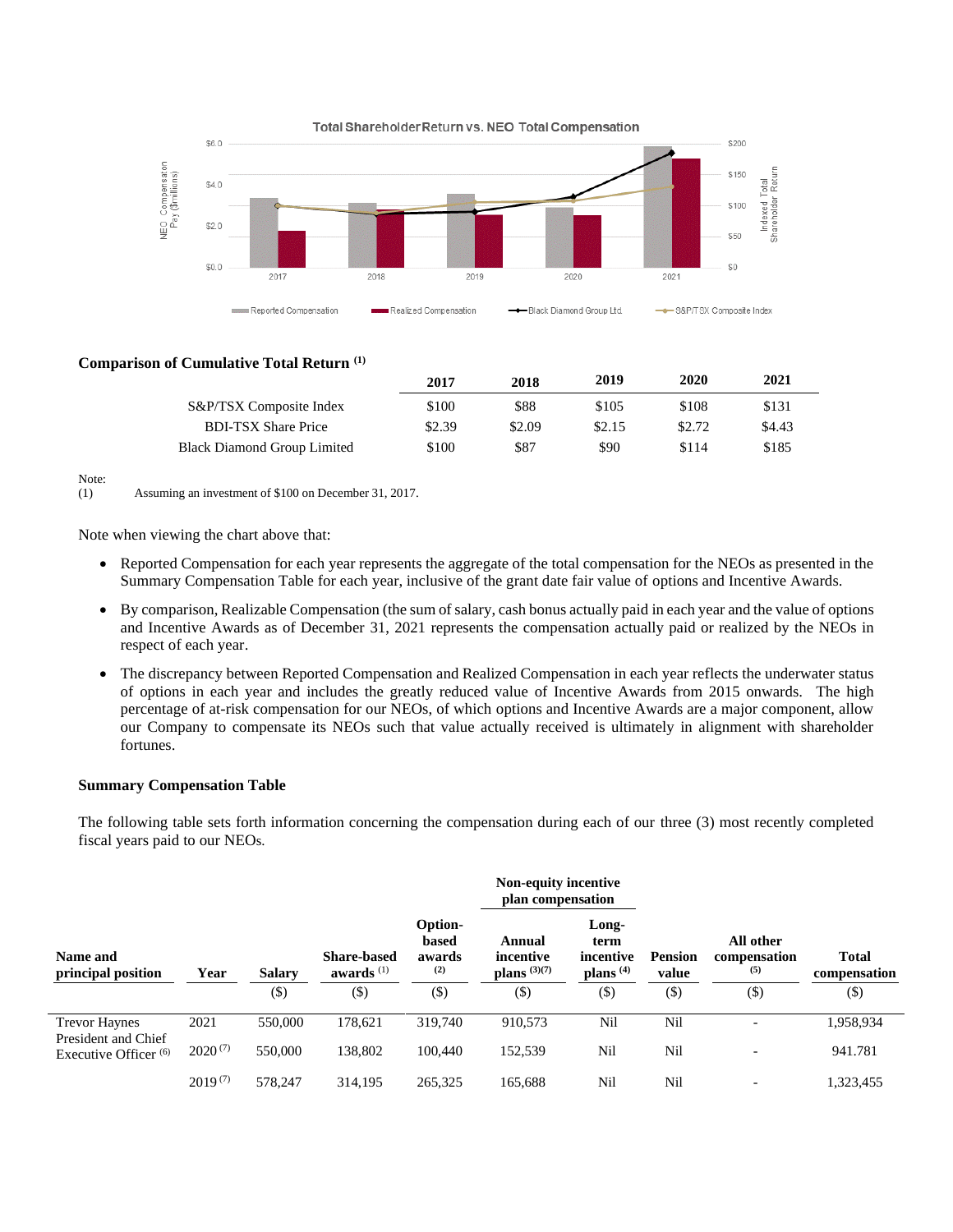|                                                   |              |               |                                    |                                   | Non-equity incentive<br>plan compensation |                                                    |                         |                                  |                              |
|---------------------------------------------------|--------------|---------------|------------------------------------|-----------------------------------|-------------------------------------------|----------------------------------------------------|-------------------------|----------------------------------|------------------------------|
| Name and<br>principal position                    | Year         | <b>Salary</b> | <b>Share-based</b><br>awards $(1)$ | Option-<br>based<br>awards<br>(2) | Annual<br>incentive<br>plans $(3)(7)$     | Long-<br>term<br>incentive<br>plans <sup>(4)</sup> | <b>Pension</b><br>value | All other<br>compensation<br>(5) | <b>Total</b><br>compensation |
|                                                   |              | $($ \$)       | $(\$)$                             | $($ \$)                           | $($ \$ $)$                                | $(\$)$                                             | $(\$)$                  | $(\$)$                           | $(\$)$                       |
| Toby LaBrie<br><b>Executive Vice</b>              | 2021         | 300,000       | 99,234                             | 135,780                           | 404,595                                   | Nil                                                | Nil                     |                                  | 939,609                      |
| President and Chief<br><b>Financial Officer</b>   | $2020^{(7)}$ | 300,000       | 77,112                             | 39,060                            | 58,125                                    | Nil                                                | Nil                     |                                  | 474,297                      |
|                                                   | $2019^{(7)}$ | 292,506       | 144,056                            | 88,556                            | 57,700                                    | Nil                                                | Nil                     |                                  | 582,818                      |
| Mike Ridley<br><b>Executive Vice</b>              | 2021         | 325,000       | 99,234                             | 135,780                           | 455,582                                   | Nil                                                | Nil                     | $\overline{\phantom{a}}$         | 1,015,596                    |
| President, Chief<br>Operating Officer,            | $2020^{(7)}$ | 325,000       | 77,112                             | 39,060                            | 54,600                                    | Nil                                                | Nil                     |                                  | 495,772                      |
| Workforce<br>Solutions                            | $2019^{(7)}$ | 325,000       | 130,280                            | 73,510                            | 51,025                                    | Nil                                                | Nil                     |                                  | 579,815                      |
| Edward (Ted)<br>Redmond,                          | 2021         | 360,000       | 99,234                             | 135,780                           | 514,382                                   | Nil                                                | Nil                     | $\overline{\phantom{a}}$         | 1,109,396                    |
| <b>Executive Vice</b><br>President and Chief      | $2020^{(7)}$ | 360,000       | 77,112                             | 39,060                            | 73,800                                    | Nil                                                | Nil                     |                                  | 549,972                      |
| Operating Officer,<br>Modular Space<br>Solutions  | $2019^{(7)}$ | 90,000        | 71,043                             | 106,895                           | 31,250                                    | Nil                                                | Nil                     |                                  | 299,188                      |
| <b>Patrick Melanson</b><br><b>Executive Vice</b>  | 2021         | 287,000       | 99,234                             | 135,780                           | 340,170                                   | Nil                                                | Nil                     |                                  | 862,184                      |
| President and Chief<br><b>Information Officer</b> | $2020^{(7)}$ | 285,257       | 77,112                             | 39,060                            | 62,064                                    | Nil                                                | Nil                     |                                  | 463,493                      |
|                                                   | $2019^{(7)}$ | 272,510       | 131,542                            | 74,881                            | 54,250                                    | Nil                                                | Nil                     |                                  | 533,183                      |

- (1) Refers to the value of the Incentive Awards granted under the Award Plan. See "Incentive Plans Restricted and Performance Award Incentive Plan". In the case of Restricted Awards and Performance Awards, the award value is calculated at the grant date(s) by multiplying the number of Restricted Awards and Performance Awards by the fair market value of the Common Shares. The fair market value is determined on the applicable grant date as the volume weighted average trading price of the Common Shares on the TSX (or other stock exchange on which the Common Shares may be listed) for the five (5) trading days immediately preceding such date.
- (2) Refers to options granted under the Option Plan. See "Incentive Plans Share Option Plan". Based on the grant date fair value of the applicable awards. The fair value of the options granted annually is obtained by multiplying the number of options granted by their value established according to the Black Scholes model. This value is the same as the fair value established in accordance with generally accepted accounting principles which was determined using the following assumptions for 2019: dividend yields of nil; expected average volatility of 55% to 62%; average risk-free rate of interest of 1.38% to 1.65%; and an expected life of option of three (3) years; the following assumptions for 2020: dividend yields of nil; expected average volatility 59%; average risk-free rate of interest of 0.59% to 0.61%; and an expected life of option of three (3) years; and the following assumptions for 2021: dividend yields of nil; expected average volatility of 56%; average risk-free rate of interest of 0.78%; and an expected life of option of three (3) years. Black Scholes Values calculated based on the above variables equated to \$0.86 in 2019, \$0.62 in 2020, and \$1.46 in 2021. The fair value of option grants has been determined using the same methodology and values used in determining the option value for our financial statements as we believe it represents the best estimate of fair value of the options at the time of the grant.
- (3) The amounts set forth in the column are the cash bonuses earned by the Named Executive Officers in the respective performance year but paid in March of the following year.
- (4) Messrs. Haynes, LaBrie and Melanson have been granted awards under a Share Appreciation Rights Plan for LodgeLink Inc. These awards were granted in 2019 with vesting five (5) years from their respective grant dates. Based on the specifics of the awards and the associated performance of LodgeLink, to date they have been valued at \$Nil.
- (5) The value of perquisites received by each of our Named Executive Officers, including property or other personal benefits provided to our Named Executive Officers that are not generally available to all employees, were not in the aggregate greater than \$50,000 or 10% of each Named Executive Officer's total salary for the financial year.
- (6) Mr. Haynes does not receive any compensation for serving as a member of the Board.
- (7) Compensation for years 2020 and 2019 have been restated from prior information circulars to reflect the annual incentive plan payout based on the performance year rather than the year in which the bonus payment was made.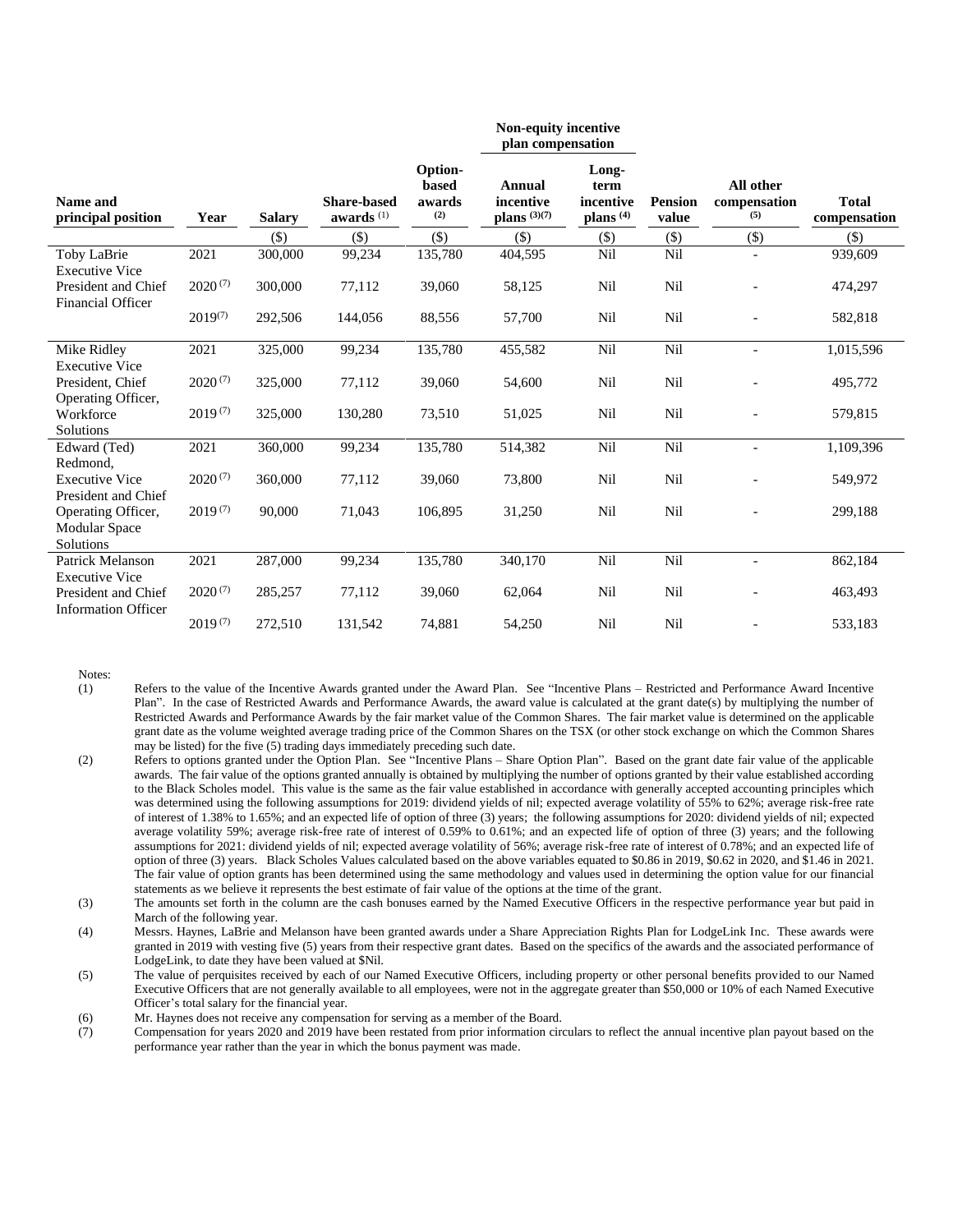## **Incentive Plan Awards**

#### *Outstanding Option-based and Share-based Awards*

The following table sets forth all option-based awards and share-based awards outstanding for each of our Named Executive Officers as at December 31, 2021.

|                         |                                                                        |                                              | <b>Option-based Awards</b>                                                                                |                                                                          |                                                                         | Share-based Awards <sup>(2)</sup>                                                         |                                                                                                                         |
|-------------------------|------------------------------------------------------------------------|----------------------------------------------|-----------------------------------------------------------------------------------------------------------|--------------------------------------------------------------------------|-------------------------------------------------------------------------|-------------------------------------------------------------------------------------------|-------------------------------------------------------------------------------------------------------------------------|
| <b>Name</b>             | Number of<br>securities<br>underlying<br>unexercised<br><b>Options</b> | Option<br>exercise<br>price                  | Option<br>expiration date                                                                                 | Value of<br>unexercised<br>in-the-<br>money<br>options <sup>(1)</sup>    | Number of<br>shares or<br>units of<br>shares that<br>have<br>not vested | Market or<br>payout<br>value of<br>share-based<br>awards that<br>have not<br>vested $(3)$ | <b>Market</b> or<br>payout value<br>of vested<br>share-based<br>awards not<br>paid out or<br>distributed <sup>(4)</sup> |
|                         | (# )                                                                   | $(\$)$                                       |                                                                                                           | $(\$)$                                                                   | (# <sup>2</sup> )                                                       | $($ \$ $)$                                                                                | $($ \$)                                                                                                                 |
| <b>Trevor Haynes</b>    | 219,000<br>108,000<br>293,046<br>108,000                               | 3.31<br>1.29<br>1.96<br>2.53                 | March 17, 2026<br>March 16, 2025<br>March 14, 2024<br>March 15, 2023                                      | 245,762<br>339,638<br>724,234<br>205,740                                 |                                                                         |                                                                                           |                                                                                                                         |
|                         | 75,000                                                                 | 1.74                                         | August 14, 2022                                                                                           | 201,750                                                                  |                                                                         |                                                                                           |                                                                                                                         |
|                         | 140,000<br>943,046                                                     | 3.60                                         | March 21, 2022                                                                                            | 116,200<br>1,833,324                                                     | 162,444                                                                 | 719,627                                                                                   | Nil                                                                                                                     |
| Toby LaBrie             | 93,000<br>63,000<br>96,877<br>63,000<br>75,000<br>77,900<br>468,777    | 3.31<br>1.29<br>1.96<br>2.53<br>1.74<br>3.60 | March 17, 2026<br>March 16, 2025<br>March 14, 2024<br>March 15, 2023<br>August 14, 2022<br>March 21, 2022 | 104,365<br>198,122<br>239,422<br>120,015<br>201,750<br>64,657<br>928,331 | 90,246                                                                  | 399,790                                                                                   | Nil                                                                                                                     |
| Mike Ridley             | 93,000<br>63,000<br>79,292<br>63,000<br>102,500<br>400,792             | 3.31<br>1.29<br>1.96<br>2.53<br>1.91         | March 17, 2026<br>March 16, 2025<br>March 14, 2024<br>March 15, 2023<br>September 12, 2022                | 104,365<br>198,122<br>195,962<br>120,015<br>258,300<br>876,764           | 90,246                                                                  | 399,790                                                                                   | Nil                                                                                                                     |
| Edward (Ted)<br>Redmond | 93,000<br>63,000<br>120,000                                            | 3.31<br>1.29<br>1.78                         | March 17, 2026<br>March 16, 2025<br>October 1, 2024                                                       | 104,365<br>198,122<br>319,200                                            |                                                                         |                                                                                           |                                                                                                                         |
| Patrick<br>Melanson     | 276,000<br>93,000<br>63,000<br>80,904<br>63,000<br>75,000<br>31,000    | 3.31<br>1.29<br>1.96<br>2.53<br>1.74<br>3.60 | March 17, 2026<br>March 16, 2025<br>March 14, 2024<br>March 15, 2023<br>August 14, 2022<br>March 21, 2022 | 621,687<br>104,365<br>198,122<br>239,422<br>120,015<br>201,750<br>64,657 | 83,562                                                                  | 370,180                                                                                   | Nil                                                                                                                     |
|                         | 405,904                                                                |                                              |                                                                                                           | 849,928                                                                  | 90.246                                                                  | 399.790                                                                                   | Nil                                                                                                                     |

Notes:

(1) Calculated based on the closing price of the Common Shares on the TSX on December 31, 2021, which was \$4.43 per share, less the exercise price of the options.

(2) All share-based awards in the above table are Incentive Awards and include awards that have accrued due to the declaration of dividends by our Company.

(3) For Restricted Awards and Performance Awards, calculated based on the closing trading price of the Common Shares on the TSX on December 31, 2021, which was \$4.43 per share, multiplied by the number of notional Common Shares underlying such Restricted Awards and Performance Awards. All Incentive Awards are paid out upon vesting and as such there are no outstanding Incentive Awards that have vested.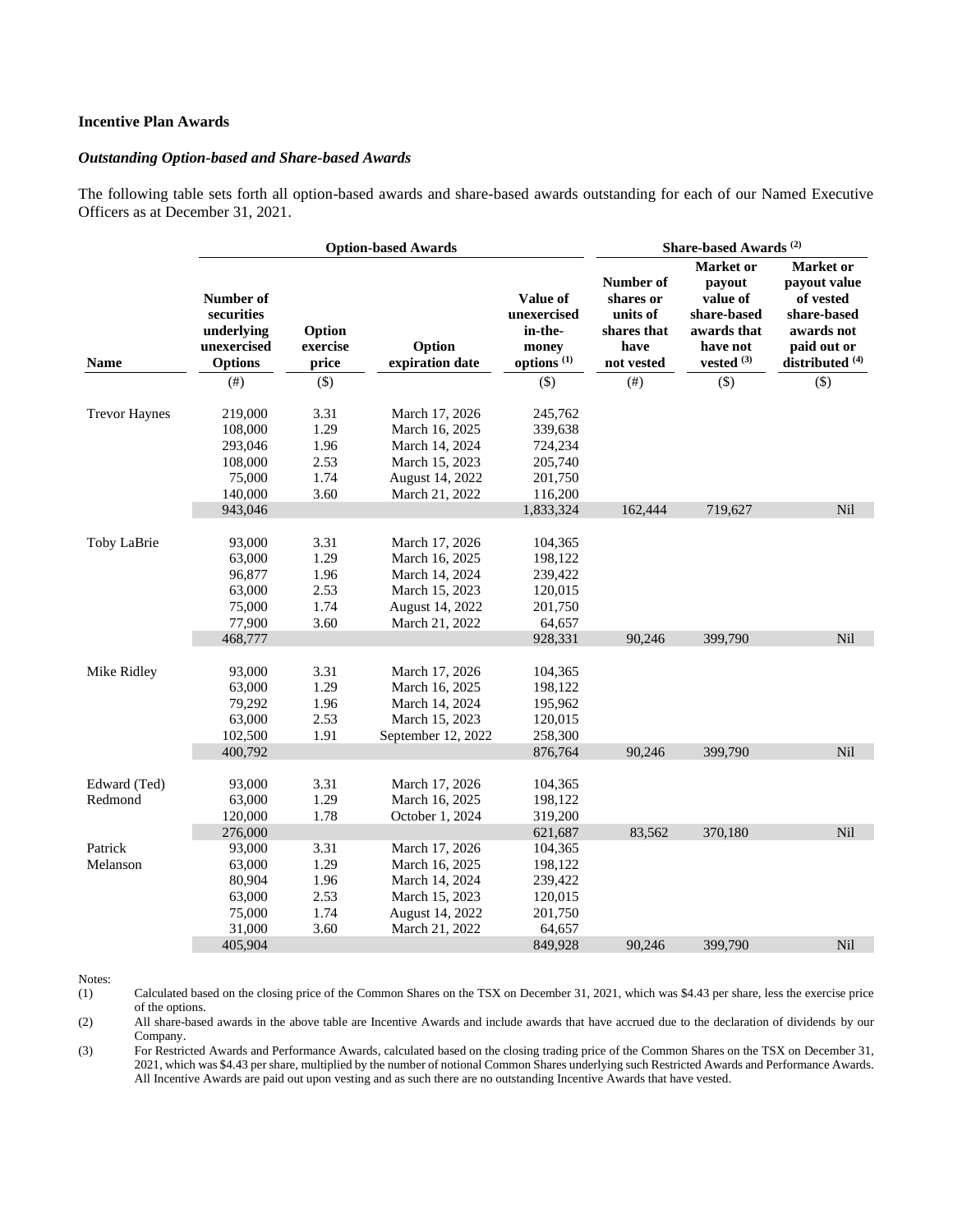### *Incentive Plan Awards – Value Vested or Earned During the Year*

The following table sets forth the value of option-based awards and share-based awards which vested and exercised during the year ended December 31, 2021, and the value of non-equity incentive plan compensation earned during the year ended December 31, 2021, for each Named Executive Officer.

| <b>Name</b>          | Option-based awards -<br><b>Value of Options vested</b><br>during the year<br>(as at vesting date) $(1)$ | Share-based awards –<br><b>Value vested</b><br>during the year $(2)$ | <b>Non-equity incentive</b><br>plan compensation -<br>Value earned during the<br>year |
|----------------------|----------------------------------------------------------------------------------------------------------|----------------------------------------------------------------------|---------------------------------------------------------------------------------------|
|                      | $\left( \text{\$}\right)$                                                                                | $(\$\)$                                                              | $(\$)$                                                                                |
| <b>Trevor Haynes</b> | 213,516                                                                                                  | 178,621                                                              | 910,573                                                                               |
| Toby LaBrie          | 88,751                                                                                                   | 99,234                                                               | 404,595                                                                               |
| Mike Ridley          | 88.751                                                                                                   | 99.234                                                               | 455,582                                                                               |
| Edward (Ted) Redmond | 127,303                                                                                                  | 99,234                                                               | 514,382                                                                               |
| Patrick Melanson     | 88,751                                                                                                   | 99,234                                                               | 340,170                                                                               |

Notes:

(1) Calculated based on the difference between the closing price of the Common Shares on the TSX on the vesting date and the exercise price of the options as at the vesting date.

(2) Calculated based on the Restricted Awards that vested during the year ended December 31, 2021 based on the volume weighted average trading price of the Common Shares on the TSX for the five (5) trading days immediately preceding each applicable vesting date. The Performance Awards that vested during the year ended December 31, 2021 did not have a positive payout multiplier which resulted in nil value to the holders thereof.

## **Termination and Change of Control Benefits**

We have entered into executive employment agreements with each of Messrs. Haynes, LaBrie, Ridley, Redmond and Melanson. The executive employment agreements of all executives continue indefinitely until terminated in accordance with the terms thereof. The executive officers are entitled to participate in and receive all rights and benefits under our group benefit plans, and certain other benefits and perquisites as generally available to all of our employees. All such group benefits and perquisites cease on the last day of the month of termination unless extended for specific purposes on an individual basis.

The executive employment agreements and the employment of the executive officers can be terminated at any time by our Company for just cause (in which case there are no payments other than accrued vacation, earned salary and reimbursement of expenses) and without just cause. Where the executive employment agreements are terminated without just cause, or in the event that Messrs. Haynes, LaBrie and Redmond elect to terminate their agreements following a change of control, the payments, as calculated at December 31, 2021, are equal to the termination amounts set out in the table below.

| <b>Name</b>             | <b>Total Compensation</b> <sup>(1)</sup>    | Vacation | As of December 31, 2021 (\$) |
|-------------------------|---------------------------------------------|----------|------------------------------|
| <b>Trevor Haynes</b>    | 2x                                          | Accrued  | 2,328,112                    |
| Toby LaBrie             | 2x                                          | Accrued  | 1,152,720                    |
| Mike Ridley             | $1/3$ plus $1/12$ per year of service $(2)$ | Accrued  | 435,307                      |
| Edward (Ted)<br>Redmond | 1x                                          | Accrued  | 708.091                      |
| Patrick Melanson        | $1/3$ plus $1/12$ per year of service $(2)$ | Accrued  | 527,286                      |

Notes:

(1) Equal to salary plus average of the last two years' bonus plus 15% of salary for loss of benefits.

To a maximum of one times total compensation.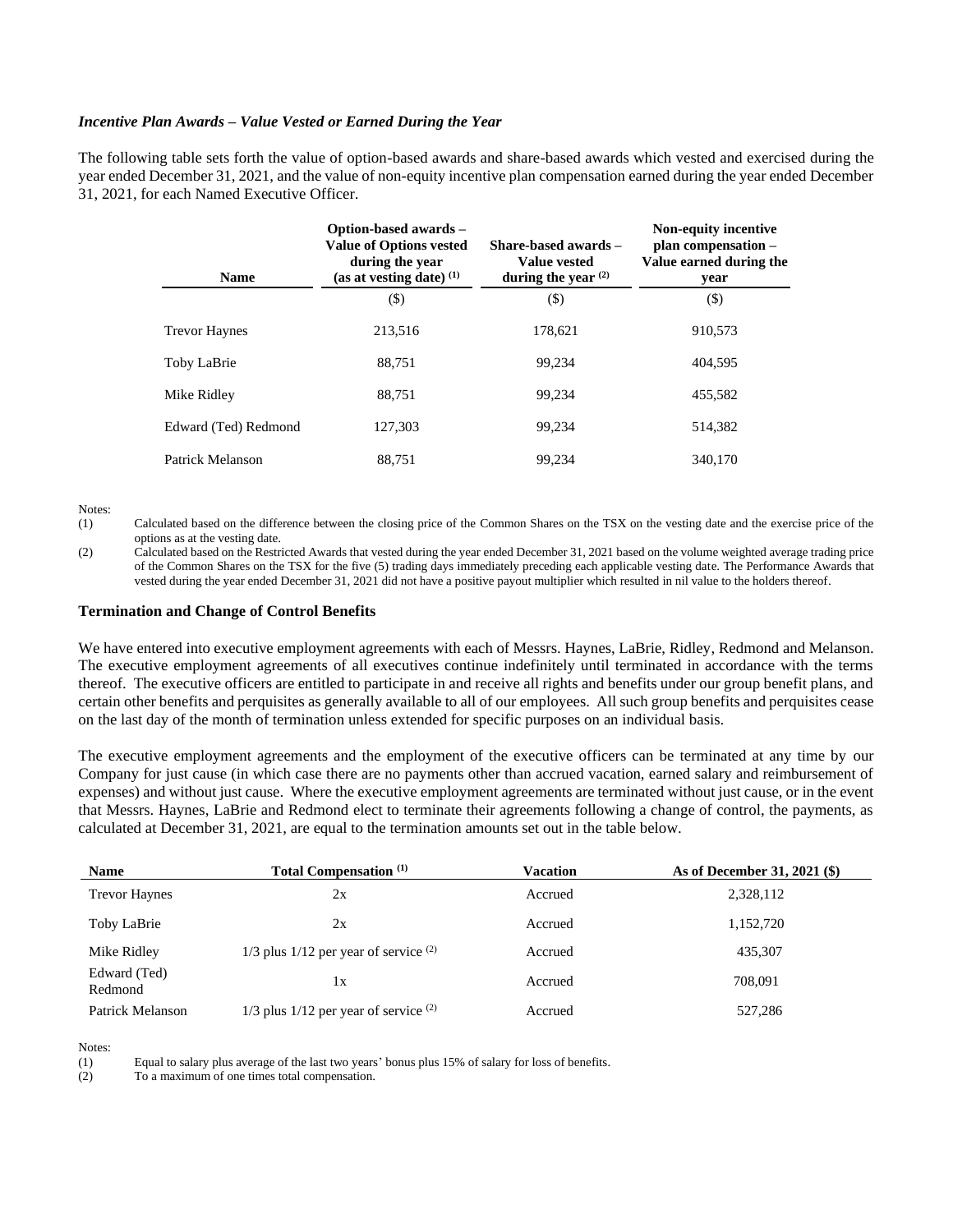In the event of a change of control (as defined in the executive employment agreements) of our Company, each of Messrs. Haynes and LaBrie has an election within three (3) months to terminate their employment and, provided that they do not remain with our Company as an employee, director or consultant, receive a retiring allowance calculated on the same basis as if employment had been terminated by our Company without just cause. If such executive officers so elect in the three (3) months following a change of control, they must, if requested by our Company, stay on for up to an additional sixty (60) days at their existing compensation package to assist in the transition of management.

Any termination amounts paid to the executive officers (regardless of whether before or after a change of control) are net of required withholdings and each executive officer must sign a full and final release, and if they are on our Board must resign if requested to do so.

All of our executive officers have confidentiality obligations after their employment ceases. Messrs. Haynes, LaBrie, Ridley, Redmond and Melanson for one (1) year after their last day of employment cannot, directly or indirectly, entice away any of our employees or consultants.

Options and Incentive Awards held by Messrs. Haynes, LaBrie, Ridley, Redmond and Melanson will be governed by the terms of the Option Plan and Award Plan, respectively, in connection with the termination of their employment.

## **Incentive Plans**

## *Share Option Plan*

Our shareholders last approved the Option Plan at the annual and special meeting of shareholders held on April 27, 2021. The policies of the TSX require that the unallocated options under the Option Plan be approved every three (3) years by our shareholders. No amendments were made to the Option Plan in 2021. A copy of the Option Plan is available for review on our website at [www.blackdiamondgroup.com](http://www.blackdiamondgroup.com/) and will be available upon request by contracting the Chief Financial Officer of our Company.

The Option Plan permits the granting of options to our and our subsidiaries' officers, employees, consultants and other service providers. The Option Plan is intended to afford persons who provide services to our Company an opportunity to obtain a proprietary interest in our Company by permitting them to purchase Common Shares and to aid in attracting as well as retaining and encouraging the continued involvement of such persons with our Company. The Option Plan is administered by our Compensation Committee, provided that our Board has the authority to appoint itself or another committee of our Board to administer the Option Plan.

Pursuant to the Option Plan:

- (a) the maximum number of Common Shares issuable on exercise of options outstanding at any time shall be limited to 10% of the issued and outstanding Common Shares less the number of Common Shares which are issuable pursuant to all other Security Based Compensation Arrangements (as defined in Part VI of the Company Manual of the TSX);
- (b) the number of Common Shares issuable to insiders, at any time, under all Security Based Compensation Arrangements, including the Option Plan, shall not exceed 10% of the issued and outstanding Common Shares; and
- (c) the number of Common Shares issued to insiders, within any one (1) year period, under all Security Based Compensation Arrangements, including the Option Plan, shall not exceed 10% of the issued and outstanding Common Shares.

Other than the foregoing limitations, there is no maximum number of securities any one person is entitled to receive under the Option Plan.

Any increase in the issued and outstanding Common Shares (whether as a result of the exercise of options or otherwise) will result in an increase in the number of Common Shares that may be issued on exercise of options outstanding at any time and any decrease in the number of options will, upon exercise, make new grants available under the Option Plan. Options that are cancelled, surrendered, terminated or expire prior to the exercise of all or a portion thereof shall result in the Common Shares that were reserved for issuance thereunder being available for a subsequent grant of options pursuant to the Option Plan to the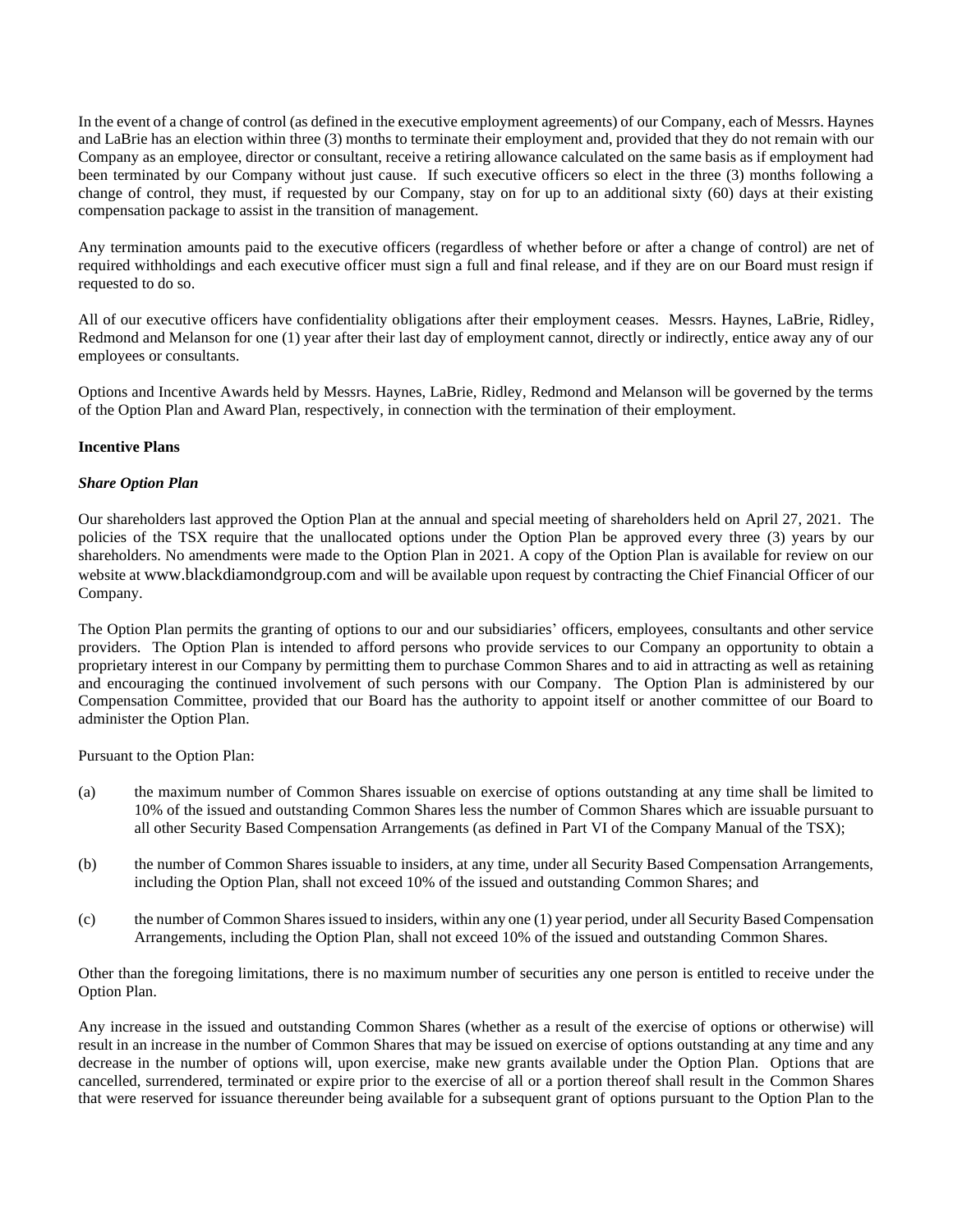extent of any Common Shares issuable thereunder that are not issued under such cancelled, surrendered, terminated or expired options.

Options will have a term not to exceed five (5) years and, subject to the terms of the Option Plan, will vest in such manner as determined by our Compensation Committee. In the absence of any determination by the Compensation Committee to the contrary, options will vest and be exercisable as to one-third of the number of options granted on each of the first, second and third anniversaries of the date of grant, subject to the acceleration of vesting in the discretion of the Compensation Committee. Options granted under the Option Plan are non-assignable. If the normal expiry date of any options falls within any black-out period ("**Black-Out Period**") or within seven (7) business days following the end of any Black-Out Period then the expiry date of such options, shall, without any further action, be extended to the date that is seven (7) business days following the end of such Black-Out Period. A Black-Out Period means the period of time when, pursuant to any of our policies, none of our securities may be traded by certain persons as designated by us, including any holder of an option.

The exercise price of any options granted under the Option Plan will be determined by our Compensation Committee at the time of grant, provided that the exercise price shall not be less than the volume weighted average trading price of the Common Shares on the TSX (or other stock exchange on which the Common Shares may be listed) for the five (5) consecutive trading days immediately preceding the date of grant.

Upon the death of an optionee, options terminate on the date determined by our Compensation Committee which may not be more than twelve (12) months from the date of death. Upon the retirement of an optionee on or after such optionee reaches the age of 65, and in the circumstances determined by the Compensation Committee to be a "retirement" for the purposes of the Option Plan, outstanding options held by such optionee shall continue to vest and be exercisable and expire in accordance with their terms, provided that such optionee complies with the restrictive covenants set out in the applicable option agreement. If an optionee shall no longer be an officer of or be in the employ of, or a consultant or other service provider to, either our Company or a subsidiary of our Company (other than by reason of death or retirement), their options terminate on the expiry of a period not in excess of six (6) months as determined by our Compensation Committee at the time of grant, following the date that the optionee ceases to be an officer, or an employee or a consultant or other service provider, either to our Company or a subsidiary of our Company and in the absence of any determination to the contrary, will be sixty (60) days following the termination date. The number of Common Shares that an optionee (or his or her heirs or successors) is entitled to purchase until such date of termination shall be the number of Common Shares which the optionee was entitled to purchase on the date that the optionee ceased to be an officer, employee, consultant or other service provider, as the case may be.

Except in the case of death, the right to receive payment pursuant to an option granted to an optionee is held only by such optionee personally. Except as otherwise provided in the Option Plan, no assignment, sale, transfer, pledge or charge of an option, whether voluntary, involuntary, by operation of law or otherwise, vests any interest or right in such option whatsoever in any assignee or transferee and, immediately upon any assignment, sale, transfer, pledge or charge or attempt to assign, sell, transfer, pledge or charge, such option shall terminate and be of no further force or effect.

The Option Plan provides optionees with an election, if permitted by our Compensation Committee, for a cashless exercise ("**Cashless Exercise**") of an optionee's vested and exercisable options. If an optionee elects a Cashless Exercise the optionee shall surrender its options in exchange for the issuance by our Company of that number of Common Shares equal to the number determined by dividing the difference between the Market Price per share as defined in the Option Plan (calculated as at the date of exercise) and the exercise price of such option by the Market Price per share (calculated as at the date of exercise). In addition, the Option Plan also provides that an optionee has the right to make an offer (the "**Surrender Offer**") to our Company to surrender any of the options held by such person for an amount (not to exceed the fair market value) specified therein by the optionee and we may, but are not obligated to, accept the Surrender Offer, subject to any regulatory approval required.

The Option Plan provides that in the case of a merger, amalgamation or certain other transactions or a take-over bid approved by our Board, we have the right to satisfy any obligations to an optionee in respect of any unexercised options by paying to the optionee a cash amount equal to the difference between the exercise price of all unexercised options held and the fair market value of the securities which the optionee would have been entitled to receive on exercise thereof.

Without the prior approval of our shareholders, as may be required by an applicable stock exchange, our Compensation Committee may not make any amendment to the Option Plan or options granted thereunder to (i) increase the percentage of Common Shares issuable on exercise of outstanding options at any time; (ii) reduce the exercise price of any outstanding options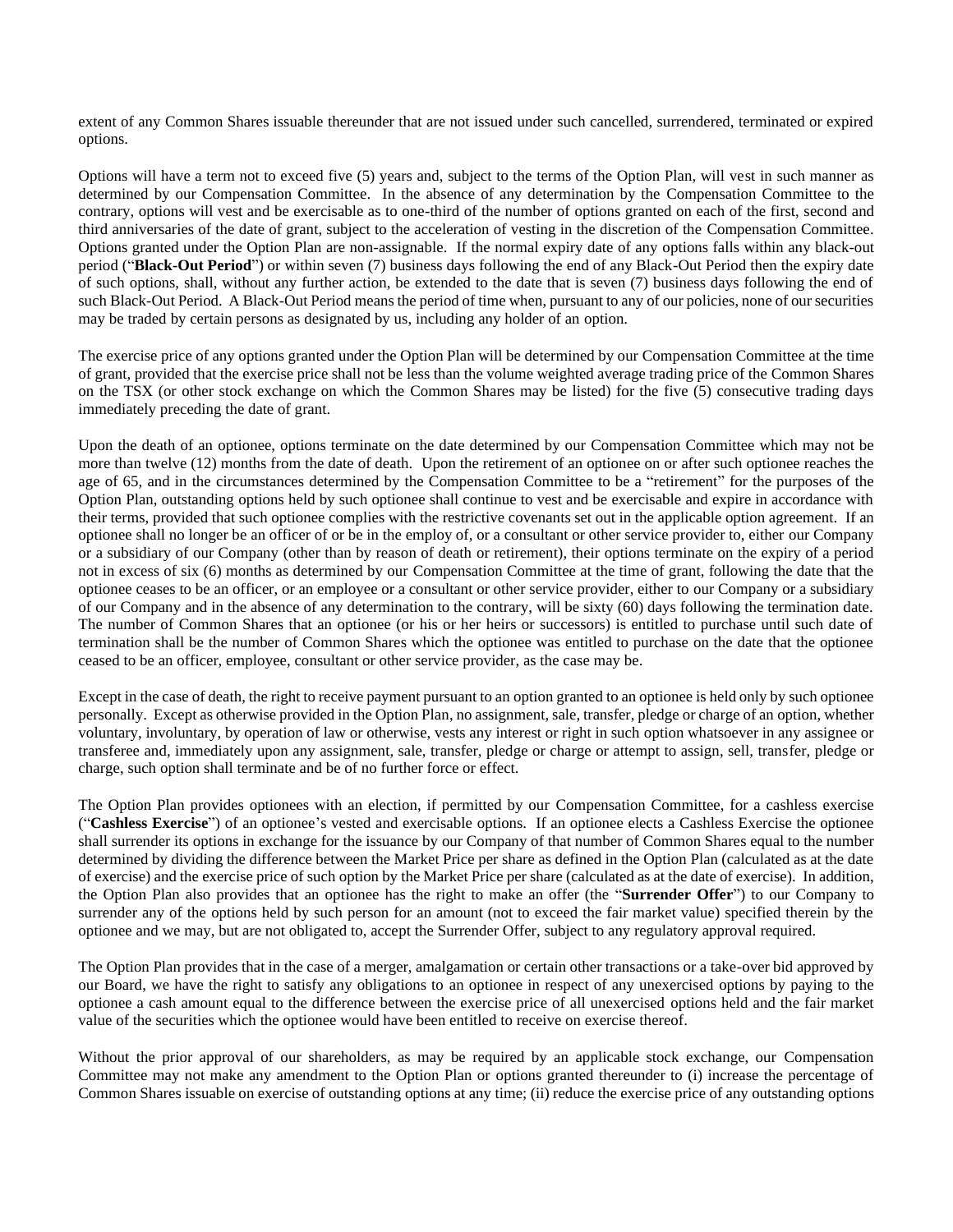or in respect of the cancellation or re-issue of options; (iii) extend the term of any outstanding option beyond the original expiry date of such option unless such extension is due to a Black-Out Period being in effect; (iv) increase the maximum limit on the number of securities that may be issued to insiders; (v) increase the limits on grants of options to non-management directors; (vi) change participants eligible to receive options under the Option Plan to permit the introduction or re-introduction of nonmanagement directors; (vii) permit an optionee to transfer or assign options to a new beneficial holder, other than for estate settlement purposes; or (viii) amend the restrictions on amendments that are provided in the Option Plan. Subject to the restrictions set out above, the Compensation Committee may amend or discontinue the Option Plan and options granted thereunder without shareholder approval including, without limitation, amendments of a "housekeeping nature"; amendments in respect of vesting or the period of exercise following the death of an optionee or the termination date of an optionee provided any amendment to the Option Plan that requires approval of any stock exchange on which the Common Shares are listed for trading may not be made without approval of such stock exchange. In addition, no amendment to the Option Plan or options granted pursuant to the Option Plan may be made without the consent of the optionee, if it adversely alters or impairs any option previously granted to such optionee.

As of December 31, 2021, there were options to acquire 3,950,664 Common Shares outstanding, representing approximately 6.7% of our outstanding Common Shares on such date. All options currently outstanding under the Option Plan expire five (5) years from the date of the grant and generally vest over three (3) years commencing one (1) year after the date of grant subject to accelerated vesting in the discretion of the Compensation Committee.

## *Restricted and Performance Award Incentive Plan*

Our shareholders last approved the issuance of Common Shares from treasury pursuant to the Award Plan at the annual and special meeting of shareholders held on April 27, 2021. The Award Plan provides for the granting of Incentive Awards to officers, employees and other service providers of our Company and our affiliates (collectively, "**Service Providers**"). The policies of the TSX require that the unallocated Incentive Awards under the Award Plan be approved every three (3) years by our shareholders. No amendments were made to the Award Plan in 2021. A copy of the Award Plan is available for review on our website at [www.blackdiamondgroup.com](http://www.blackdiamondgroup.com/) and will be available upon request by contracting the Chief Financial Officer of our Company.

### *Overview*

The following is a summary of the material features of the Award Plan and is subject to the provisions of the Award Plan. Shareholders should refer to the full text of the Award Plan for the detailed terms thereof.

The principal purposes of the Award Plan are to: (i) provide a competitive compensation plan to retain and attract qualified Service Providers that our Company and our affiliates require; (ii) promote a proprietary interest in our Company by such Service Providers and to encourage such persons to remain in the employ or service of our Company and our affiliates and put forth maximum efforts for the success of the business of our Company and our affiliates; and (iii) focus management of our Company and our affiliates on operating and financial performance and return realized by shareholders.

The Award Plan is administered by our Compensation Committee, provided that our Board has the authority to appoint itself or another committee of our Board to administer the Award Plan.

Under the terms of the Award Plan, any eligible Service Provider may be granted Restricted Awards, Performance Awards or a combination thereof. In determining the Service Providers to whom Incentive Awards may be granted ("**Grantees**"), the number of Incentive Awards and the allocation of the Incentive Awards between Restricted Awards and Performance Awards, the Compensation Committee may take into account such factors as it shall determine in its sole discretion, including any one or more of the following factors: (i) compensation data for comparable benchmark positions among the peer comparison group or among other comparison groups; (ii) the duties, responsibilities, position and seniority of the Grantee; (iii) the corporate performance measures for the applicable period compared with internally established performance measures approved by our Compensation Committee and/or similar performance measures of members of the peer comparison group or other comparison groups for such period; (iv) the individual contributions and potential contributions of the Grantee to the success of our Company; (v) any bonus payments paid or to be paid to the Grantee in respect of his or her individual contributions and potential contributions to the success of our Company; (vi) the fair market value or current market price of the Common Shares at the time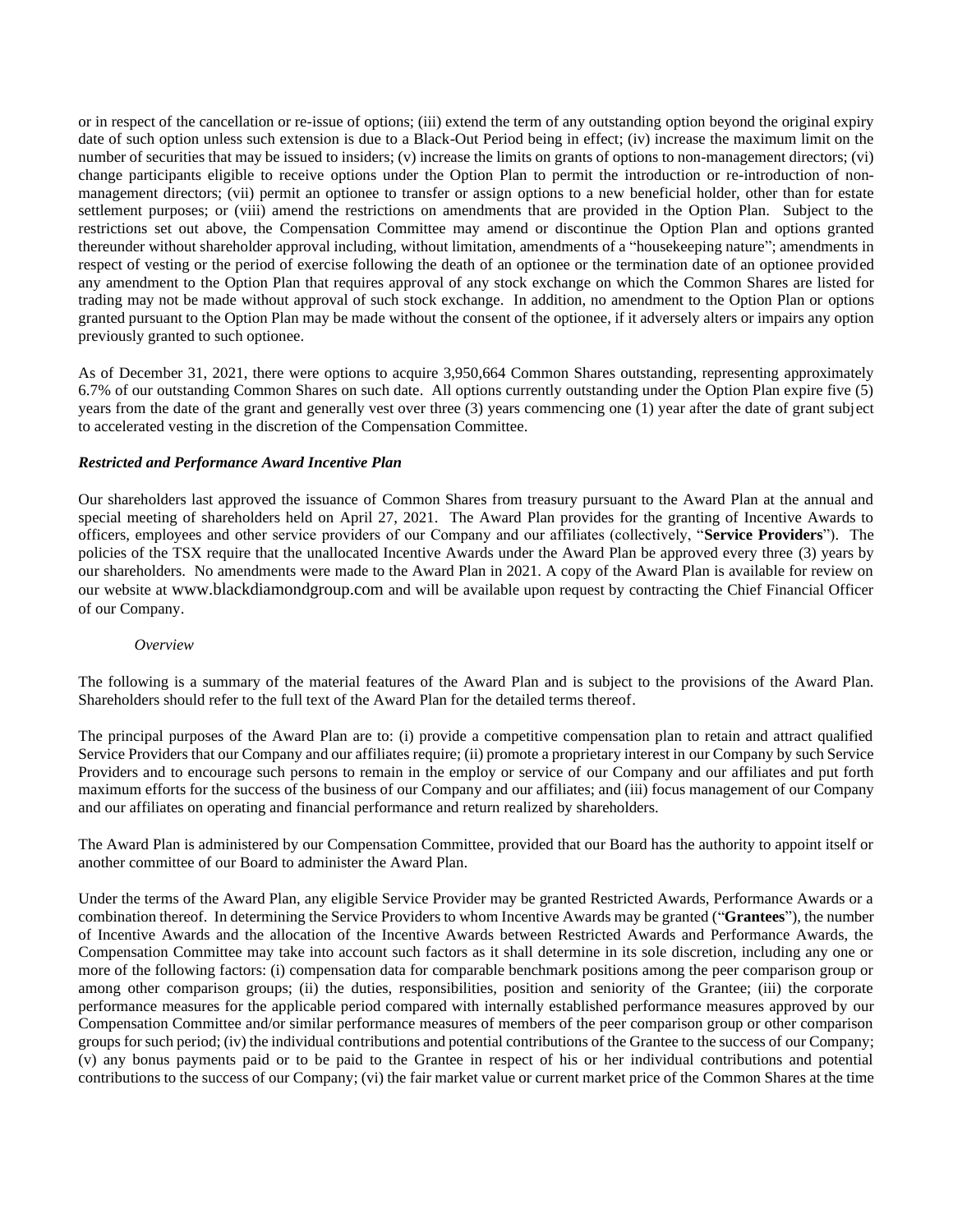of grant of such Incentive Award; and (vii) such other factors as our Compensation Committee shall deem relevant in its sole discretion in connection with accomplishing the purposes of the Award Plan.

## *Restricted Awards*

Subject to the terms and conditions of the Award Plan, Restricted Awards will entitle the holder to a sum (an "**Award Value**") to be paid on the applicable payment date(s) as determined by our Compensation Committee. In the case of Restricted Awards, the Award Value is calculated at the payment date(s) by multiplying the number of Restricted Awards, as may be adjusted by the Adjustment Ratio (as defined below), by the fair market value of the Common Shares. The fair market value is determined on the applicable payment date as the volume weighted average trading price of the Common Shares on the TSX (or other stock exchange on which the Common Shares may be listed) for the five (5) trading days immediately preceding such date.

For purposes of the Award Plan, the "**Adjustment Ratio**" means the ratio used to adjust the number of Incentive Awards on which payment shall be based on the applicable payment date pertaining to such Incentive Award determined in accordance with the Award Plan. In respect of each Incentive Award, the Adjustment Ratio shall initially be equal to one (1) and shall be cumulatively adjusted by increasing the Adjustment Ratio on each dividend payment date of our Company, if applicable, effective on the day following the dividend record date, by an amount equal to a fraction, having as its numerator the dividend paid on the dividend payment date (expressed as an amount per Common Share) and having as its denominator the reinvestment price (expressed as an amount per Common Share) paid by participants in our dividend reinvestment plan, if any, to reinvest their dividends in additional Common Shares on a dividend payment date, provided that, if our Company has suspended the operation of such plan or does not have such plan, the reinvestment price shall be the fair market value of the Common Shares on the trading day immediately preceding the dividend payment date.

## *Performance Awards*

Subject to the terms and conditions of the Award Plan, Performance Awards will entitle the holder to the Award Value to be paid on the applicable payment date(s) as determined by our Compensation Committee. On each payment date, or such other dates as may be determined by the Compensation Committee, the holder will be entitled to an amount equal to the portion of the Award Value as determined by the Compensation Committee on the date of grant underlying such Performance Awards, as may be adjusted by the Adjustment Ratio, multiplied by a payout multiplier.

The payout multiplier is determined by our Compensation Committee based on an assessment of the achievement of the predefined corporate performance measures in respect of the applicable period. Corporate performance measures may include: relative total shareholder return; the financial performance or results of our Company and our affiliates; key leading and lagging indicators of health, safety and environmental performance of our Company and our affiliates; achievement of our Company's full year budget targets and the execution of our Company's strategic plan as determined by the Compensation Committee in its sole discretion; and such additional measures as the Compensation Committee, in its sole discretion, shall consider appropriate in the circumstances. The payout multiplier for a particular period can be one of 0x (for fourth quartile ranking), 1x (for third quartile ranking), 1.5x (for second quartile ranking) or 2x (for first quartile ranking). Annually, prior to the payment date in respect of any Performance Award, our Compensation Committee shall assess the performance of our Company for the applicable period. Unless otherwise determined by the Compensation Committee, for those Performance Awards where the payment date is the second or third anniversary of the grant date, the payout multiplier will be the arithmetic average of the payout multiplier for each of the two (2) or three (3) performance assessment periods, respectively.

### *Change of Control*

In the event of a change of control of our Company, provided the successor entity determines to terminate the Award Plan, the payment date(s) applicable to all outstanding Incentive Awards will be accelerated such that the balance of the Award Value attaching to such Incentive Awards will be paid immediately prior to the date upon which the change of control is completed and the payout multiplier applicable to any Performance Awards shall be determined by our Compensation Committee.

### *Method of Payment of Award Value*

On the applicable payment date, our Company, at its sole and absolute discretion, shall have the option of settling the Award Value to which the holder of Incentive Awards is entitled in the form of either cash or in Common Shares which may either be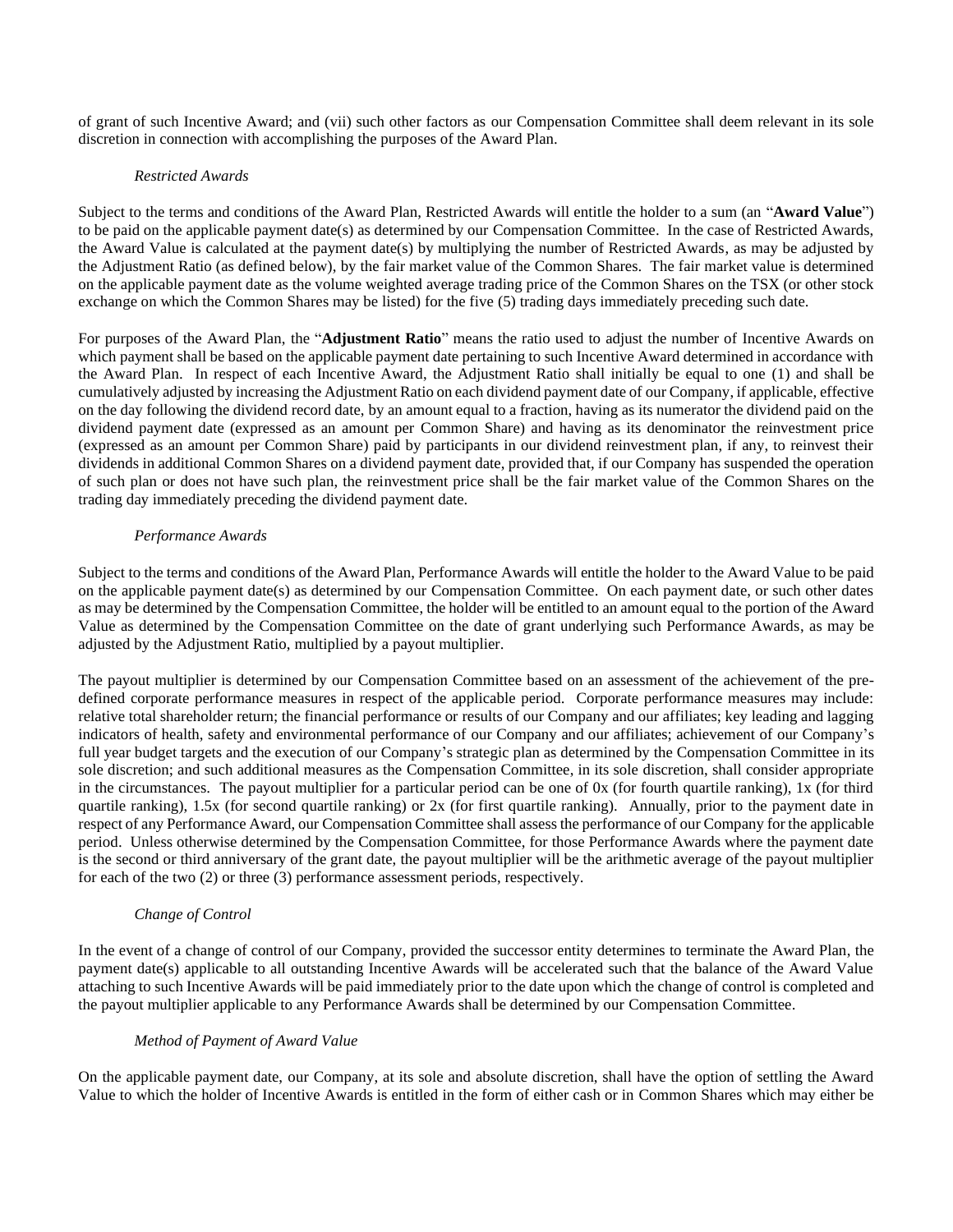acquired by our Company on the stock exchange on which the Common Shares may be listed from time to time or issued from the treasury of our Company, or some combination thereof.

The Award Plan does not contain any provisions for financial assistance by our Company in respect of Incentive Awards granted thereunder.

## *Maximum Dilution and Other Limitations*

The Award Plan provides that the maximum number of Common Shares available for issuance from treasury of our Company under all security based compensation arrangements (of which the Option Plan is included), including pursuant to outstanding Incentive Awards, at any time shall not exceed 10% of the number of issued and outstanding Common Shares. Incentive Awards (or the Award Value thereof) that are cancelled, surrendered, terminated or expired prior to the final payment date or in respect to which our Company has not elected to issue Common Shares from treasury in respect thereof, shall result in such Common Shares being available to be issued, at the election of our Company, in respect of a subsequent grant of Incentive Awards pursuant to the Award Plan to the extent of any Common Shares which were not issued from treasury in respect of such Incentive Award. In addition: (i) the number of Common Shares that are available to be issued from treasury of our Company to insiders at any time, under all security based compensation arrangements of our Company, shall not exceed 10% of the issued and outstanding Common Shares; and (ii) the number of Common Shares issued to insiders from treasury of our Company, within any one (1) year period, under all security based compensation arrangements of our Company, including the Award Plan, shall not exceed 10% of the issued and outstanding Common Shares. Other than the foregoing limitations, there is no maximum number of securities any one person is entitled to receive under the Award Plan.

The expiry date of all Incentive Awards granted pursuant to the Award Plan is December 15th of the third calendar year following the calendar year in which the Incentive Award was granted.

## *Blackout Extension*

If a Grantee is prohibited from trading in securities of our Company as a result of the imposition by our Company of a Black-Out Period and the payment date of an Incentive Award held by such Grantee falls within a Black-Out Period, then the payment date of such Incentive Award shall be extended to a date which is ten (10) business days following the end of such Black-Out Period, unless such extension would cause the payment date to extend beyond the expiry date, in which case the payment date shall remain on the expiry date notwithstanding the Black-Out Period.

## *Early Termination Events*

Unless otherwise determined by the Compensation Committee or unless otherwise provided in an incentive award agreement pertaining to a particular Incentive Award or any written employment or consulting agreement governing a Grantee's role as a Service Provider, the following provisions shall apply in the event that a Grantee ceases to be a Service Provider:

- (a) Death If a Grantee ceases to be a Service Provider as a result of the Grantee's death, the payment date(s) for all Incentive Awards awarded to such Grantee under any outstanding incentive award agreements shall be accelerated to the cessation date, the heirs or successors of the Grantee shall be entitled to receive payment with respect to the Incentive Awards held by the Grantee at the time of death and the payout multiplier to be applied to any Performance Awards held by the Grantee at the time of death shall be determined by the Compensation Committee.
- (b) Termination for Cause If a Grantee ceases to be a Service Provider as a result of termination for cause, effective as of the cessation date all outstanding incentive award agreements under which Incentive Awards have been made to such Grantee, whether Restricted Awards or Performance Awards, in respect of which the Award Value thereof for which the payment date shall not have occurred on or before the cessation date shall be immediately terminated and all rights to receive payments thereunder shall be forfeited by the Grantee.
- (c) Voluntary Resignation If a Grantee ceases to be a Service Provider as a result of a voluntary resignation (other than in circumstances constituting retirement as described below), effective as of the cessation date, all outstanding incentive award agreements under which Incentive Awards have been made to such Grantee, whether Restricted Awards or Performance Awards, in respect of which the Award Value thereof for which the payment date shall not have occurred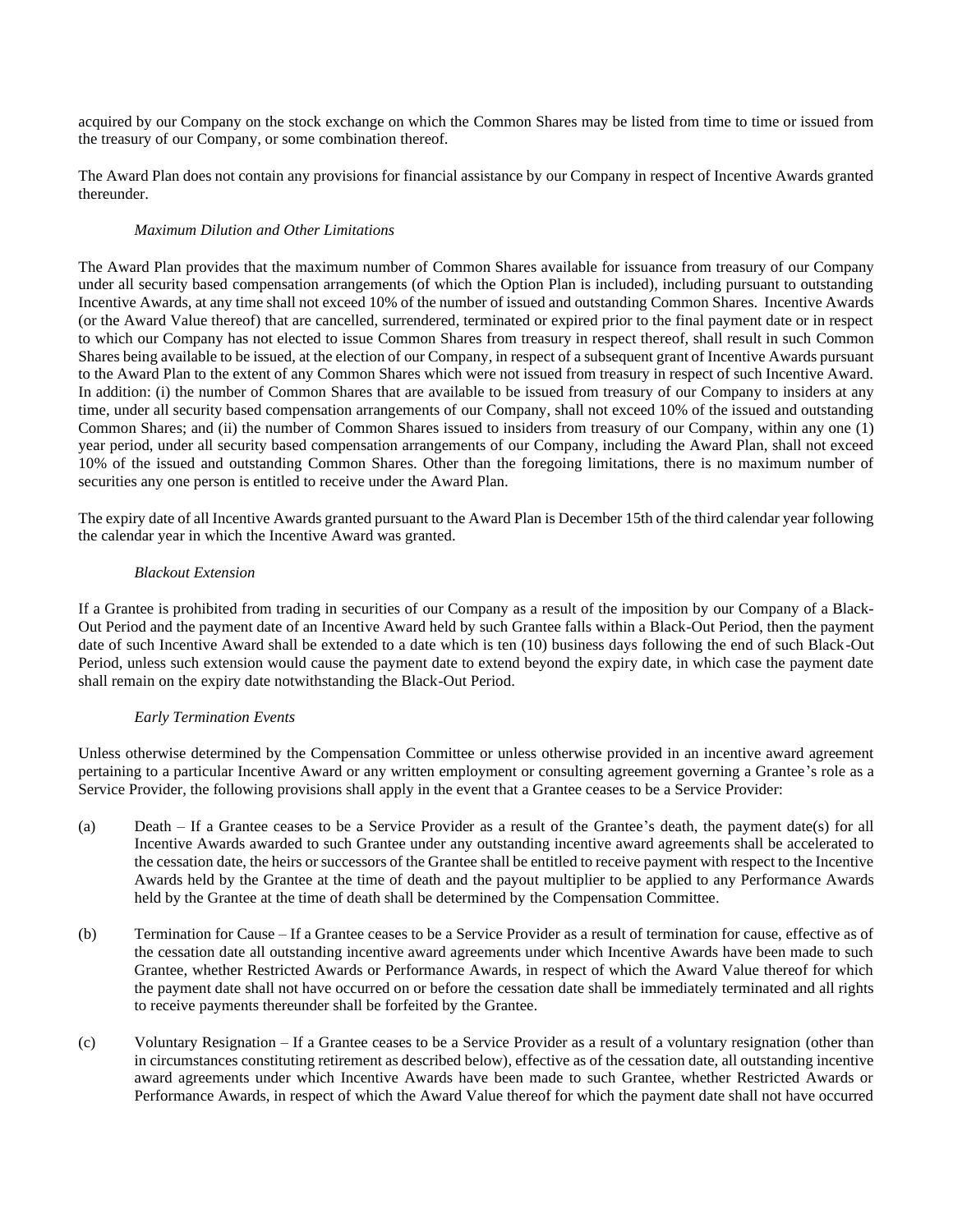on or before the cessation date shall be immediately terminated and all rights to receive payments thereunder shall be forfeited by the Grantee.

- (d) Retirement If a Grantee ceases to be a Service Provider as a result of a such Grantee's retirement once he or she reaches the age of 65, and in the circumstances determined by the Compensation Committee to be a "retirement" for the purposes of the Award Plan, all Incentive Awards awarded to such Grantee under any outstanding incentive award agreements, whether Restricted Awards or Performance Awards, shall remain outstanding and continue to vest and payout in accordance with their terms as if the Grantee had remained employed, provided that the Grantee complies with the restrictive covenants set out in the applicable incentive award agreements.
- (e) Other Termination If a Grantee ceases to be a Service Provider for any reason other than as provided for in (a), (b), (c) and (d) above, effective as of the cessation date, all outstanding incentive award agreements under which Incentive Awards have been made to such Grantee, whether Restricted Awards or Performance Awards, in respect of which the Award Value thereof for which the payment date shall not have occurred on or before the cessation date shall be terminated and all rights to receive payment thereunder shall be forfeited by the Grantee.
- (f) Extension of Expiration Period Subject to Section 10 of the Award Plan, our Compensation Committee may, in its sole discretion, determine that the dates for termination of the incentive award agreements or Incentive Awards set forth in (a), (b), (c), (d) and (e) above shall be extended, provided such extension shall not be past the expiry date.

## *Non-Transferability*

Except in the case of death, the right to receive payment pursuant to an Incentive Award granted to a Service Provider is held only by such Service Provider personally. Except as otherwise provided in the Award Plan, no assignment, sale, transfer, pledge or charge of an Incentive Award, whether voluntary, involuntary, by operation of law or otherwise, vests any interest or right in such Incentive Award whatsoever in any assignee or transferee and, immediately upon any assignment, sale, transfer, pledge or charge or attempt to assign, sell, transfer, pledge or charge, such Incentive Award shall terminate and be of no further force or effect.

### *Amendment Provisions*

Our Compensation Committee may not, without the approval of shareholders of our Company, make any amendments to:

- (a) increase the percentage of Common Shares reserved for issuance pursuant to Incentive Awards in excess of the 10% limit prescribed the Award Plan;
- (b) increase the maximum limit on the number of Common Shares that may be issued from treasury to insiders pursuant to the Award Plan;
- (c) increase the maximum number of Common Shares that may be issued from treasury to non-management directors pursuant to the Award Plan;
- (d) extend the definition of Service Providers pursuant to the Award Plan beyond the current definition, including the introduction or re-introduction of non-management directors as Service Providers;
- (e) extend the payment date of any Incentive Awards issued under the Award Plan beyond the latest payment date specified in the incentive award agreement (other than as permitted by the terms and conditions of the Award Plan) or extend the term beyond the original expiry date;
- (f) permit a Grantee to transfer or assign Incentive Awards to a new beneficial holder other than for estate settlement purposes; and
- (g) change the amendment provisions of the Award Plan.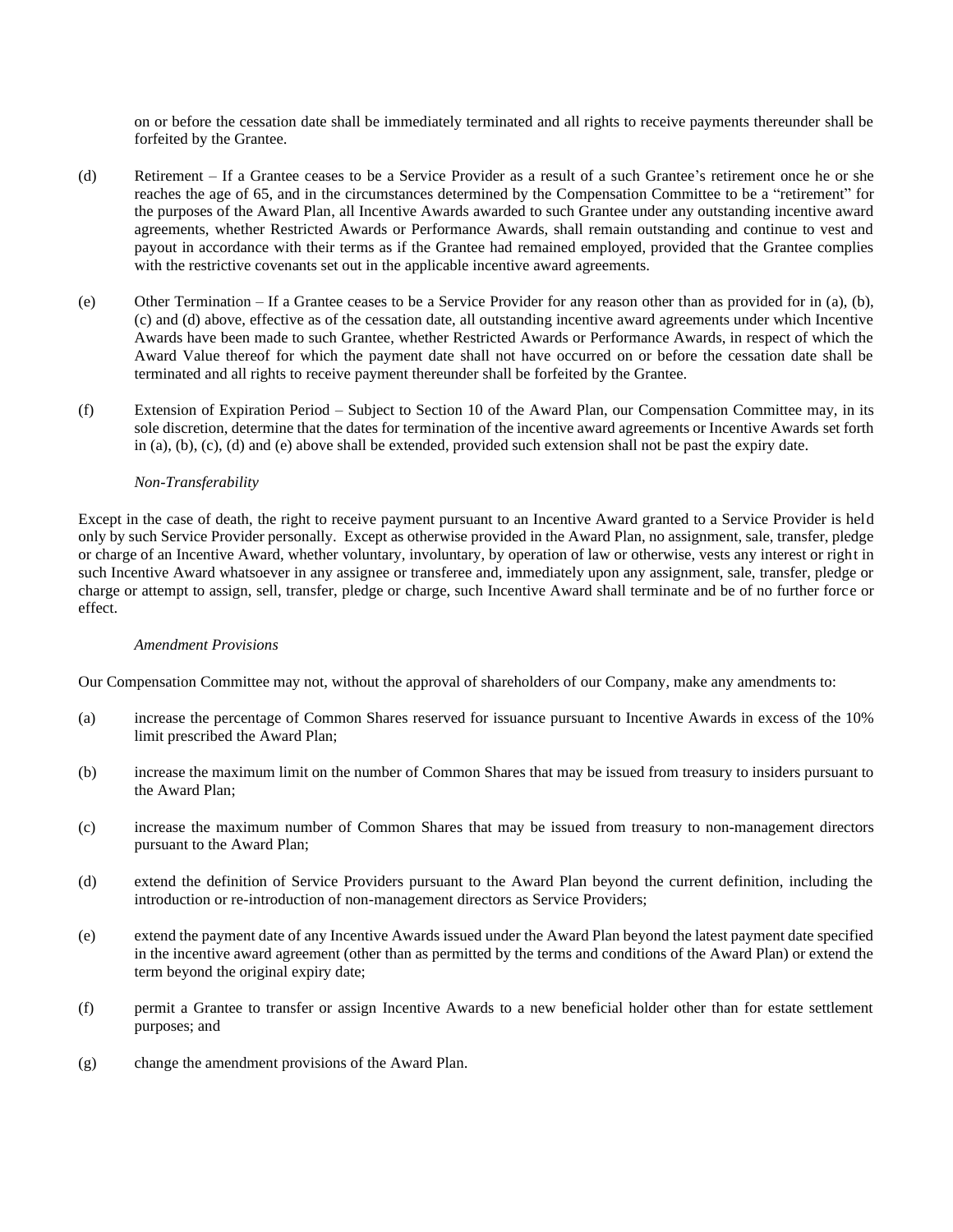Except as restricted by the foregoing, our Compensation Committee may amend or discontinue the Award Plan or Incentive Awards granted thereunder at any time without shareholder approval provided that any amendment to the Award Plan that requires approval of any stock exchange on which the Common Shares are listed for trading may not be made without approval of such stock exchange. In addition, no amendment to the Award Plan or Incentive Awards granted pursuant to the Award Plan may be made without the consent of the Grantee, if it adversely alters or impairs any Incentive Awards previously granted to such Grantee under the Award Plan.

As of December 31, 2021, there were 748,241 Incentive Awards outstanding, representing approximately 1.3% of our outstanding Common Shares on such date.

#### *Securities Authorized for Issuance Under Equity Compensation Plans*

The following sets forth information in respect of securities authorized for issuance under the Option Plan and the Award Plan, which are our only equity compensation plans that provide for the issuance of Common Shares from treasury, as at December 31, 2021.

| <b>Plan Category</b>                                                    | Number of securities to be issued<br>upon exercise of outstanding<br>Options, warrants and rights<br>(a)                                     | Weighted average exercise<br>price of outstanding<br>Options, warrants and<br>rights<br>(b) | Number of securities<br>remaining available for future<br>issuance under equity<br>compensation plans<br>(excluding securities reflected<br>in column $(a)$ )<br>$\left( \mathbf{c} \right)$ |
|-------------------------------------------------------------------------|----------------------------------------------------------------------------------------------------------------------------------------------|---------------------------------------------------------------------------------------------|----------------------------------------------------------------------------------------------------------------------------------------------------------------------------------------------|
| Equity compensation plans<br>approved by securityholders <sup>(1)</sup> |                                                                                                                                              |                                                                                             | 1,231,338 Common Shares <sup>(2)</sup>                                                                                                                                                       |
| Share Option Plan                                                       | 3,950,664 Common Shares                                                                                                                      | \$2.45 per Common Share                                                                     |                                                                                                                                                                                              |
| Award Plan                                                              | 748,241                                                                                                                                      | Not applicable                                                                              |                                                                                                                                                                                              |
| Equity compensation plans not<br>approved by securityholders            | Nil                                                                                                                                          | Not applicable                                                                              | Nil                                                                                                                                                                                          |
| Total                                                                   | 4,698,905 Common Shares <sup>(3)</sup>                                                                                                       |                                                                                             | 1,231,338 Common Shares                                                                                                                                                                      |
| Notes:<br>(1)                                                           | Our shoroholders last enproved the unallocated options under the Option Dlan and the issuance of Common Shares from treasury pursuant to our |                                                                                             |                                                                                                                                                                                              |

(1) Our shareholders last approved the unallocated options under the Option Plan and the issuance of Common Shares from treasury pursuant to our Award Plan at the annual and special meeting of shareholders on April 27, 2021.

(2) The Option Plan and the Award Plan currently authorize the issuance of options and Incentive Awards entitling the holders to acquire, in the aggregate, up to 10% of the issued and outstanding Common Shares from time to time. See "Share Option Plan" and "Restricted and Performance Award Incentive Plan".

(3) This represents approximately 8% of the issued and outstanding Common Shares resulting in 2% of the Common Shares available for issuance at December 31, 2021.

#### *Annual Burn Rate for Equity Compensation Plans*

The following sets forth information in respect of the annual burn rate for awards made under the Option Plan and the Award Plan, which are our only equity compensation plans that provide for the issuance of Common Shares from treasury.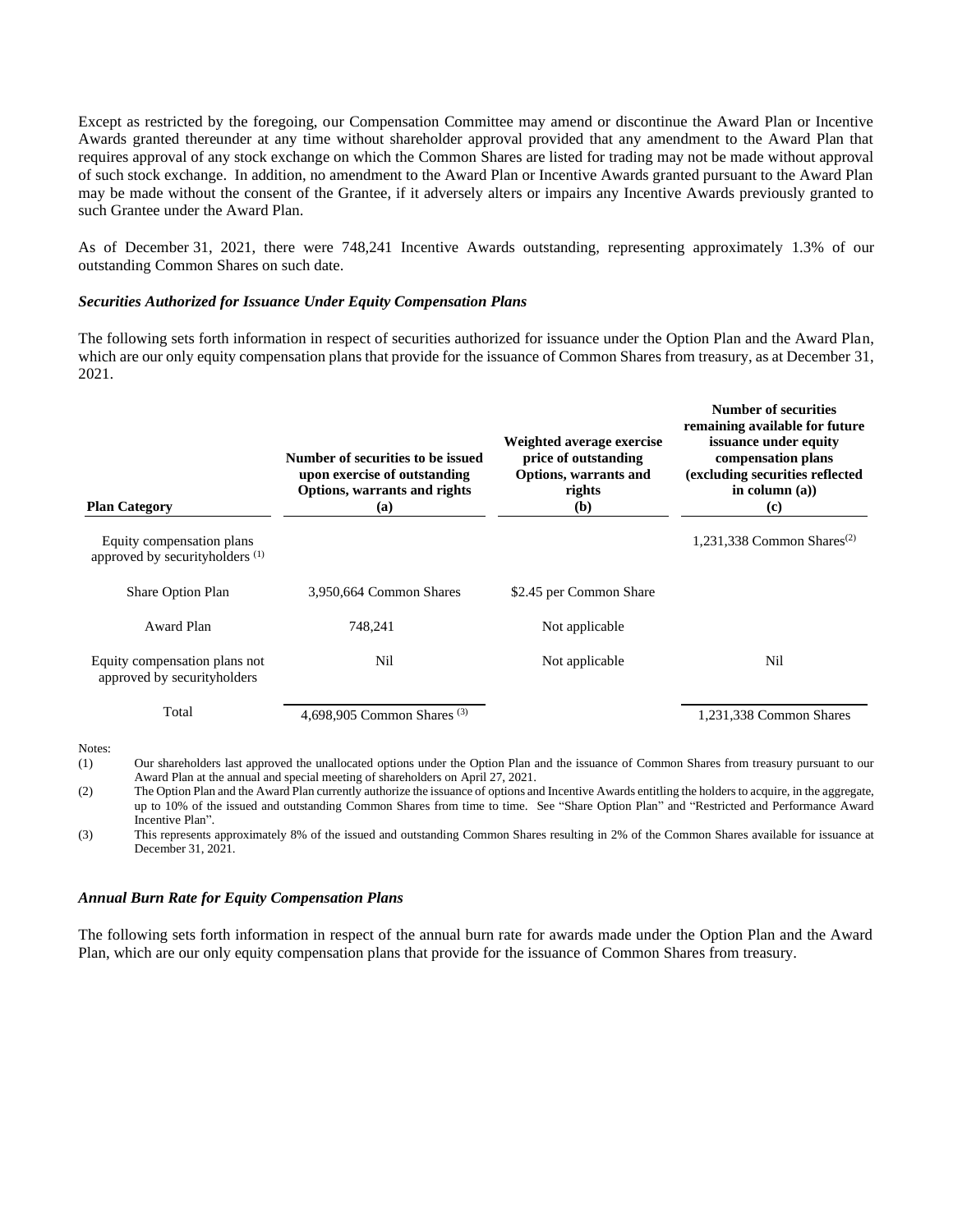| <b>Annual Equity based Incentive Burn Rate</b> | 2019       | 2020       | 2021       |
|------------------------------------------------|------------|------------|------------|
| <b>Options Granted</b>                         | 1,199,282  | 873,000    | 987,000    |
| Incentive Units Granted                        | 641.512    | 519,000    | 318,000    |
| Weighted Average Shares Outstanding            | 55.349.335 | 55,176,560 | 57,620,720 |
| <b>Option Plan Burn Rate</b>                   | 2.2%       | 1.6%       | 1.7%       |
| <b>Resulting Award Plan Burn Rate</b>          | 1.2%       | $0.9\%$    | 0.6%       |

Our Company's theoretical burn rate was high in 2019 due to internal restructuring and a deferral of cash bonus into options and Award Plan units to preserve cash, respectively. Our Company expects the theoretical burn rate to continue to decrease as we remove non-NEO leadership from the treasury-based equity award plans.

## **DIRECTOR COMPENSATION**

Our Compensation Committee, from time to time, conducts a review of directors' compensation for Board and committee service and recommends changes to our Board where appropriate. Our Board considers and approves the adequacy and form of the compensation of directors upon recommendation of our Compensation Committee and ensures the compensation realistically reflects the responsibilities and time involved in being an effective director.

Director compensation includes a base retainer and participation in our Company's deferred share unit plan ("**DSU Plan**"). On March 2, 2016, upon recommendation of the Compensation, Nominating and Corporate Governance Committee, our Board approved the adoption of the DSU Plan to deliver equity-based compensation to directors who are also not full-time employees of our Company. Effective March 2, 2016, non-management directors were entitled to participate in the DSU Plan and were no longer eligible to participate in the Option Plan or the Award Plan to ensure their long-term interests are fully aligned with shareholders. The Board approved formal amendments to each the Option Plan and Award Plan to formally reflect such decision of the Board. Deferred share units ("**DSUs**") which are granted or credited to a non-management director pursuant to the DSU Plan are paid out, in either cash and/or Common Shares purchased by our Company on the TSX, after the director ceases to be a member of our Board. The value of a DSU is based on the then market value of a Common Share of our Company.

During the year ended December 31, 2021, our non-management directors were each paid an annual retainer in the amount of \$45,000 and an annual fee of either \$3,000 or \$5,000 for a committee of our Board in which they participated. The Chairman of our Audit Committee was paid an additional annual retainer in the amount of \$12,000 and the Chairman of the Compensation Committee, as well as the Lead Director of our Company, were paid an additional annual retainer in the amount of \$8,000. In addition, the directors were reimbursed for their reasonable expenses incurred in carrying out their duties as directors. The nonmanagement directors were entitled to participate in the DSU Plan. During the fiscal year ended December 31, 2021, the nonmanagement directors were each awarded an annual grant of 7,500 DSUs.

### *DSU Plan*

The DSU Plan is intended to achieve the following objectives:

- to promote a greater alignment of interests between non-management directors of our Company and our shareholders by providing a means to accumulate a meaningful financial interest in our Company that is commensurate with the responsibility, commitment and risk of directors;
- to support a compensation plan that is competitive and rewards the long-term success of our Company as measured in total shareholder return for our Company; and
- to assist our Company's ability to attract and retain qualified individuals with the experience and ability to serve as directors.

Under the DSU Plan, DSUs are granted by our Company to non-management directors that provide rights to receive, on a deferred payment basis, a cash payment based on the volume weighted average trading price of our Common Shares on the TSX for the five (5) trading days immediately preceding the day of payment. Management directors are not eligible to participate in the DSU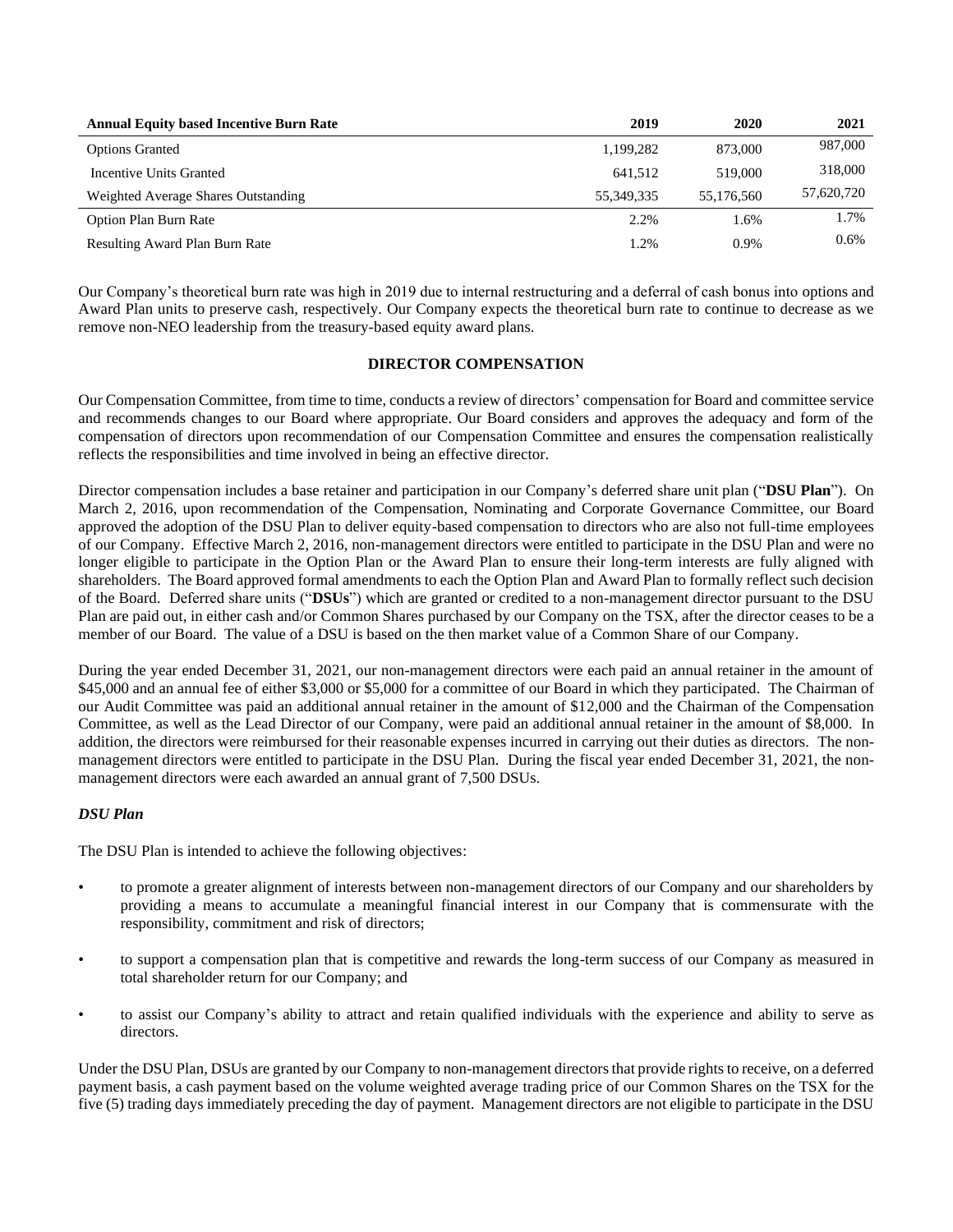Plan. In addition to an annual grant of DSUs, the DSU Plan also provides that non-management directors may from time to time elect to receive any portion of their annual Board member retainer and other fees, in increments of 25%, in the form of DSUs. A director wishing to receive such remuneration in the form of DSUs must elect to do so by notice to our Company prior to the commencement of the year in respect of which the remuneration is to be earned and may only change such election on a once yearly basis for each subsequent year. A director's remuneration elected to be received in the form of DSUs (if any) is referred to as the "**Deferred Remuneration**". Our Company credits DSUs in respect of Deferred Remuneration to a director's account on the date that the director's Deferred Remuneration would otherwise be payable. The number of DSUs to be credited is determined by dividing the amount of the Deferred Remuneration by the volume weighted average trading price of our Common Shares on the TSX for the five (5) trading days immediately preceding the date the DSUs are credited.

Annual and discretionary DSUs granted by our Board vest on the dates determined by the Compensation Committee, while DSUs granted as Deferred Remuneration vest immediately upon being credited to a director's account; however, a director is not entitled to receive payment of any amount for DSUs credited to his or her account until following that director's retirement from all positions with our Company, or where a director has (except as a result of death) otherwise ceased to hold any positions with our Company. Following such termination of services, all DSUs credited to the director's account and vested will be redeemed by our Company as of the maturity date, being December 1 of the calendar year immediately following the year in which the termination of service occurred or such earlier date(s) following the termination of services as elected by the director by notice to our Company (either such date, the "**Maturity Date**"). For directors who are US taxpayers, the Maturity Date is deemed to be the date on which the termination of service occurred.

A director is not entitled to receive any amount prior to his or her Maturity Date. Within ten (10) calendar days following the Maturity Date, our Company will make a lump sum cash payment, net of any applicable withholdings, to the director equal to the number of DSUs credited to the director's account as of the date of termination of such director's services, multiplied by the volume weighted average trading price of our Common Shares on the TSX for the five (5) trading days immediately preceding the Maturity Date. Notwithstanding the foregoing, the Board may elect to deliver Common Shares acquired by our Company through the facilities of the TSX in satisfaction in whole or in part of any payment to be made upon the redemption of DSUs, in which case such number of Common Shares shall be issued equal to the number of DSUs in the director's account on the date of termination of the directors' services to the Corporation or the date of death of the director, as applicable.

If a director dies while in office or after ceasing to hold all positions with our Company but before the Maturity Date, our Company will, within ninety (90) days of the date of death, make a lump sum cash payment to the director's estate in an amount equal to the number of DSUs credited to the director's account as of the date of death multiplied by the volume weighted average trading price of our Common Shares on the TSX for the five (5) trading days immediately preceding the date of death.

If dividends are paid on the Common Shares, additional DSUs are credited to the director's account as of the dividend payment date, based on the dollar amount of the dividends notionally payable in respect of such number of DSUs in the director's account on the dividend payment date, divided by the volume weighted average trading price of the Common Shares on the TSX for the five (5) trading days immediately preceding the dividend payment date. No amendments were made to the DSU Plan in 2021.

**Directors' Summary Compensation Table** The following table sets forth information concerning the compensation paid to our directors, other than directors who are also Named Executive Officers listed in the Summary Compensation Table under "Statement of Executive Compensation", for the year ended December 31, 2021.

| <b>Name</b>              | <b>Fees earned</b> | <b>Share-</b><br>based<br>awards $(2)$ | Option-<br>based<br>awards $(3)$ | <b>Non-equity</b><br>incentive<br>plan<br>compensation | <b>Pension</b><br>value | All other<br>compensation | Total $(4)$ |
|--------------------------|--------------------|----------------------------------------|----------------------------------|--------------------------------------------------------|-------------------------|---------------------------|-------------|
|                          | $(\$)$             | $($ \$)                                | $(\$)$                           | $(\$)$                                                 | $(\$)$                  | $(\$)$                    | $(\$)$      |
| Robert J. Herdman        | 57,000             | 24,809                                 | Nil                              | Nil                                                    | Nil                     | Nil                       | 81,809      |
| Barbara J. Kelley        | $52,137^{(1)}$     | 24,809                                 | Nil                              | Nil                                                    | Nil                     | Nil                       | 76,946      |
| Edward H. Kernaghan      | 51,973             | 24,809                                 | Nil                              | Nil                                                    | Nil                     | Nil                       | 76,782      |
| Steven Stein             | 48,288             | 24,809                                 | Nil                              | Nil                                                    | Nil                     | Nil                       | 73,097      |
| <b>Robert Wagemakers</b> | 59.163             | 24.809                                 | Nil                              | Nil                                                    | Nil                     | Nil                       | 83,972      |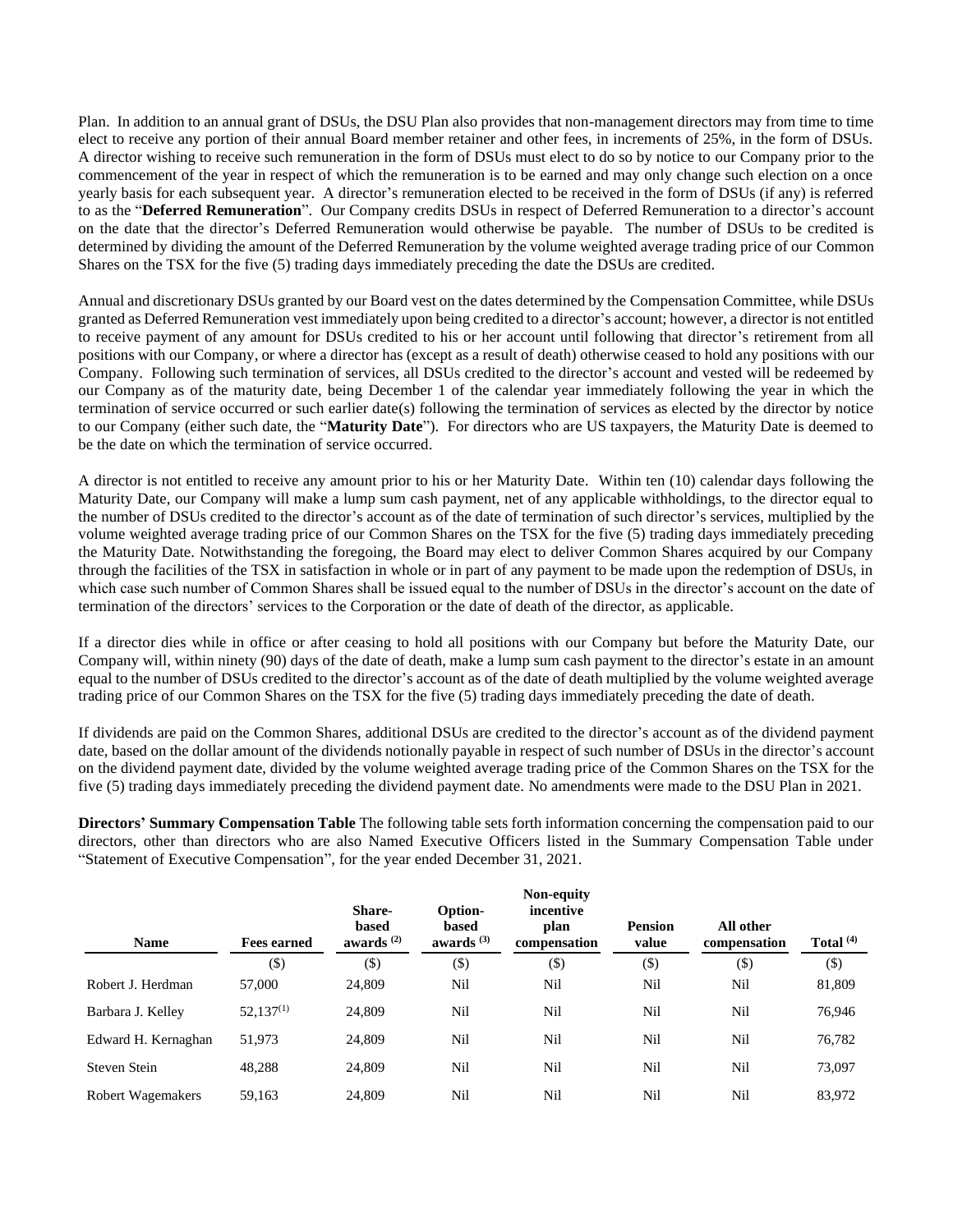| Name               | <b>Fees earned</b> | Share-<br>based<br>awards $(2)$ | Option-<br>based<br>awards $(3)$ | Non-equity<br>incentive<br>plan<br>compensation | <b>Pension</b><br>value | All other<br>compensation | Total $(4)$ |
|--------------------|--------------------|---------------------------------|----------------------------------|-------------------------------------------------|-------------------------|---------------------------|-------------|
|                    | $(\$\)$            | (\$)                            | $(\$)$                           | (\$)                                            | (\$)                    | (\$)                      | $(\$)$      |
| Leilani Latimer    | 39.715             | 24,809                          | Nil                              | Nil                                             | Nil                     | Nil                       | 64,524      |
| Brian Hedges $(5)$ |                    | 67,811                          | Nil                              | Nil                                             | Nil                     | Nil                       | 67,811      |

(1) Includes US\$7,500 of fees which we paid Ms. Kelley for serving as a director of certain of our subsidiaries**.**

(2) The compensation reported under share-based awards is the value of DSUs granted in the year ended December 31, 2021. The value of DSUs is based on the number of DSUs granted multiplied by the volume weighted average price per Common Share on the TSX for the five (5) trading days prior to the date of grant and does not include the value of reinvested dividends. This methodology for calculating the fair value of the DSU awards on the grant date is consistent with the initial fair value determined in accordance with IFRS 2.

(3) No option-based awards were made to non-management directors in 2021.

(4) In addition, our directors were reimbursed for transportation and other expenses incurred for attendance at Board and committee meetings and for their reasonable expenses incurred in carrying out their duties as directors.

(5) Mr. Hedges fees earned were awarded in DSUs rather than in cash.

#### **Directors' Outstanding Option-Based Awards and Share-Based Awards**

The following table sets forth the aggregate option-based awards and share-based awards outstanding for each of our directors, other than directors who were also Named Executive Officers, as at December 31, 2021.

|                          | <b>Option-based Awards</b>                                             |                             |                              |                                                               | <b>Share-based Awards</b>                                                     |                                                                                   |                                                                                                          |
|--------------------------|------------------------------------------------------------------------|-----------------------------|------------------------------|---------------------------------------------------------------|-------------------------------------------------------------------------------|-----------------------------------------------------------------------------------|----------------------------------------------------------------------------------------------------------|
| <b>Name</b>              | Number of<br>securities<br>underlying<br>unexercised<br><b>Options</b> | Option<br>exercise<br>price | Option<br>expiration<br>date | Value of<br>unexercised<br>in-the-<br>money<br><b>Options</b> | Number of<br>shares or<br>units of<br>shares<br>that have<br>not vested $(1)$ | Market or<br>payout value<br>of share-<br>based awards<br>that have<br>not vested | Market or<br>payout value of<br>vested share-<br>based awards<br>not paid out or<br>distributed $(1)(2)$ |
|                          | (# )                                                                   | $(\$)$                      |                              | $(\$)$                                                        | $(\#)$                                                                        | $($)$                                                                             | $(\$)$                                                                                                   |
| Robert J. Herdman        | Nil                                                                    | n/a                         | n/a                          | n/a                                                           | 7,520                                                                         | 33,314                                                                            | 162,544                                                                                                  |
| Barbara J. Kelley        | Nil                                                                    | n/a                         | n/a                          | n/a                                                           | 7,520                                                                         | 33,314                                                                            | 147,732                                                                                                  |
| Edward H. Kernaghan      | Nil                                                                    | n/a                         | n/a                          | n/a                                                           | 7,520                                                                         | 33,314                                                                            | 99,941                                                                                                   |
| Steven Stein             | Nil                                                                    | n/a                         | n/a                          | n/a                                                           | 7,520                                                                         | 33,314                                                                            | 123,185                                                                                                  |
| <b>Robert Wagemakers</b> | Nil                                                                    | n/a                         | n/a                          | n/a                                                           | 7,520                                                                         | 33,314                                                                            | 147,971                                                                                                  |
| Leilani Latimer          | Nil                                                                    | n/a                         | n/a                          | n/a                                                           | 7,520                                                                         | 33,314                                                                            | $\mathbf{0}$                                                                                             |
| <b>Brian Hedges</b>      | Nil                                                                    | n/a                         | n/a                          | n/a                                                           | 7,520                                                                         | 33,314                                                                            | 35,365                                                                                                   |

Notes:

(1) Annual DSU grants vest one (1) year from the date of the grant while DSUs issued in lieu of directors' fees vest immediately upon the grant of such DSUs. Notwithstanding the foregoing, DSUs cannot be redeemed until the director holding such DSUs ceases to be a director of our Company. (2) Calculated based on the number of DSUs held at December 31, 2021 multiplied by the closing price of the Common Shares on the TSX on December

31, 2021, which was \$4.43 per Common Share.

#### **Directors' Incentive Plan Awards – Value Vested or Earned During the Year**

The following table sets forth the value of Option-based awards and share-based awards which vested for each of our directors, other than directors who were also Named Executive Officers, during the year ended December 31, 2021 and the value of nonequity incentive plan compensation earned during the year ended December 31, 2021.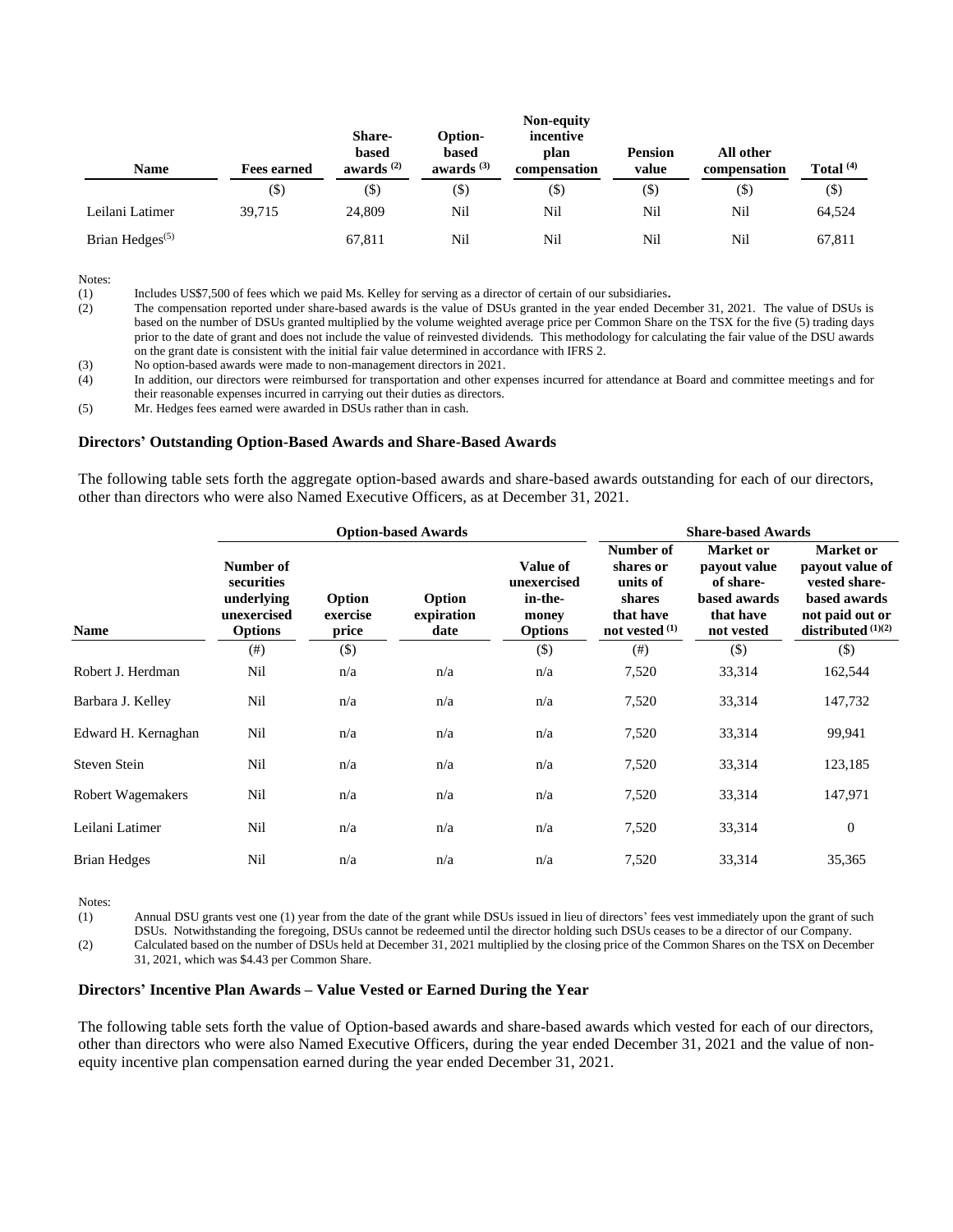| <b>Name</b>              | Option-based awards - Value<br>vested during the<br>year (as at vesting date) (1) | Share-based awards - Value<br>vested during the year $(2)(3)$ | Non-equity incentive plan<br>compensation – Value earned<br>during the year |
|--------------------------|-----------------------------------------------------------------------------------|---------------------------------------------------------------|-----------------------------------------------------------------------------|
|                          | $($ \$)                                                                           | $(\$)$                                                        | $(\$)$                                                                      |
| Robert J. Herdman        | Nil                                                                               | 33,225                                                        | Nil                                                                         |
| Barbara J. Kelley        | Nil                                                                               | 33,225                                                        | Nil                                                                         |
| Edward H. Kernaghan      | Nil                                                                               | 33,225                                                        | Nil                                                                         |
| Steven Stein             | Nil                                                                               | 33,225                                                        | Nil                                                                         |
| <b>Robert Wagemakers</b> | Nil                                                                               | 33,225                                                        | Nil                                                                         |
| Leilani Latimer          | Nil                                                                               | $\boldsymbol{0}$                                              | Nil                                                                         |
| Brian Hedges             | Nil                                                                               | 35,365                                                        | Nil                                                                         |

(1) Calculated based on the difference between the closing price of the Common Shares on the TSX on the vesting date and the exercise price of the options on the vesting date.

(2) Annual DSU grants vest one (1) year from the date of the grant while DSUs issued in lieu of directors' fees vest immediately upon the grant of such DSUs. Notwithstanding the foregoing, DSUs cannot be redeemed until the director holding such DSUs ceases to be a director of our Company.

(3) Calculated based on the number of DSUs held at December 31, 2021 multiplied by the closing price of the Common Shares on the TSX on December 31, 2021, which was \$4.43 per Common Share.

## **Non-Management Director Share Ownership Guidelines**

In April 2018, our Company implemented ownership requirements for non-management directors under the Mandatory Equity Ownership Policy.

Each non-management director of the Corporation is required to own Common Shares or DSUs having a value equal to at least three (3) times the annual base cash retainer, to be achieved within five (5) years from the date of inception of the policy, or the date a non-management director is elected or appointed to the Board. The value held shall be determined each year, based on the greater of the initial acquisition cost of the Common Shares and/or DSUs and the then market price of the Common Shares on the TSX. Options do not count toward the director's equity ownership requirement. If the annual base cash retainer is increased, each director is required to achieve the increased minimum equity ownership level within two (2) years of the effective date of such increase. Each director shall continue to hold such value throughout his or her tenure as a director and the Common Shares, DSUs or similar share equivalent of the Corporation held to comply with the equity ownership requirement shall not be the object of specific monetization procedures or other hedging procedures to reduce or offset a decrease in the market value of his or her holding, either directly or indirectly. Additional details of the policy and of our directors' progress around ownership guidelines are presented on the following page for directors of our Company on the Board as of March 23, 2022.

| <b>Position</b>  | <b>Name</b>              | $#$ of Common<br><b>Shares</b> | # of $DSUs$ | Ownership<br>Requirement<br>(Multiple of<br><b>Retainer</b> ) | <b>Current Market</b><br>Value (1) | <b>Meets Share</b><br>Ownership<br>Requirement $(2)$ |
|------------------|--------------------------|--------------------------------|-------------|---------------------------------------------------------------|------------------------------------|------------------------------------------------------|
| Lead<br>Director | <b>Robert Wagemakers</b> | $648,511^{(3)}$                | 45.330      | 3x                                                            | \$3,469,205                        | Yes                                                  |
| Director         | Robert Herdman           |                                | 48.630      | 3x                                                            | \$243,150                          | Yes                                                  |
| Director         | Barbara J. Kelley        |                                | 45,276      | 3x                                                            | \$226,380                          | Yes                                                  |
| Director         | Edward H. Kernaghan      | 8,666,000(4)                   | 34,459      | 3x                                                            | \$43,502,295                       | Yes                                                  |
| Director         | Steven Stein             | $1,017,540^{(5)}$              | 39.720      | 3x                                                            | \$5,286,300                        | Yes                                                  |
| Director         | <b>Brian Hedges</b>      | 25,000                         | 22,771      | 3x                                                            | \$238,855                          | Yes                                                  |
| Director         | Leilani Latimer          |                                | 11,839      | 3x                                                            | \$59,195                           | N <sub>o</sub>                                       |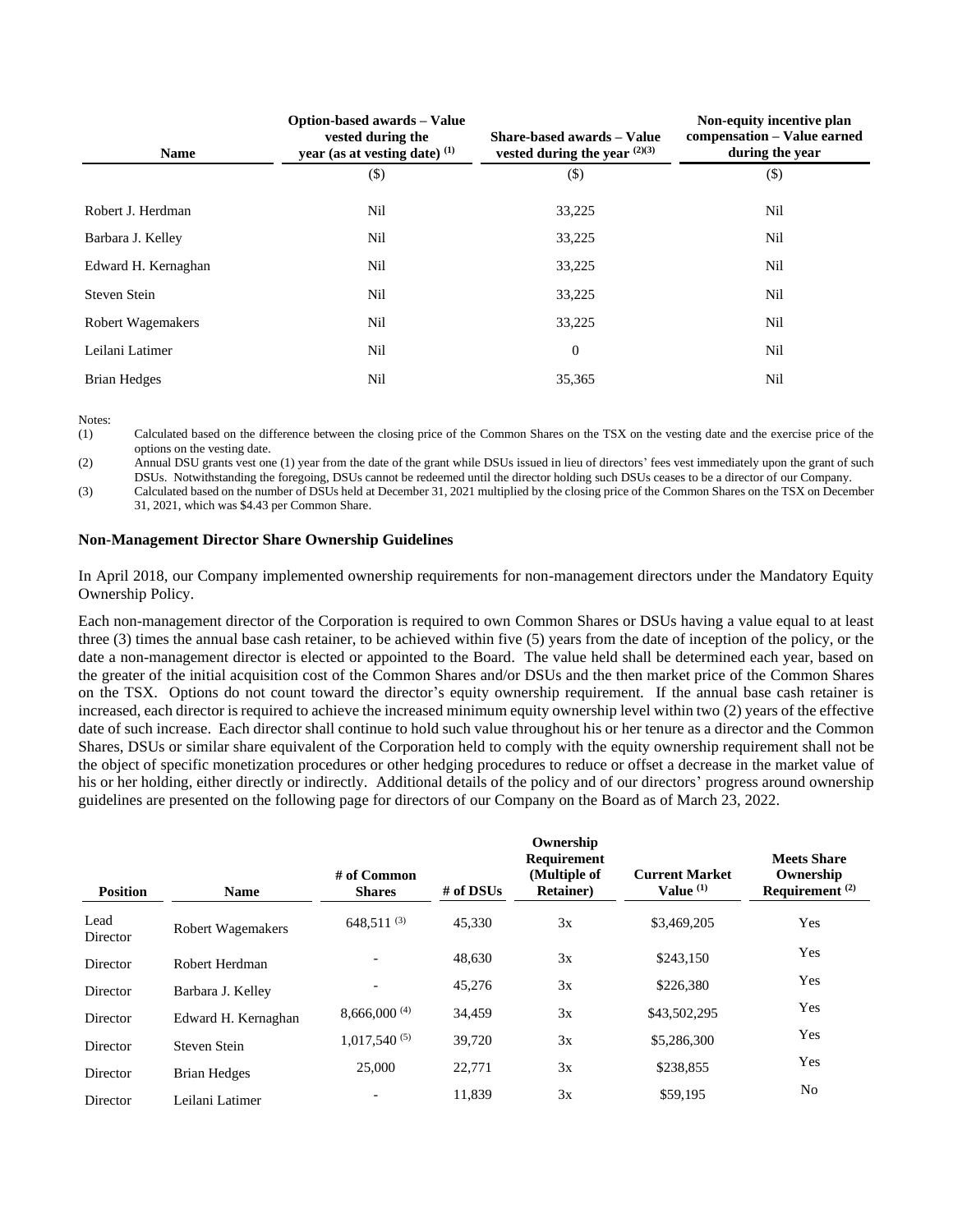(1) Calculated based on the closing price of the Common Shares on the TSX on March 23, 2022, which was \$5.00 per Common Share.

(2) Any current director that does not meet the requirements of the Mandatory Equity Ownership Policy has until the later of April 2023 or 5 years from the initial date of appointment or election to the Board to comply.

(3) Includes 563,580 Common Shares held by Gloria Wagemakers, the spouse of Mr. Wagemakers, and 3,200 Common Shares held by The Wagemakers Foundation.

(4) Includes 7,167,400 Common Shares registered in the name of Kernwood Limited, where Mr. Edward H. Kernaghan is the President, 1,465,000 Common Shares held by Elizabeth A. Kernaghan and 7,800 Common Shares held by Jennifer Kernaghan.

(5) Includes 180,404 Common Shares registered in the name of S.S. Madison Holdings Ltd., where Mr. Stein is the President.

## **CORPORATE GOVERNANCE DISCLOSURE**

National Instrument 58-101 – *Disclosure of Corporate Governance Practices* ("**NI 58-101**") requires that if management of an issuer solicits proxies from its securityholders for the purpose of electing directors that certain prescribed disclosure respecting corporate governance matters be included in its information circular. The TSX also requires listed companies to provide, on an annual basis, the corporate governance disclosure which is prescribed by NI 58-101.

The prescribed corporate governance disclosure for our Company is that contained in Form 58-101F1 which is attached to NI 58- 101 ("**Form 58-101F1 Disclosure**").

Set out below is a description of our current corporate governance practices, relative to the Form 58-101F1 Disclosure (which is set out below in bold).

### **1. Board of Directors**

**(a) Disclose** the identity of directors who are independent.

Our Board has determined that our following seven (7) directors are independent (for purposes of NI 58-101):

Brian Hedges Robert J. Herdman Barbara J. Kelley Edward H. Kernaghan Leilani Latimer Steven Stein Robert Wagemakers

### **(b) Disclose the identity of directors who are not independent, and describe the basis for that determination.**

Our Board has determined that one (1) member of our Board is not independent. Our Board has determined that Trevor Haynes is not independent as Mr. Haynes is our President and Chief Executive Officer of the Corporation.

## **(c) Disclose whether or not a majority of directors are independent. If a majority of directors are not independent, describe what the board of directors (the "Board") does to facilitate its exercise of independent judgement in carrying out its responsibilities.**

Our Board has determined that a majority (seven (7) of the eight (8)) of our directors are independent. Assuming the eight (8) director nominees are elected to our Board at the Meeting, our Board would continue to have a majority (seven (7) of the eight (8)) of independent directors.

### **(d) If a director is presently a director of any other issuer that is a reporting issuer (or the equivalent) in a jurisdiction or a foreign jurisdiction, identify both the director and the other issuer.**

Our following directors are presently directors of other issuers that are reporting issuers (or the equivalent):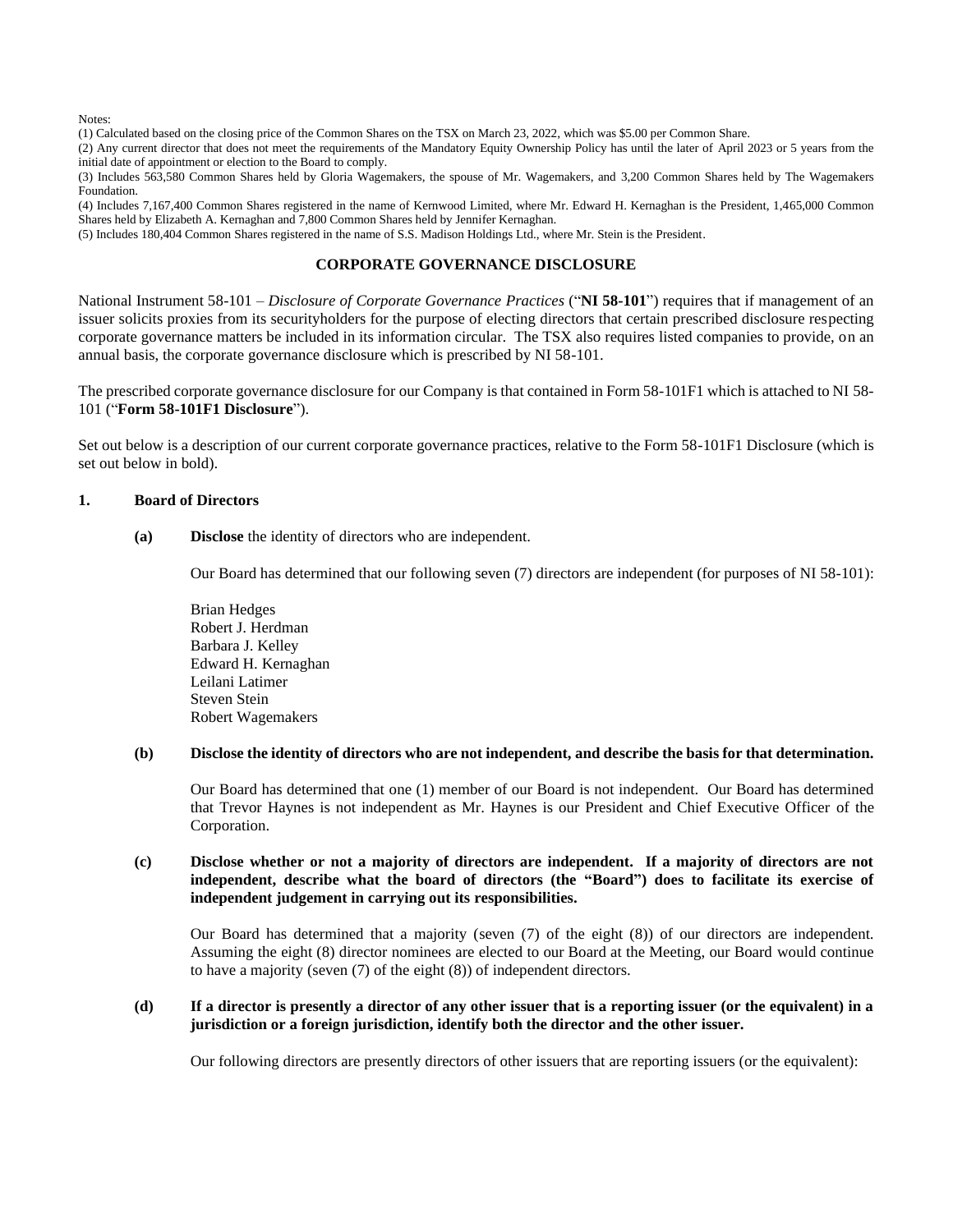| <b>Name of Director</b> | <b>Name of Other Issuer</b>                                                                                    |
|-------------------------|----------------------------------------------------------------------------------------------------------------|
| Robert J. Herdman       | Blackline Safety Corp.                                                                                         |
| Edward H. Kernaghan     | Boralex Inc. $(1)$<br>Exco Technologies Limited<br>Obsidian Energy Ltd.<br>Waterloo Brewing Ltd.<br>Velan Inc. |
| Leilani Latimer         | Rayont Inc.                                                                                                    |
| Steven Stein            | Scottie Resources Corp.                                                                                        |
| <b>Brian Hedges</b>     | Russel Metals Inc.                                                                                             |
| Note:                   |                                                                                                                |

(1) Effective May 11, 2022, Mr. Kernaghan will no longer be a director of Boralex Inc.

**(e) Disclose whether or not the independent directors hold regularly scheduled meetings at which nonindependent directors and members of management are not in attendance. If the independent directors hold such meetings, disclose the number of meetings held since the beginning of the issuer's most recently completed financial year. If the independent directors do not hold such meetings, describe what the board does to facilitate open and candid discussion among its independent directors.**

Our independent directors regularly meet for a portion of each Board meeting without non-independent directors and management participation and have met *in camera* at each of the five board meetings held during the fiscal year ended December 31, 2021. *In camera* sessions were also held at each of the committee meetings as well.

**(f) Disclose whether or not the chair of the board is an independent director. If the board has a chair or lead director who is an independent director, disclose the identity of the independent chair or lead director, and describe his or her role and responsibilities. If the board has neither a chair that is independent nor a lead director that is independent, describe what the board does to provide leadership for its independent directors.**

Trevor Haynes, the Chairman of our Board, is not an independent director as Mr. Haynes is our President and Chief Executive Officer. Robert Wagemakers, an independent member of our Board, has been appointed as Lead Director of our Board. Our Board has developed a position description for the Lead Director which provides that the Lead Director of our Board will have the following duties and responsibilities:

- (i) The Lead Director will provide input to the Chairman of our Board on preparation of agendas for meetings of our Board.
- (ii) The Lead Director shall be entitled to convene meetings of our Board with the concurrence of at least one other director.
- (iii) The Lead Director, in the absence of the Chairman, shall preside at meetings of our Board.
- (iv) The Lead Director shall assist the Chairman to endeavour to ensure Board leadership responsibilities are conducted in a manner that will ensure that our Board is able to function independently of management. The Lead Director shall consider, and allow for, when appropriate, a meeting of all independent directors, so that Board meetings can take place without management being present.
- (v) The Lead Director shall endeavour to ensure reasonable procedures are in place for directors to engage outside advisors at our expense in appropriate circumstances.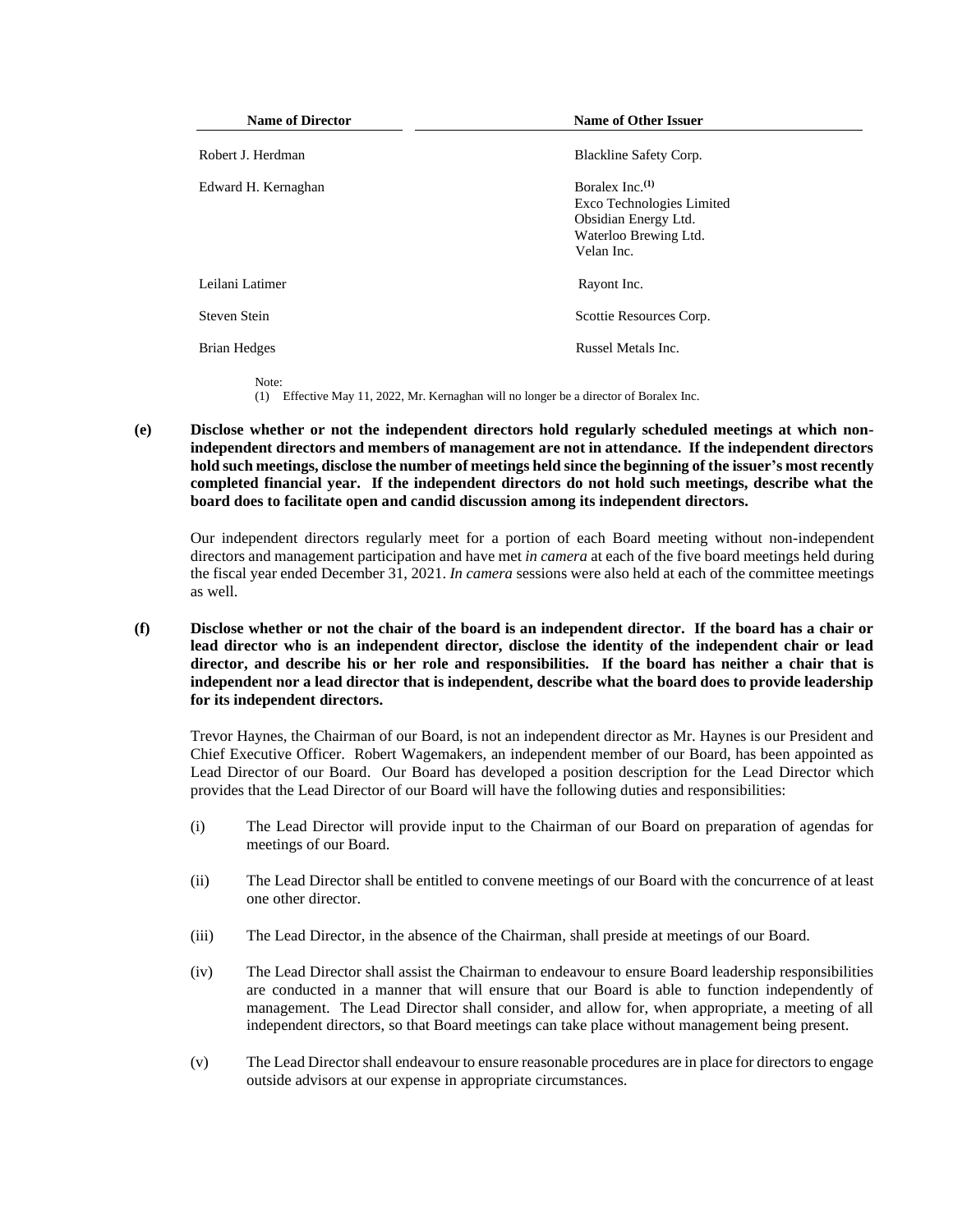- (vi) With respect to meetings of directors, it is the duty of the Lead Director, when conducting a meeting, to enforce the by-laws and rules of procedure. These duties include:
	- (A) ensuring that the meeting is duly constituted;
	- (B) ensuring the meeting provides for reasonable accommodation;
	- (C) confirming the admissibility of all persons at the meeting;
	- (D) preserving order and the control of the meeting; and
	- (E) ascertaining the sense of the meeting by a vote on all questions properly brought before the meeting.
- (vii) The Lead Director shall meet annually with each director to obtain insight as to where they believe our Board and its committees could be operating more effectively.
- (viii) When required the Lead Director shall also liaise with our Corporate Secretary to ensure that a proper notice and agenda has been disseminated, and that appropriate accommodations have been made for the specific Board meeting.
- (ix) The Lead Director shall be the primary contact for stakeholders who wish to contact independent directors.

## **(g) Disclose the attendance record of each director for all board meetings held since the beginning of the issuer's most recently completed financial year.**

On May 5, 2021 the board resolved to restructure the existing committees of the board such that the Compensation, Nominating and Corporate Governance Committee was replaced with the Environmental, Social and Governance and Nominating Committee and the Compensation Committee. The attendance record of each of our directors for board meetings and committee meetings (including committees prior to the above mentioned restructuring) held during the year ended December 31, 2021, is as follows:

| <b>Name of Director</b> | <b>Attendance Record</b>                                          |
|-------------------------|-------------------------------------------------------------------|
| <b>Trevor Haynes</b>    | $5/5$ Board Meetings <sup>(1)</sup>                               |
| Steven Stein            | 5/5 Board Meetings                                                |
|                         | 3/4 Audit Committee Meetings <sup>(2)</sup>                       |
| Robert J. Herdman       | 5/5 Board Meetings                                                |
|                         | 4/4 Audit Committee Meetings                                      |
| Barbara J. Kelley       | 5/5 Board Meetings                                                |
|                         | 2/2 Environmental, Social and Governance and Nominating Committee |
|                         | Meetings                                                          |
|                         | 1/1 Compensation, Nominating and Corporate Governance Committee   |
|                         | Meetings                                                          |
| Edward H. Kernaghan     | 5/5 Board Meetings                                                |
|                         | 4/4 Audit Committee Meetings                                      |
|                         | 3/3 Compensation Committee Meetings                               |
| <b>Brian Hedges</b>     | $4/5$ Board Meetings <sup>(3)</sup>                               |
|                         | 3/3 Compensation Committee Meetings                               |
| Leilani Latimer         | $4/5$ Board Meetings <sup>(3)</sup>                               |
|                         | 2/2 Environmental, Social and Governance and Nominating Committee |
|                         | Meetings                                                          |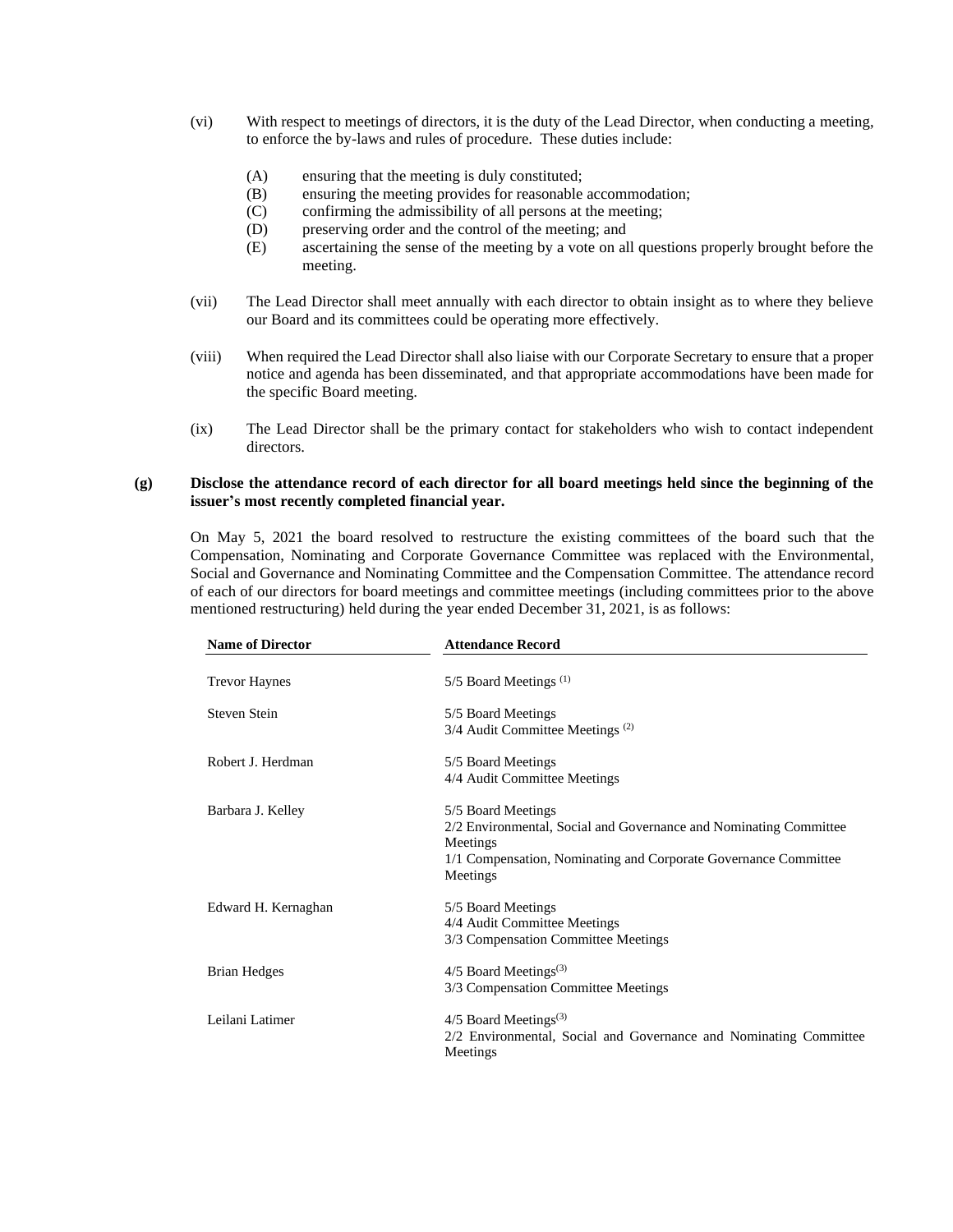| <b>Name of Director</b> | <b>Attendance Record</b>                                          |
|-------------------------|-------------------------------------------------------------------|
| Robert Wagemakers       | 5/5 Board Meetings                                                |
|                         | 3/3 Compensation Committee Meetings                               |
|                         | 2/2 Environmental, Social and Governance and Nominating Committee |
|                         | Meetings                                                          |
|                         | 1/1 Compensation, Nominating and Corporate Governance Committee   |
|                         | Meetings                                                          |
|                         | $2/4$ Audit Committee Meetings <sup>(4)</sup>                     |

- (1) Represents the number of Board meetings which Mr. Haynes attended as a director. Mr. Haynes has also attended numerous other committee meetings, in full or in part, as a management invitee.
- (2) Mr. Stein joined the Audit Committee on May 5, 2021; therefore, he was not a member at the first meeting of the Audit Committee in 2021 and has attended all meetings since being appointed to the Audit Committee.
- (3) Mr. Hedges and Ms. Latimer were appointed to the Board on March 4, 2021; therefore were not a member of the Board for its first meeting of 2021 and each of Mr. Hedges and Ms. Latimer has attended all Board and applicable committee meetings since being appointed as a Board member.
- (4) Mr. Wagemakers ceased being on the Audit Committee on May 5, 2021; prior to then he had attended all of the Audit Committee meetings held until such date.

### **2. Board Mandate**

**Disclose the text of the board's written mandate. If the board does not have a written mandate, describe how the board delineates its role and responsibilities.**

The mandate of our Board is attached as Appendix "A" hereto.

#### **3. Position Descriptions**

**(a) Disclose whether or not the board has developed written position descriptions for the chair and the chair of each board committee. If the board has not developed written position descriptions for the chair and/or the chair of each board committee, briefly describe how the board delineates the role and responsibilities of each such position.**

Our Board has developed written position descriptions for the Chairman of our Board as well as the Chairman of each of our Board committees, being our Audit Committee, our Compensation Committee and our ESGNC.

**(b) Disclose whether or not the board and CEO have developed a written position description for the CEO. If the board and the CEO have not developed such a position description, briefly describe how the board delineates the role and responsibilities of the CEO.**

Our Board, with input from our President and Chief Executive Officer has developed a written position description for our President and Chief Executive Officer.

#### **4. Orientation and Continuing Education**

#### **(a) Briefly describe what measures the board takes to orient new directors regarding:**

- **(i) the role of the board, its committees and its directors; and**
- **(ii) the nature and operation of the issuer's business.**

Upon joining our Board, management will provide a new director with access to all of our background documents, including all corporate records, by-laws, corporate policies, organization structure, prior board and committee minutes, copies of the mandate of each of our Board and our committees, and relevant position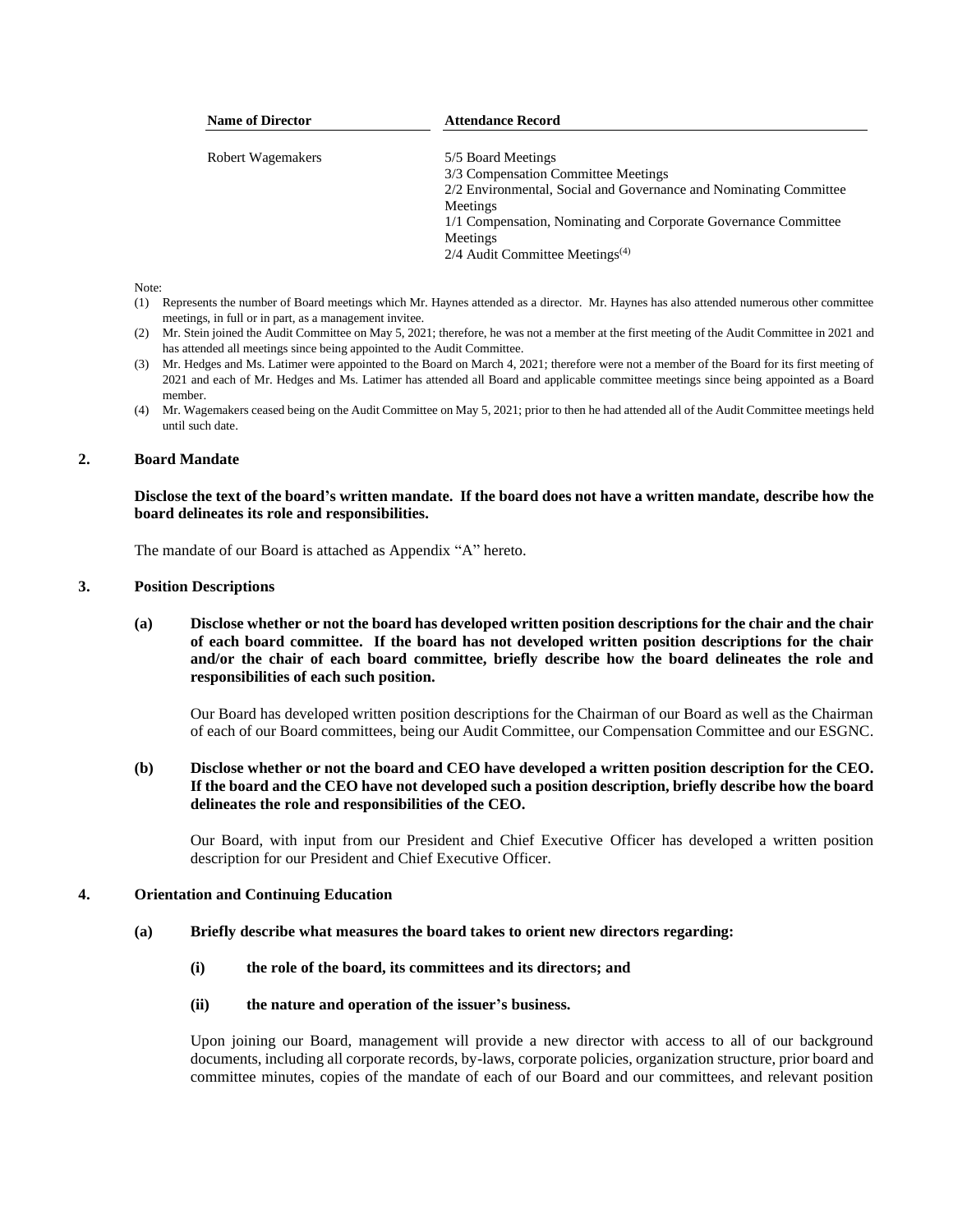descriptions. In addition, management will make a presentation to new directors regarding the nature and operations of our business.

## **(b) Briefly describe what measures, if any, the board takes to provide continuing education for its directors. If the board does not provide continuing education, describe how the board ensures that its directors maintain the skill and knowledge necessary to meet their obligations as directors.**

No formal continuing education program currently exists for our directors; however, we encourage our directors to attend, enrol or participate in courses and/or seminars dealing with financial literacy, corporate governance and related matters and have agreed to pay the cost of such courses and seminars. Each of our directors has the responsibility for ensuring that he or she maintains the skill and knowledge necessary to meet his or her obligations as a director. Individual directors are encouraged to identify their continuing education needs through a variety of means, including discussions with management and at Board and committee meetings.

## **5. Ethical Business Conduct**

## **(a) Disclose whether or not the board has adopted a written code for the directors, officers and employees. If the board has adopted a written code:**

### **(i) disclose how a person or company may obtain a copy of the code;**

Our Board has adopted a Code of Business Conduct and Ethics (the "**Code**") applicable to our directors, officers and employees. A copy of the Code is available for review on our website at www.blackdiamondgroup.com and under our profile on SEDAR at www.sedar.com.

## **(ii) describe how the board monitors compliance with its code, or if the board does not monitor compliance, explain whether and how the board satisfies itself regarding compliance with its code; and**

Our Board monitors compliance with the Code by requiring each of our senior officers to affirm in writing on an annual basis their agreement to abide by the Code, as to their ethical conduct and in respect of any conflicts of interest. To the extent that our management is unable to make a determination as to whether a breach of the Code has taken place, our Board will review any alleged breach of the Code to determine whether a breach has occurred. Any waiver of the Code for executive officers or directors will be made only by our Board or a committee of our Board. In addition, our ESGNC has, as part of its mandate, the responsibility for reviewing management's monitoring of our compliance with the Code.

## **(iii) provide a cross-reference to any material change report filed since the beginning of the issuer's most recently completed financial year that pertains to any conduct of a director or executive officer that constitutes a departure from the code.**

There have been no material change reports filed since the beginning of the year ended December 31, 2021, that pertain to any conduct of a director or executive officer that constitutes a departure from the Code.

### **(b) Describe any steps the board takes to ensure directors exercise independent judgement in considering transactions and agreements in respect of which a director or executive officer has a material interest.**

In accordance with the *Business Corporations Act* (Alberta), directors who are a party to or are a director or an officer of a person who is a party to a material contract or material transaction or a proposed material contract or proposed material transaction are required to disclose the nature and extent of their interest and not to vote on any resolution to approve the contract or transaction. Our Code provides that activities that could give rise to conflicts of interest are prohibited unless specifically approved in advance by our Board; provided that the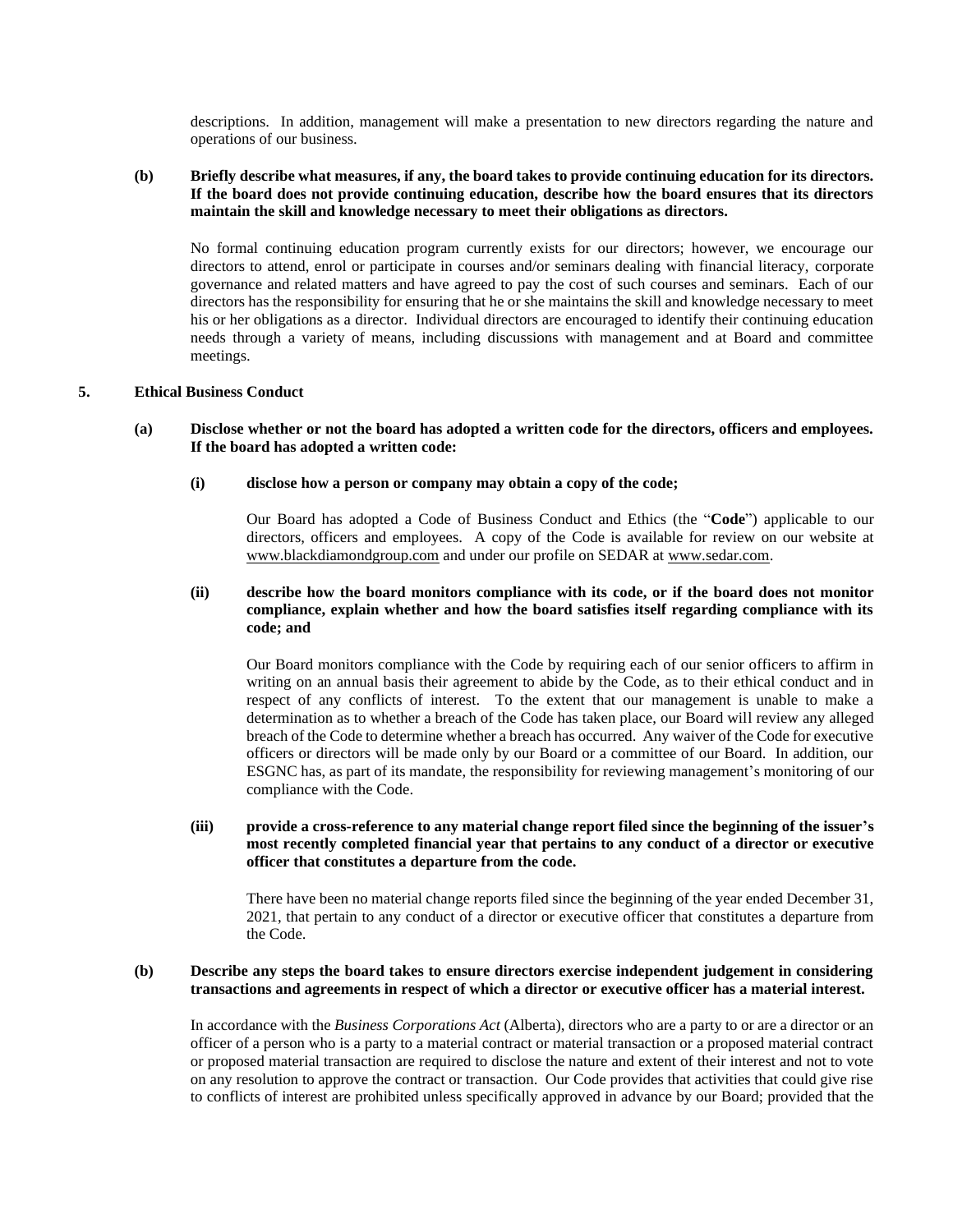foregoing shall not apply to our directors who act as directors of other public or private companies who shall comply with the provisions of the *Business Corporations Act* (Alberta) in respect thereof and shall advise the Lead Director of our Board of the holding of such directorships. Our Code provides that any potential conflicts of interest must be reported immediately to senior management, our Board or the Lead Director of our Board, as appropriate.

### **(c) Describe any other steps the board takes to encourage and promote a culture of ethical business conduct.**

Our Audit Committee has adopted a "Whistleblower Program" which provides our employees, management, officers, directors, contractors, consultants and our committee members with the ability to report, on a confidential and anonymous basis, any complaints and concerns regarding accounting, internal auditing controls or auditing matters, including, but not limited to, unethical and unlawful accounting and auditing policies, practices or procedures, fraudulent or misleading financial information and instances of corporate fraud. Our Board believes that providing a forum for such individuals to raise concerns about ethical conduct and treating all complaints with the appropriate level of seriousness fosters a culture of ethical conduct within us.

## **6. Nomination of Directors**

### **(a) Describe the process by which the board identifies new candidates for board nomination.**

Our Board has delegated responsibility to our ESGNC to recommend to our Board suitable candidates as nominees for election or appointment as directors. Our ESGNC reviews the makeup of the Board and its committees annually and is responsible for identifying and recommending to our Board new candidates to the Board. Our ESGNC considers the skills, experience, strengths, knowledge and constitution of the members of the Board and the ESGNC's perception of the needs of our Company. Some of the key competencies that our Company believes directors should have are: corporate executive experience, relevant industrial sector operational experience, financial acumen, and knowledge in the areas of compensation, governance, strategy development, technology and health, safety and environment. Character and behavioural qualities including credibility, integrity and communication skills are also important attributes taken into account when recruiting new directors.

## **(b) Disclose whether or not the board has a nominating committee composed entirely of independent directors. If the board does not have a nominating committee composed entirely of independent directors, describe what steps the board takes to encourage an objective nomination process.**

Our Board has appointed a ESGNC whose members are Barbara J. Kelley (Chair), Robert Wagemakers and Leilani Latimer, each of whom has been determined to be independent.

## **If the board has a nominating committee, describe the responsibilities, powers and operation of the nominating committee.**

Our ESGNC has, as part of its mandate, the responsibility for recommending suitable candidates as nominees for election or appointment as directors, and recommending the criteria governing the overall composition of our Board and governing the desirable individual characteristics for directors.

Pursuant to the mandate of our ESGNC, the committee is to be comprised of at least three (3) of our directors and all of such members shall be independent. Our Board is from time to time to designate one (1) of the members of the committee to be the Chair of the committee. At present, the Chairman of our ESGNC is Barbara J. Kelley.

Our ESGNC considers the skill set of the Board when considering new candidates. On an annual basis, Board members are required to complete a "Skills Matrix" where they rate their knowledge and abilities as outlined against the skill set described in (a) above.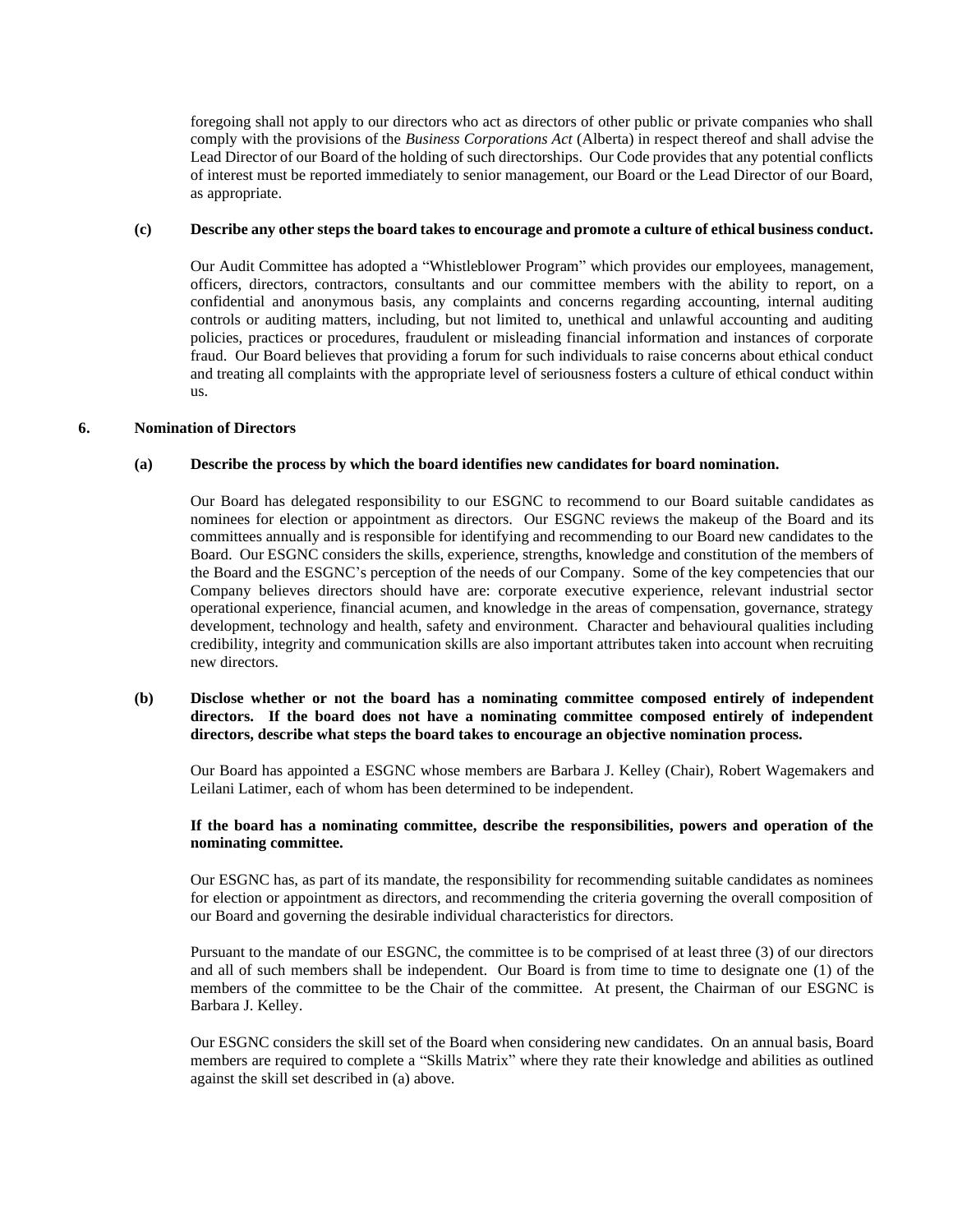The Board and the ESGNC review the experience, qualifications and skills of our directors each year to ensure that the composition of the Board and its committees and the competencies and skills of the members are in line with those that the ESGNC considers that the Board and respective committees should possess.

This matrix is maintained to identify areas for strengthening the Board, if any, and address them through the recruitment of new members.

Our ESGNC maintains a list of potential directors but also has the authority to hire an external search firm when deemed necessary to access a broader pool of director candidates. Our ESGNC also reviews the list of directors to be nominated for election at the annual meeting of shareholders and recommends such nominees for approval by the Board.

### **7. Compensation**

## **(a) Describe the process by which the board determines the compensation for the issuer's directors and officers.**

See the disclosure under the heading "Director Compensation" for the process by which the compensation for our directors is determined. See the disclosure under the heading "Compensation Discussion and Analysis" for the process by which the compensation for our officers is determined.

## **(b) Disclose whether or not the board has a compensation committee composed entirely of independent directors. If the board does not have a compensation committee composed entirely of independent directors, describe what steps the board takes to ensure an objective process for determining such compensation**.

Our Board has appointed a Compensation Committee whose members are Brian Hedges (Chair), Robert Wagemakers and Edward H. Kernaghan, each of whom has been determined to be independent.

## **(c) If the board has a compensation committee, describe the responsibilities, powers and operation of the compensation committee.**

See the disclosure under the heading "Compensation Governance – Mandate and Terms of Reference of our Compensation Committee" for a description of the responsibilities, powers and operations of our Compensation Committee.

## **8. Other Board Committees**

## **If the board has standing committees other than the audit, compensation and nominating committees, identify the committees and describe their function.**

Our Board has created a ESGNC which, as part of its mandate, has the responsibility for assisting our Board in fulfilling its oversight responsibilities with regard to environmental, health and safety, corporate social responsibility, philanthropy, reputation, diversity, equity and inclusion, community issues, political contributions, lobbying and other public policy matters relevant to our Company (collectively, "**ESG Matters**") and developing our approach to matter concerning corporate governance and, from time to time, shall review and make recommendations to our Board as to such matters. Without limiting the generality of the foregoing, our ESGNC has the following duties:

- (i) to recommend to our Board the overall general strategy of our Company with respect to ESG Matters;
- (ii) to oversee the policies, practices and performance of our Company with respect to ESG Matters;
- (iii) to oversee the reporting standards of our Company in relation to ESG Matters;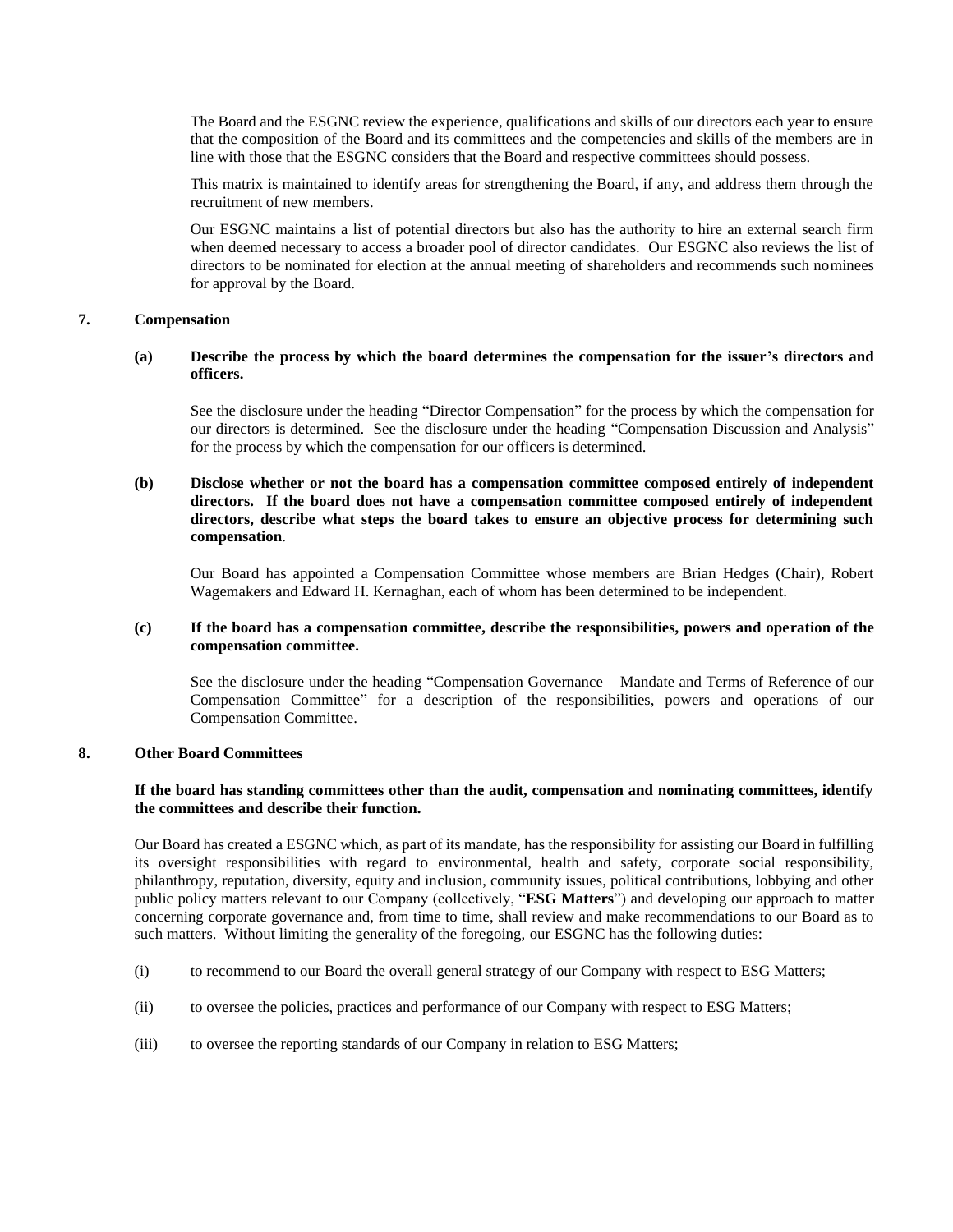- (iv) to report to our Board on current and emerging topics relating to ESG Matters that may affect the business, operations, performance, or public image of our Company or are otherwise pertinent to our Company and its stakeholders and, if appropriate, detail actions taken in relation to the same;
- (v) to advise our Board on shareholder proposals and other significant stakeholder concerns relating to ESG Matters:
- (vi) to annually review the mandates of our Board and its committees and recommend to our Board such amendments to those mandates as the committee believes are necessary or desirable;
- (vii) to consider and, if thought fit, approve requests from directors or committees of directors of the engagement of special advisors from time to time;
- (viii) to prepare and recommend to our Board annually a statement of corporate governance practices to be included in our annual report or information circular as required by all of the stock exchanges on which our shares are listed and any other regulatory authority;
- (ix) to make recommendations to our Board as to which directors should be classified as "independent directors", "related" directors or "unrelated" directors pursuant to any such report or circular;
- (x) to review on a periodic basis the composition of our Board and ensure that an appropriate number of independent directors sit on our Board, analyzing the needs of our Board and recommending nominees who meet such needs;
- (xi) to assess, at least annually, the effectiveness of our Board as a whole, the committees of our Board and the contribution of individual directors (including the competencies and skills that each individual director is expected to bring to our Board), including considering the appropriate size of our Board;
- (xii) to recommend suitable candidates for nominees for election or appointment as directors, and recommend the criteria governing the overall composition of our Board and governing the desirable individual characteristics for directors and in making such recommendations, the ESGNC should consider:
	- a) the competencies and skills that our Board considers to be necessary for our Board, as a whole, to possess;
	- b) the competencies and skills that our Board considers each existing director to possess;
	- c) the competencies and skills each new nominee will bring to the boardroom; and
	- d) whether or not each new nominee can devote sufficient time and resources to his or her duties as a member of our Board;
- (xiii) to, as required, develop, for approval by our Board, an orientation and education program for new recruits to our Board;
- (xiv) to act as a forum for concerns of individual directors in respect of matters that are not readily or easily discussed in a full Board meeting, including the performance of management or individual members of management or the performance of our Board or individual members of our Board;
- (xv) to develop and recommend to our Board for approval and periodically review structures and procedures designed to ensure that our Board can function effectively and independently of management;
- (xvi) to make recommendations to our Board regarding appointments of corporate officers and senior management;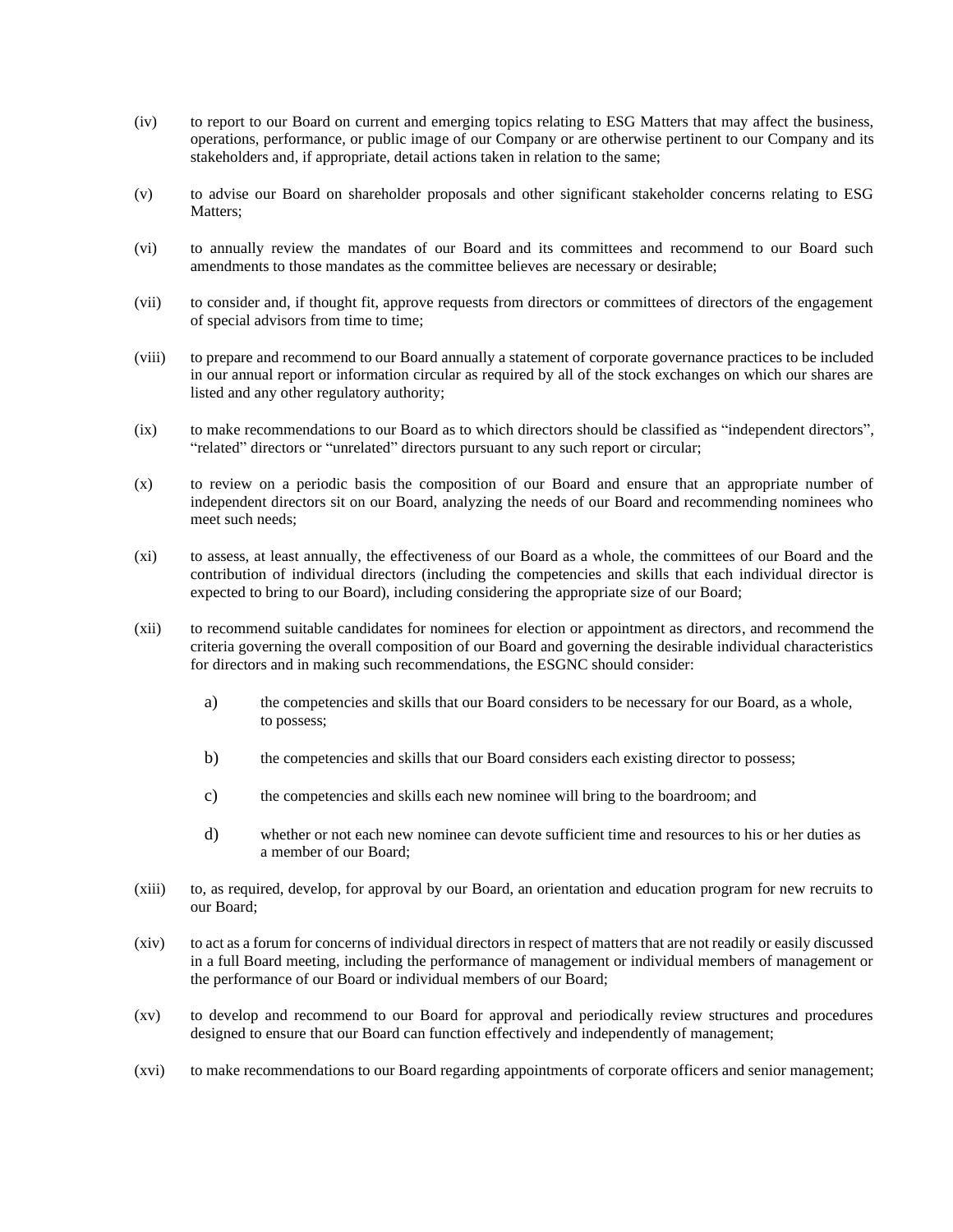- (xvii) to review annually the committee's mandate and terms of reference;
- (xviii) to review and consider the engagement, at our expense, of professional and other advisors by any individual director when so requested by any such director;
- (xix) to establish, review and update periodically the Code and ensure that management has established a system to monitor compliance with the Code; and
- (xx) to review management's monitoring of our compliance with the Code.

#### **9. Assessments**

**Disclose whether or not the board, its committees and individual directors are regularly assessed with respect to their effectiveness and contribution. If assessments are regularly conducted, describe the process used for the assessments. If assessments are not regularly conducted, describe how the board satisfies itself that the board, its committees, and its individual directors are performing effectively.**

As part of its mandate, our ESGNC is responsible for assessing, at least annually, the effectiveness of our Board as a whole, the committees of our Board and the contribution of individual directors (including the competencies and skills that each individual director is expected to bring to our Board), including considering the appropriate size of our Board. A key component of the process is a four-part questionnaire that each member of the Board completes on an annual basis. The first three (3) sections ask the directors to evaluate the Board and where appropriate its committees and committee chairs, with regards to Board responsibility, operations and effectiveness. The questionnaire provides quantitative rankings for key questions as well as seeks subjective content and suggestions for improvements in all areas. The fourth section asks the individual directors to provide peer and individual self-assessment. The data is compiled independently and reviewed by the Chair of our ESGNC and is presented in summary form to the Board for discussion and follow-up as required.

### **10. Director Term Limits and Other Mechanisms of Board Renewal**

**Disclose whether or not the issuer has adopted term limits for the directors on its board or other mechanisms of board renewal and, if so, include a description of those director term limits or other mechanisms of board renewal. If the issuer has not adopted director term limits or other mechanisms of board renewal, disclose why it has not done so.**

Our Board has not adopted term limits for the directors on our Board. Our Board does not believe that fixed term limits are in the best interest of our Company as our Board believes that it is critical that our directors understand our industries and our business, and this requires a certain length of tenure on our Board. Long-term directors accumulate extensive company knowledge while new directors bring new experience and perspectives to our Board. It is important to achieve an appropriate balance of both to ensure the effectiveness of our Board. Our ESGNC considers both the term of service of individual directors, the average term of our Board as a whole and turnover of directors over the prior three (3) years when proposing a slate of nominees. Our ESGNC considers the benefits of regular renewal in the context of the needs of our Board at the time and the benefits of the institutional knowledge of our Board members. Our Board has adopted a Board Diversity and Term Policy in which the foregoing is set forth. A copy of our Board Diversity and Term Policy is available on our website at www.blackdiamondgroup.com.

### **11. Policies Regarding the Representation of Women on the Board**

Note: for this purpose of this section "executive officer" means, an individual who is (a) a chair, vice-chair or president; (b) a chief executive officer or chief financial officer; (c) a vice-president in charge of a principal business unit, division or function including sales, finance or production; or (d) performing a policy-making function in respect of the Company.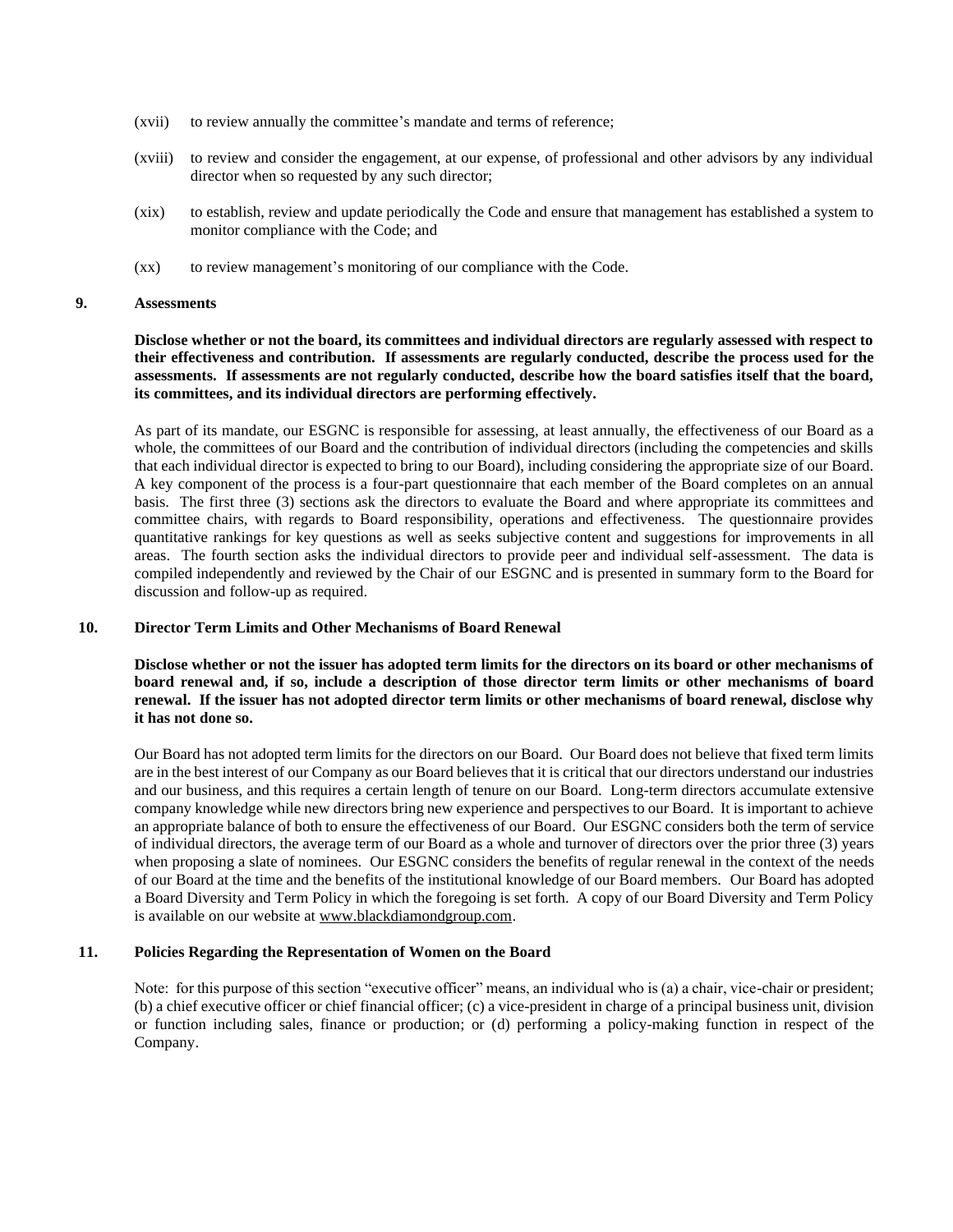### **(a) Disclose whether the issuer has adopted a written policy relating to the identification and nomination of women directors. If the issuer has not adopted such a policy, disclose why it has not done so.**

Board appointments have always been based on finding the best individual based on merit and the requirements of our Board at that time. Our Company does not differentiate by race, colour, ethnicity, religion, gender, sexual orientation or any other aspect and acknowledges that a diverse Board adds value to our Company. Our Board has adopted a Board Diversity and Term Policy founded on these principles. This policy provides that the ESGNC, which is responsible for recommending director nominees to the Board, will consider candidates on merit, based on a balance of skills, background, experience, knowledge and cultural fit with the Board.

Our Company has purposely constructed a Board with a broad range of experience and expertise specific to the energy industrial sector and other sectors that the directors believe are beneficial to the organisation and its shareholders. To ensure that our Company taps into a broad pool of the best qualified individuals, an external search firm may be retained to help identify outstanding candidates for future openings for new directors with the mandate that the pool must take diversity into account, in addition to the other attributes desired. The ultimate decision will be based on merit and the contribution that the chosen candidate will bring to our Board.

We are committed to improving the gender representation on the Board and are working diligently to implement measurable objectives to effect change. As an initial step when recruiting new directors, the Board has committed to search beyond the networks of existing Board members and will use outside help as necessary to ensure that on-going lists of potential candidates are composed equally of both genders.

### **(b) If an issuer has adopted a policy referred to in (a), disclose the following in respect of the policy:**

- **(i) a short summary of its objectives and key provisions,**
- **(ii) the measures taken to ensure that the policy has been effectively implemented,**
- **(iii) annual and cumulative progress by the issuer in achieving the objectives of the policy, and**
- **(iv) whether and, if so, how the board or its nominating committee measures the effectiveness of the policy.**

Our Board has adopted a Board Diversity and Term Policy founded on the principles that our Company does not differentiate by race, colour, ethnicity, religion, gender, sexual orientation or any other aspect and acknowledges that a diverse Board adds value to our Company. The objectives of this policy are to ensure the ESGNC, which is responsible for recommending director nominees to the Board, will consider candidates on merit, based on a balance of skills, background, experience, knowledge and cultural fit with the Board. We are committed to improving the gender diversity on the Board and have taken the following steps to ensure this policy has been effectively implemented: (i) engaging external search firms to help identify outstanding candidates for future openings for new directors with the mandate that the pool must take diversity into account, in addition to the other attributes desired; and (ii) ensuring several members of the Board and management are involved in making the decision regarding nominees to the Board.

## **12. Consideration of the Representation of Women in the Director Identification and Selection Process**

**Disclose whether and, if so, how the board or nominating committee considers the level of representation of women on the board in identifying and nominating candidates for election or re-election to the board. If the issuer does not consider the level of representation of women on the board in identifying and nominating candidates for election or re-election to the board, disclose the issuer's reasons for not doing so.**

In accordance with our Board Diversity and Term Policy, the Board and ESGNC consider the level of representation of women on the board in identifying and nominating candidates for election or re-election to the Board.

### **13. Consideration Given to the Representation of Women in Executive Officer Appointments**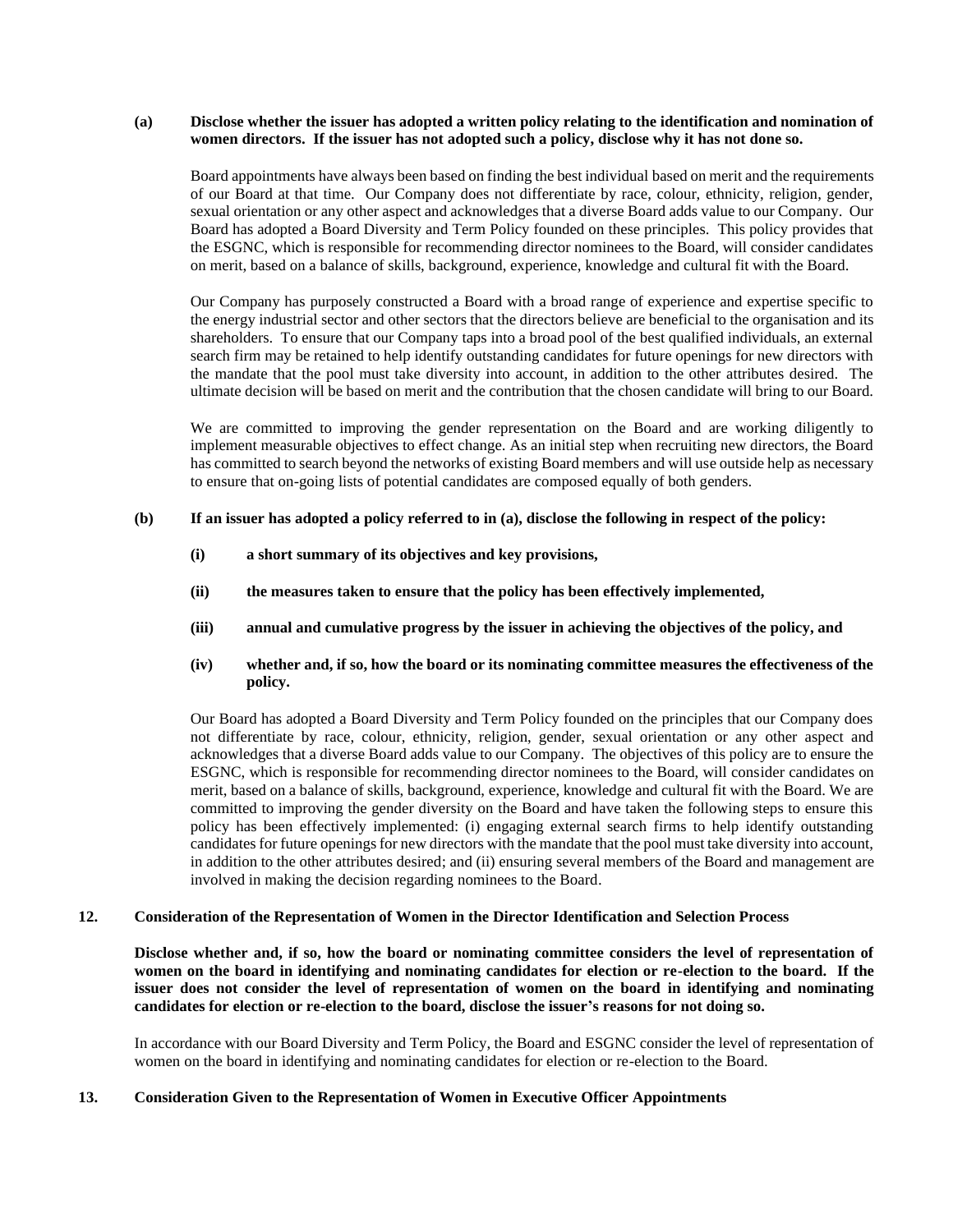## **Disclose whether and, if so, how the issuer considers the level of representation of women in executive officer positions when making executive officer appointments. If the issuer does not consider the level of representation of women in executive officer positions when making executive officer appointments, disclose the issuer's reasons for not doing so.**

Our Company does not differentiate by race, colour, ethnicity, religion, gender, sexual orientation or any other aspect and acknowledges that diversity adds value to our Company. We consider executive officer candidates on merit, based on a balance of skills, background, experience, knowledge and cultural fit with our Company. To ensure that our Company taps into a broad pool of the best qualified individuals, an external search firm may be retained to help identify outstanding candidates for future openings for new executive officers with the mandate that the pool must take diversity into account, in addition to the other attributes desired. The ultimate decision will be based on merit and the contribution that the chosen candidate will bring to our Company.

## **14. Issuer's Targets Regarding the Representation of Women on the Board and in Executive Officer Positions**

**(a) Disclose whether the issuer has adopted a target regarding women on the issuer's board. If the issuer has not adopted a target, disclose why it has not done so. For purposes of this Item, a "target" means a number or percentage, or a range of numbers or percentages, adopted by the issuer of women on the issuer's board or in executive officer positions of the issuer by a specific date.**

Our Company has not adopted a target regarding women on our Board. Our Company has purposely constructed a Board with a broad range of experience and expertise specific to the energy industrial sector and other sectors that the directors believe are beneficial to the organisation and its shareholders. To ensure that our Company taps into a broad pool of the best qualified individuals, an external search firm may be retained to help identify outstanding candidates for future openings for new directors with the mandate that the pool must take diversity into account, in addition to the other attributes desired. The ultimate decision will be based on merit and the contribution that the chosen candidate will bring to our Board. We are committed to improving the gender representation on the Board and are working diligently to implement measurable objectives to effect change. As an initial step when recruiting new directors, the Board has committed to search beyond the networks of existing Board members and will use outside help as necessary to ensure that on-going lists of potential candidates are composed equally of both genders.

## **(b) Disclose whether the issuer has adopted a target regarding women in executive officer positions of the issuer. If the issuer has not adopted a target, disclose why it has not done so.**

Our Company has not adopted a target regarding women in executive officer positions. To ensure that our Company taps into a broad pool of the best qualified individuals, an external search firm may be retained to help identify outstanding candidates for future openings for executive officers with the mandate that the pool must take diversity into account, in addition to the other attributes desired. The ultimate decision will be based on merit and the contribution that the chosen candidate will bring to our Company. Our Company has also introduced an on-line tool to create career development plans that facilitates the support, training and development opportunities for all employees, including women in attaining their career goals within our Company.

## **(c) If the issuer has adopted a target referred to in either (a) or (b), disclose:**

- **(i) the target, and**
- **(ii) the annual and cumulative progress of the issuer in achieving the target.**

Not applicable.

### **15. Number of Women on the Board and in Executive Officer Positions**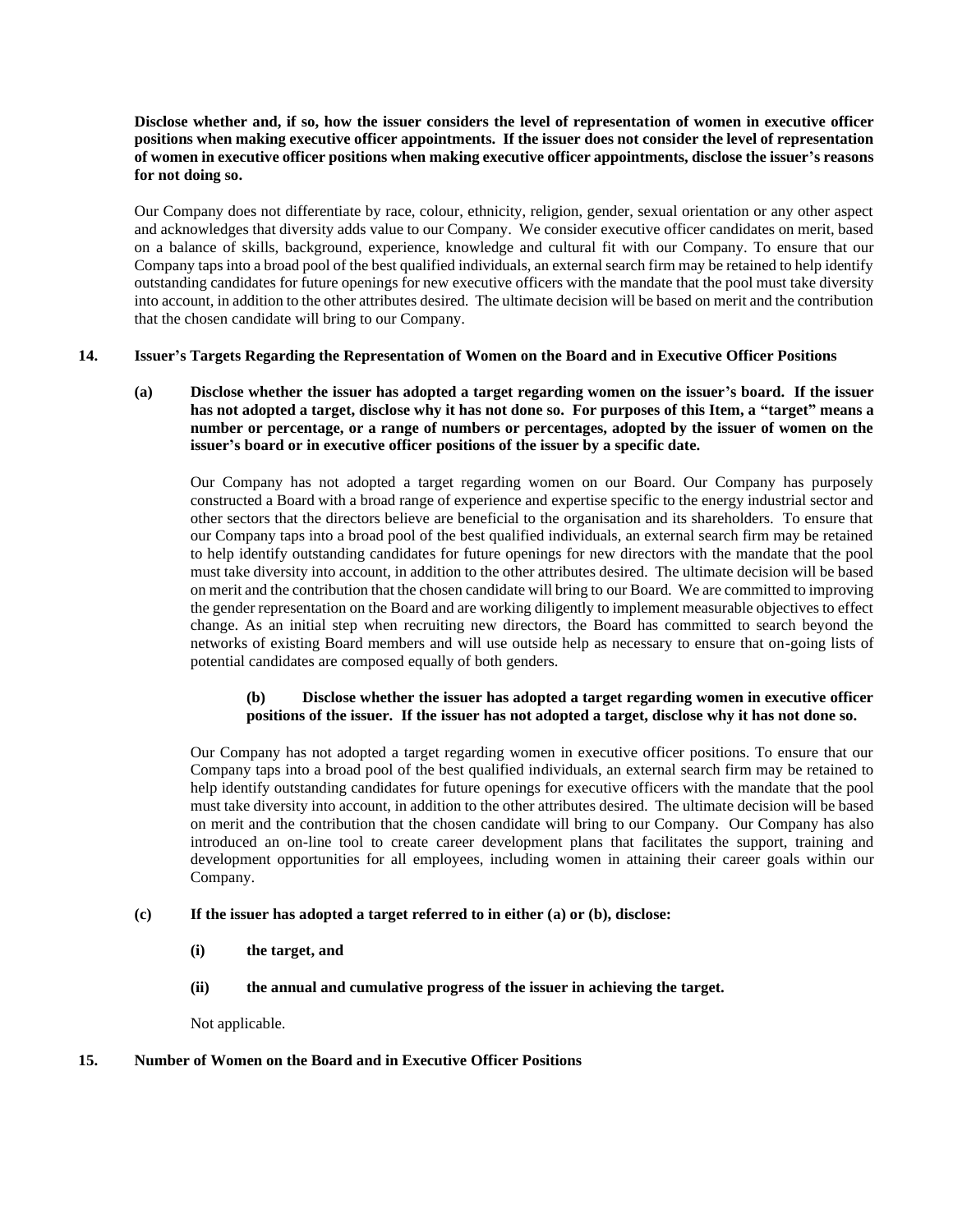### **(a) Disclose the number and proportion (in percentage terms) of directors on the issuer's board who are women.**

Currently, we have two (2) women directors on our Board, representing 25% of the directors on our Board.

## **(b) Disclose the number and proportion (in percentage terms) of executive officers of the issuer, including all major subsidiaries of the issuer, who are women.**

Our Company has one (1) female executive officer, representing 7% of our executive officers.

## **INDEBTEDNESS OF DIRECTORS AND EXECUTIVE OFFICERS**

None of our directors, proposed nominees for election as directors, executive officers, employees or former executive officers, directors or employees of our Company or our subsidiaries, or any associate of any such director, proposed nominee for director, executive officer or employee is, or has been at any time since the beginning of our most recently completed financial year, indebted to our Company or any of our subsidiaries in respect of any indebtedness that is still outstanding, nor, at any time since the beginning of our most recently completed financial year has any indebtedness of any such person been the subject of a guarantee, support agreement, letter of credit or other similar arrangement or understanding provided by our Company or any of our subsidiaries, other than routine indebtedness.

## **INTEREST OF INFORMED PERSONS IN MATERIAL TRANSACTIONS**

There were no material interests, direct or indirect, of our directors or executive officers, any shareholder who beneficially owned, or controlled or directed, directly or indirectly, more than 10% of the outstanding Common Shares, or any other Informed Person (as defined in National Instrument 51-102 – *Continuous Disclosure Obligations*) or any known associate or affiliate of such persons, in any transaction since the commencement of our last completed financial year or in any proposed transaction that has materially affected or would materially affect our Company or any of our subsidiaries.

## **INTEREST OF CERTAIN PERSONS OR COMPANIES IN MATTERS TO BE ACTED UPON**

Our management is not aware of any material interest, direct or indirect, by way of beneficial ownership of securities or otherwise, of any person who has been a director or executive officer at any time since the beginning of our last financial year, of any proposed nominee for election as a director, or of any associates or affiliates of any of the foregoing persons, in any matter to be acted on at the Meeting other than the election of directors.

## **OTHER MATTERS**

Our management knows of no amendment, variation or other matter to come before the Meeting other than the matters referred to in the Notice of Annual Meeting. However, if any other matter properly comes before the Meeting, the accompanying proxy will be voted on such matter in accordance with the best judgment of the person voting the proxy.

### **FINANCIAL NON-GAAP MEASURES**

This circular makes references to Non-GAAP financial measures do not have any standardized meaning prescribed by International Financial Reporting Standards ("IFRS") and are therefore unlikely to be comparable to similar measures presented by other issuers for these non-GAAP measures. Non- GAAP financial measures are used to assist investors in understanding Black Diamond's operating results that may not be evident when relying solely on the GAAP financial measures. Black Diamond believes securities analysts, investors and other interested parties frequently use non-GAAP financial measures in the evaluation of the Company's results. Black Diamond uses non-GAAP financial measures to evaluate operating results from period to period, as internal reporting key performance indicators, and to determine elements of management compensation. These non-GAAP financial measures include Adjusted EBITDA, Adjusted EBIT, Adjusted EBIT (before profit incentives), Return on Gross Assets and Selling and General Administration (before profit incentives) % of Gross Profit ("SGA% of GP") The definitions and reconciliations of Adjusted EBITDA and Adjusted EBIT are disclosed on the pages 41, 42 and 43 of the Company's management's discussion and analysis for the fiscal year ended December 31, 2021.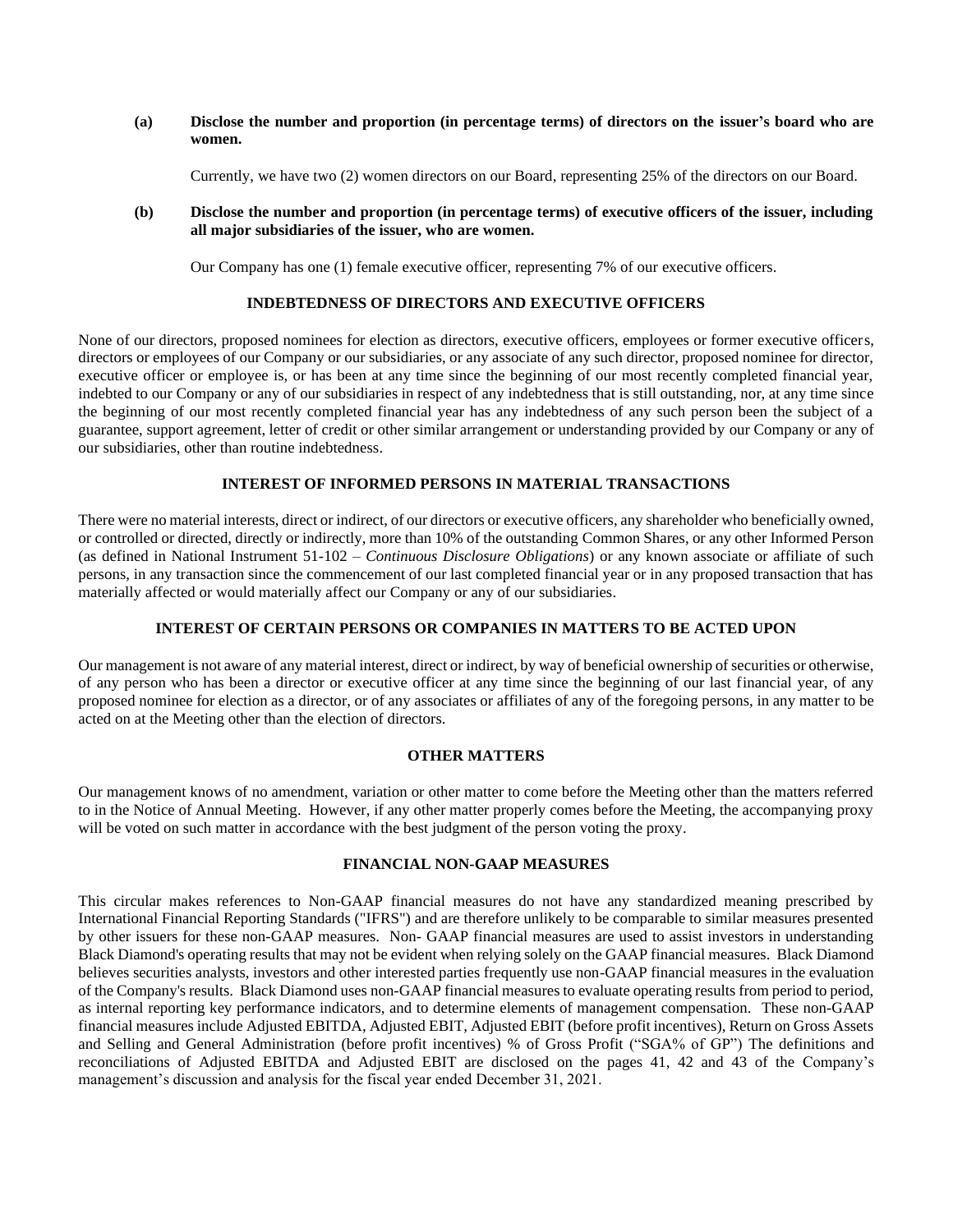The definitions and reconciliations of Adjusted EBIT (before profit incentives), Return on Gross Assets and Selling and General Administration (before profit incentives) % of Gross Profit ("SGA% of GP") are not disclosed in the Company's management's discussion and analysis and hence are provided below.

Adjusted EBIT (before profit incentives) is calculated by Adjusted EBIT plus profit incentive expense. Return on Gross Assets is calculated by Adjusted EBITDA plus profit incentive divided by average capital cost of Property, Plant, and Equipment, Intangibles, and Goodwill. Management believes that Adjusted EBIT (before profit incentives) and Return on Gross Assets are useful measures, aligning with our strategy and appropriate for measuring annual performance.

|                                                                                   | 2021 Results  |
|-----------------------------------------------------------------------------------|---------------|
|                                                                                   | <b>Actual</b> |
| Profit (loss)                                                                     | 20,359        |
| Add:                                                                              |               |
| Depreciation and amortization                                                     | 35,170        |
| Finance costs                                                                     | 6,036         |
| Share-based compensation                                                          | 3,408         |
| Non-controlling interest                                                          | 1,422         |
| Current income taxes                                                              | 93            |
| Gain on sale of real estate assets and other                                      | (594)         |
| Deferred income taxes                                                             | (1, 847)      |
| <b>Adjusted EBITDA</b>                                                            | 64,047        |
| Less:                                                                             |               |
| Depreciation and amortization                                                     | 35,170        |
| <b>Adjusted EBIT</b>                                                              | 28,877        |
| Add:                                                                              |               |
| Profit incentives                                                                 | 6,478         |
| Adjusted EBIT (before profit incentives)                                          | 35,355        |
|                                                                                   |               |
| <b>Adjusted EBITDA</b>                                                            | 64,047        |
| Add:                                                                              |               |
| Profit incentives                                                                 | 6,478         |
| Adjusted EBITDA (before profit incentives)                                        | 70,525        |
| Average capital cost of property, plant, and equipment, intangibles, and goodwill | 848,394       |
| <b>Return on Gross Assets</b>                                                     | 8.31%         |

Selling and General Administration (before profit incentives) % of Gross Profit ("SGA% of GP") is calculated by selling and general administration expenses less profit incentives divided by gross profit. Management believes that SGA% of GP is a useful measure, aligning with our strategy and appropriate for measuring annual performance.

|                                                               | 2021 Results |
|---------------------------------------------------------------|--------------|
|                                                               | Actual       |
| Selling and General Administration                            | 47,578       |
| Less:                                                         |              |
| Profit incentives                                             | 6,478        |
| Selling and General Administration (before profit incentives) | 41,100       |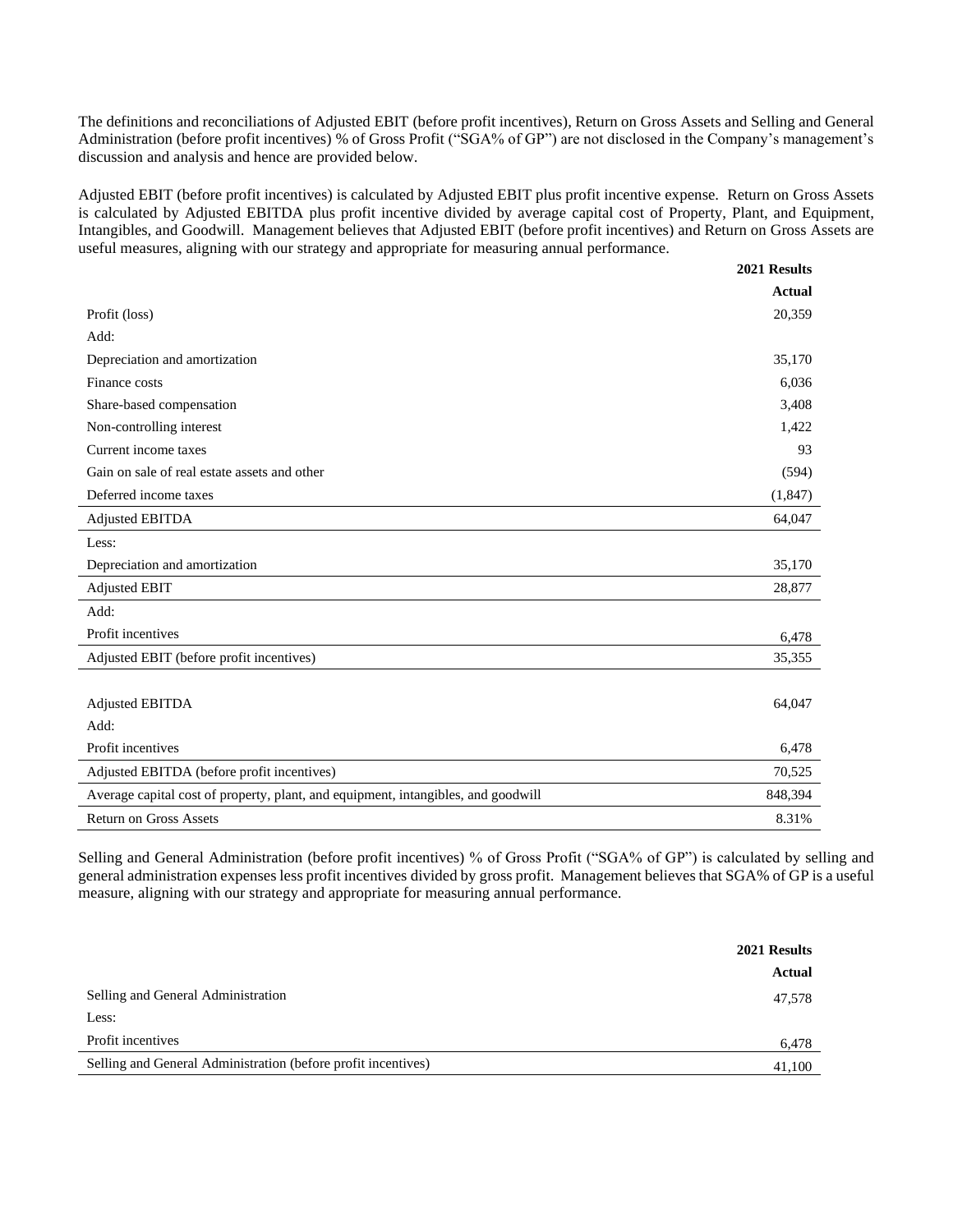| <b>Gross Profit</b>                                  |       |
|------------------------------------------------------|-------|
| Selling and General Administration % of Gross Profit | 36.8% |

## **ADDITIONAL INFORMATION**

Additional financial information regarding our business is contained in our audited consolidated financial statements and management's discussion and analysis for the fiscal year ended December 31, 2021.

Additional information regarding our business including the materials listed in the preceding paragraph may be found on SEDAR at www.sedar.com. Our securityholders may contact our Company to request a copy of our consolidated financial statements and management's discussion and analysis at:

Black Diamond Group Limited Suite 1000, 440 - 2nd Avenue SW Calgary, Alberta T2P 5E9

Phone: (403) 206-4747 Facsimile: (403) 264-9281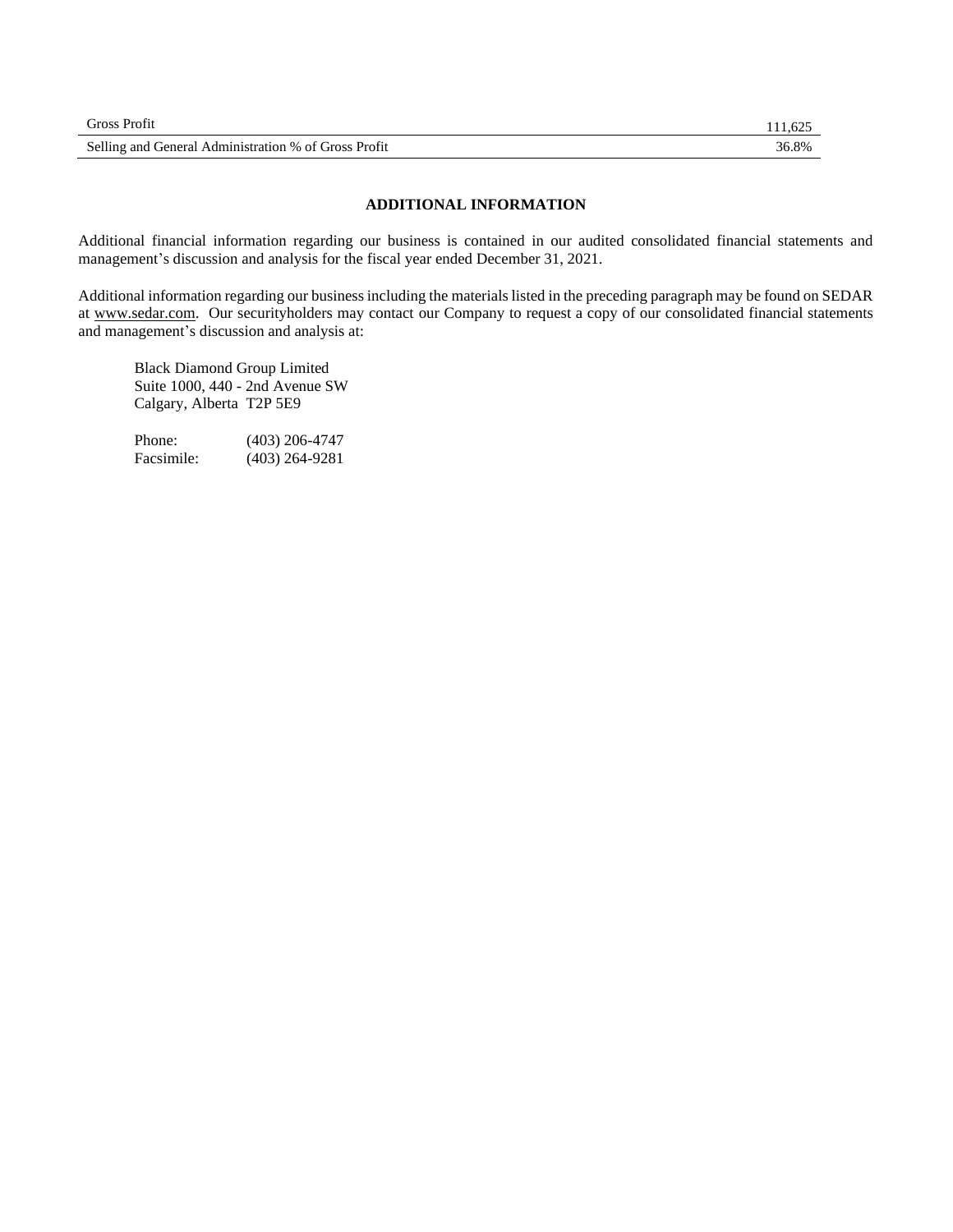### **APPENDIX "A"**

### **BLACK DIAMOND GROUP LIMITED**

#### **MANDATE OF THE BOARD OF DIRECTORS**

## **GENERAL**

The Board of Directors (the "**Board**") of Black Diamond Group Limited ("**Black Diamond**" or the "**Corporation**") is responsible for the stewardship of the Corporation. In discharging its responsibility, the Board will exercise the care, diligence and skill that a reasonably prudent person would exercise in comparable circumstances and will act honestly and in good faith with a view to the best interests of Black Diamond. In general terms, the Board will:

- in consultation with the Chief Executive Officer of the Corporation (the "CEO"), define the principal objectives of Black Diamond;
- · oversee the management of the business and affairs of Black Diamond with the goal of achieving Black Diamond's principal objectives as developed in association with the CEO;
- · discharge the duties imposed on the Board by applicable laws; and
- for the purpose of carrying out the foregoing responsibilities, take all such actions as the Board deems necessary or appropriate.

## **SPECIFIC**

#### *Executive Team Responsibility*

- Appoint the CEO and senior officers, approve their compensation, and monitor the CEO's performance against a set of mutually agreed corporate objectives directed at maximizing shareholder value.
- In conjunction with the CEO, develop a clear mandate for the CEO, which includes a delineation of management's responsibilities.
- Ensure that a process is established as required that adequately provides for succession planning, including the appointing, training and monitoring of senior management.
- Establish limits of authority delegated to management.

### *Operational Effectiveness and Financial Reporting*

- · Annual review and adoption of a strategic planning process and approval of the corporate strategic plan, which takes into account, among other things, the opportunities and risks of the business, including those that are environmental and social in nature such as climate change, human capital management, diversity, stakeholder relations, and health and safety.
- Establish or cause to be established systems to identify the principal risks to the Corporation and that the best practical procedures are in place to monitor and mitigate the risks.
- Establish or cause to be established processes to address applicable regulatory, corporate, securities and other compliance matters.
- Establish or cause to be established policies pertaining to environment, health and safety and ascertain that policies and procedures are in place to minimize environmental, occupational health and safety and other risks to asset value and mitigate damage to or deterioration of asset value.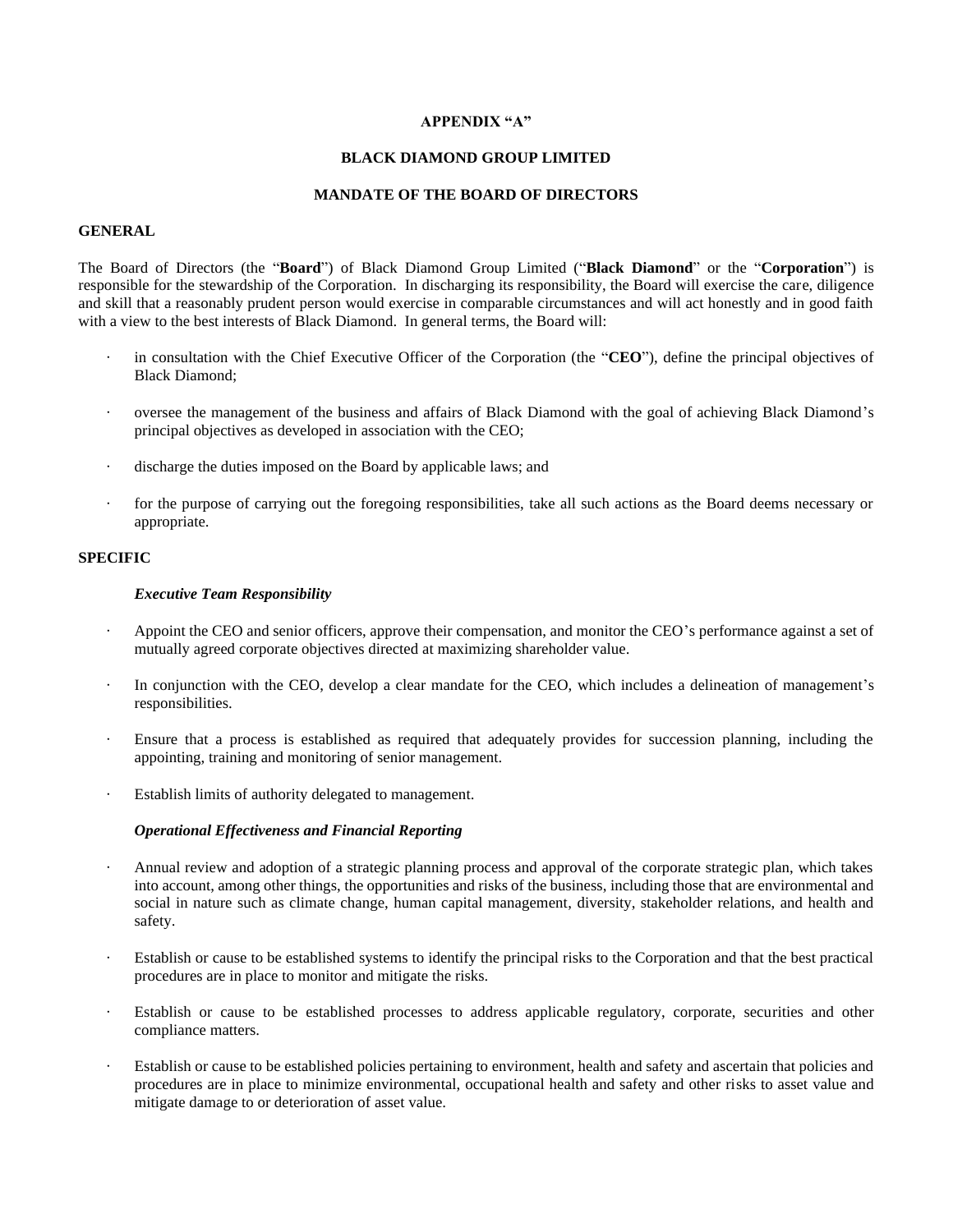- · Establish or cause to be established an adequate system of internal controls.
- Establish or cause to be established due diligence processes and appropriate controls with respect to applicable certification requirements regarding the Corporation's financial and other disclosure.
- Review and approve the Corporation's financial statements and oversee the Corporation's compliance with applicable audit, accounting and reporting requirements.
- Approve annual operating and capital budgets.
- Approve the dividend policy.
- Review and consider for approval all amendments or departures proposed by management from established strategy, capital and operating budgets.
- Review operating and financial performance results relative to established strategy, budgets and objectives.

### *Integrity/Corporate Conduct*

- Establish a communications policy or policies to ensure that a system for corporate communications to all stakeholders exists, including processes for consistent, transparent, regular and timely public disclosure, and to facilitate feedback from stakeholders.
- Approve a Code of Business Conduct and Ethics for directors, officers and employees and monitor compliance with the Code and consider the approval of any waivers of the Code for officers and directors.
- · To the extent feasible, satisfy itself as to the integrity of the CEO and other executive officers of the Corporation and that the CEO and other executive officers create a culture of integrity throughout the Corporation.

### *Board Process/Effectiveness*

- Attempt to ensure that Board materials are distributed to directors in advance of regularly scheduled meetings to allow for sufficient review of the materials prior to the meeting. Directors are expected to attend all meetings and review Board materials prior to meetings.
- · Engage in the process of determining Board member qualifications with the CNCGC including ensuring that a majority of directors qualify as independent directors pursuant to National Instrument 58-101 – *Disclosure of Corporate Governance Practices* (as implemented by the Canadian Securities Administrators and as amended from time to time) and that the appropriate number of independent directors are on each committee of the Board as required under applicable securities rules and requirements.
- Approve the nomination of directors.
- · Provide a comprehensive orientation to each new director and provide continuing education as required.
- Establish an appropriate system of corporate governance including practices to ensure the Board functions independently of management.
- Develop a clear position description for the Chairman and the Lead Director of the Board.
- Establish appropriate practices for the regular evaluation of the effectiveness of the Board, its committees and its members.
- Establish committees, approve their respective mandates and the limits of authority delegated to each committee and develop clear position descriptions for the Chair of each committee.